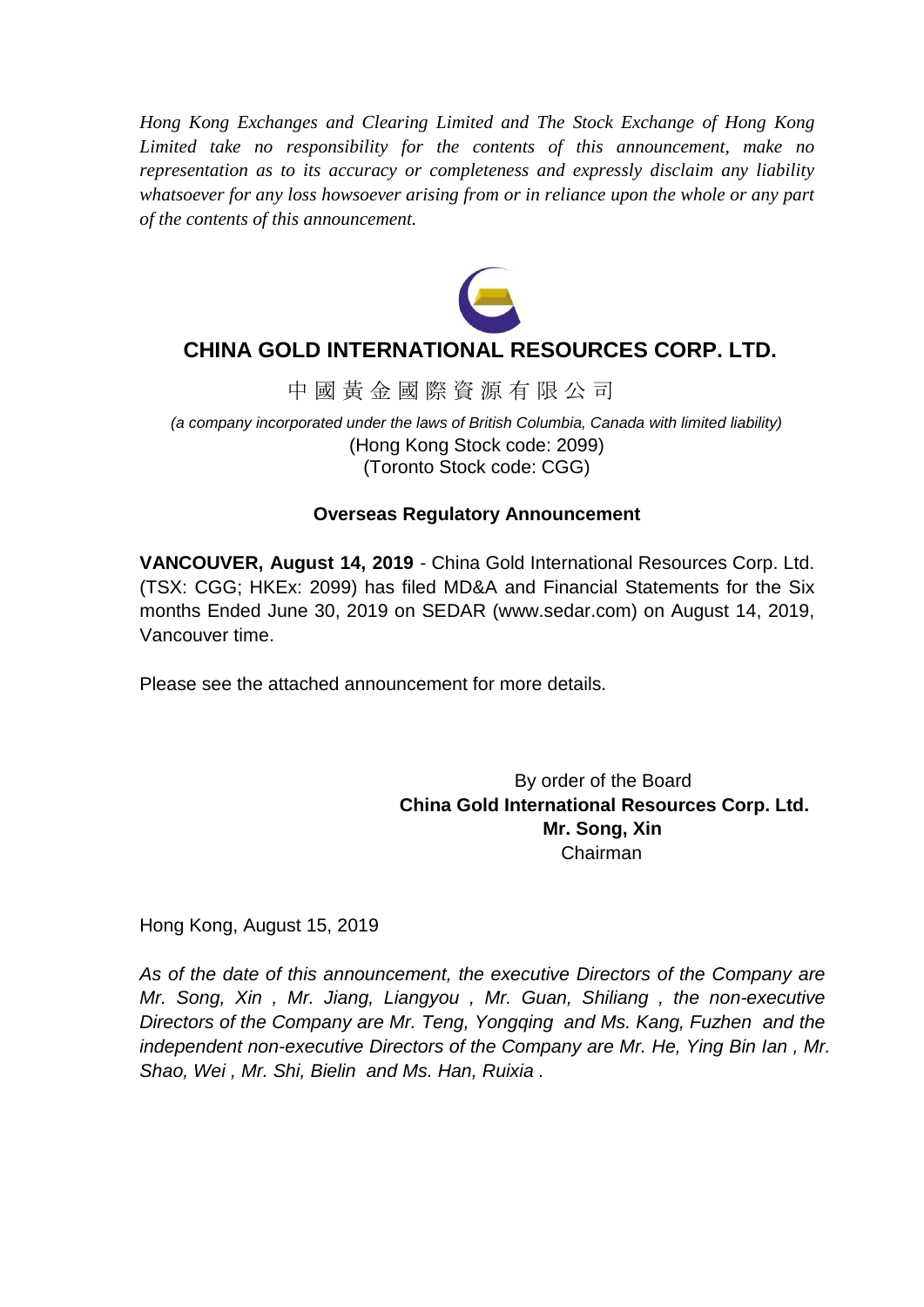*Hong Kong Exchanges and Clearing Limited and The Stock Exchange of Hong Kong Limited take no responsibility for the contents of this announcement, make no representation as to its accuracy or completeness and expressly disclaim any liability whatsoever for any loss howsoever arising from or in reliance upon the whole or any part of the contents of this announcement.*



# **China Gold International Resources Corp. Ltd.**

**Management's Discussion and Analysis of Financial Condition and Results of Operations Six months ended June 30, 2019 (Stated in U.S. dollars, except as otherwise noted)**

Suite 660, One Bentall Centre, 505 Burrard Street, Box 27, Vancouver, BC, V7X 1M4

Tel: 604-609-0598 Fax: 604-688-0598 E-mail: info@chinagoldintl.com, [www.chinagoldintl.com](http://www.chinagoldintl.com/)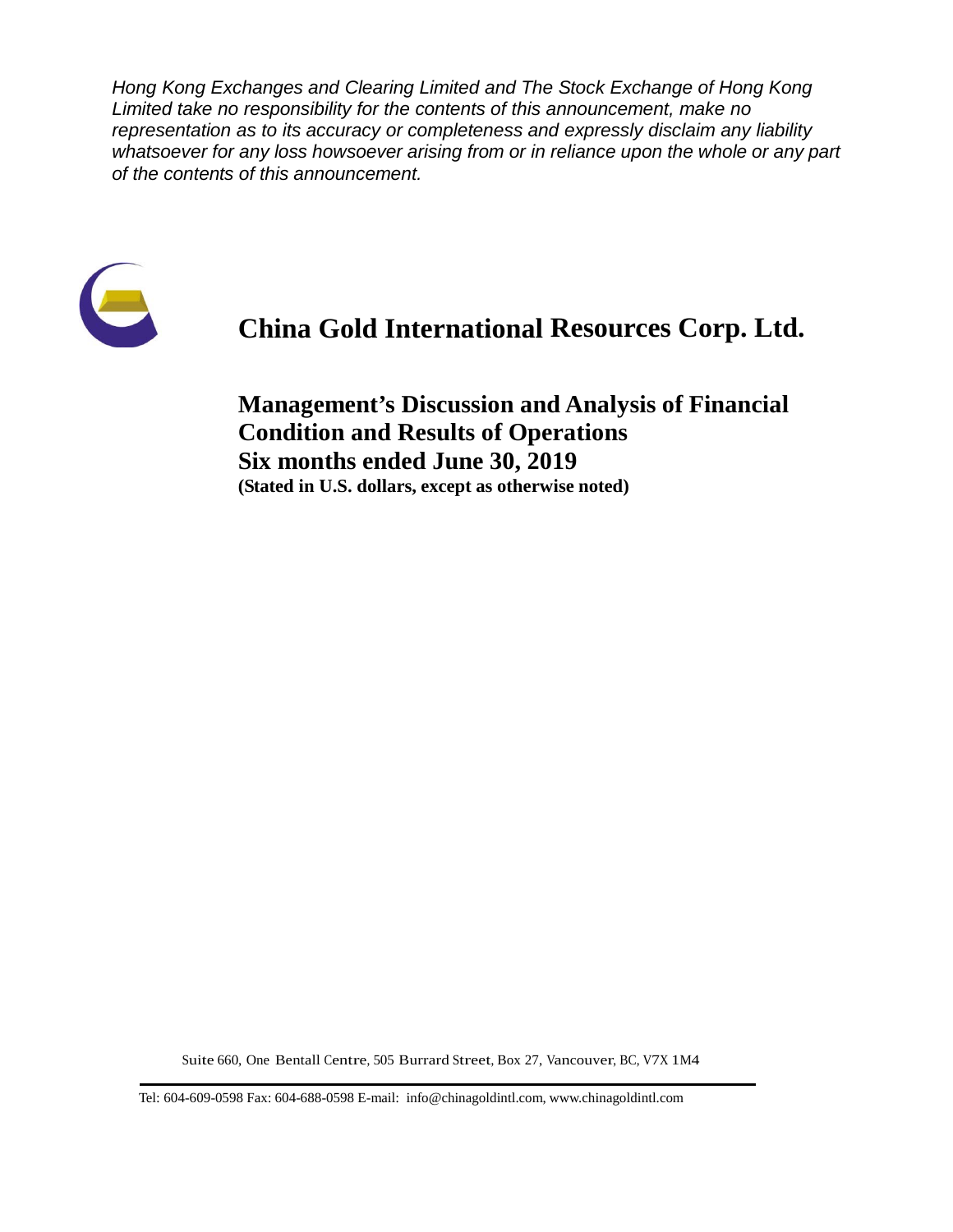# MANAGEMENT'S DISCUSSION AND ANALYSIS

*Management's Discussion and Analysis of Financial Condition and Results of Operations for the three and six months ended June 30, 2019. (Stated in U.S. dollars, except as otherwise noted)*

| <b>FORWARD-LOOKING STATEMENTS</b>                                                                                                                                | $\overline{2}$ |
|------------------------------------------------------------------------------------------------------------------------------------------------------------------|----------------|
| <b>THE COMPANY</b>                                                                                                                                               | 3              |
| <b>OVERVIEW</b><br>PERFORMANCE HIGHLIGHTS<br><b>OUTLOOK</b>                                                                                                      | 3<br>3<br>3    |
| <b>RESULTS OF OPERATIONS</b>                                                                                                                                     | 4              |
| SELECTED QUARTERLY FINANCIAL DATA<br>SELECTED QUARTERLY AND ANNUAL PRODUCTION DATA AND ANALYSIS<br><b>REVIEW OF QUARTERLY DATA</b>                               | 4<br>4<br>5    |
| <b>NON-IFRS MEASURES</b>                                                                                                                                         | 7              |
| <b>MINERAL PROPERTIES</b>                                                                                                                                        | 9              |
| THE CSH MINE<br>THE JIAMA MINE                                                                                                                                   | 9<br>11        |
| <b>LIQUIDITY AND CAPITAL RESOURCES</b>                                                                                                                           | 13             |
| <b>CASH FLOWS</b>                                                                                                                                                | 14             |
| <b>OPERATING CASH FLOW</b><br><b>INVESTING CASH FLOW</b><br><b>FINANCING CASH FLOW</b>                                                                           | 14<br>14<br>14 |
| SIGNIFICANT INVESTMENTS, ACQUISITIONS AND DISPOSAL OF SUBSIDIARIES. ASSOCIATES AND<br>JOINT VENTURES, AND FUTURE PLAN FOR MATERIAL INVESTMENTS OF CAPITAL ASSETS | 15             |
| <b>CHARGE ON ASSETS</b>                                                                                                                                          | 15             |
| <b>EXPOSURE TO FLUCTUATIONS IN EXCHANGE RATES AND RELATED HEDGES</b>                                                                                             | 15             |
| <b>COMMITMENTS AND CONTINGENCIES</b>                                                                                                                             | 15             |
| <b>RELATED PARTY TRANSACTIONS</b>                                                                                                                                | 16             |
| PROPOSED TRANSACTIONS                                                                                                                                            | 16             |
| <b>CRITICALACCOUNTING ESTIMATES</b>                                                                                                                              | 16             |
| <b>CHANGE IN ACCOUNTING POLICIES</b>                                                                                                                             | 17             |
| FINANCIAL INSTRUMENTS AND OTHER INSTRUMENTS                                                                                                                      | 17             |
| <b>OFF-BALANCE SHEET ARRANGEMENTS</b>                                                                                                                            | 17             |
| <b>DIVIDEND AND DIVIDEND POLICY</b>                                                                                                                              | 17             |
| <b>OUTSTANDING SHARES</b>                                                                                                                                        | 17             |
| DISCLOSURE CONTROLS AND PROCEDURES AND INTERNAL CONTROL OVER FINANCIAL<br><b>REPORTING</b>                                                                       | 17             |
| <b>RISK FACTORS</b>                                                                                                                                              | 18             |
| <b>QUALIFIED PERSON</b>                                                                                                                                          | 18             |
| <b>ADDITIONAL INFORMATION</b>                                                                                                                                    | 18             |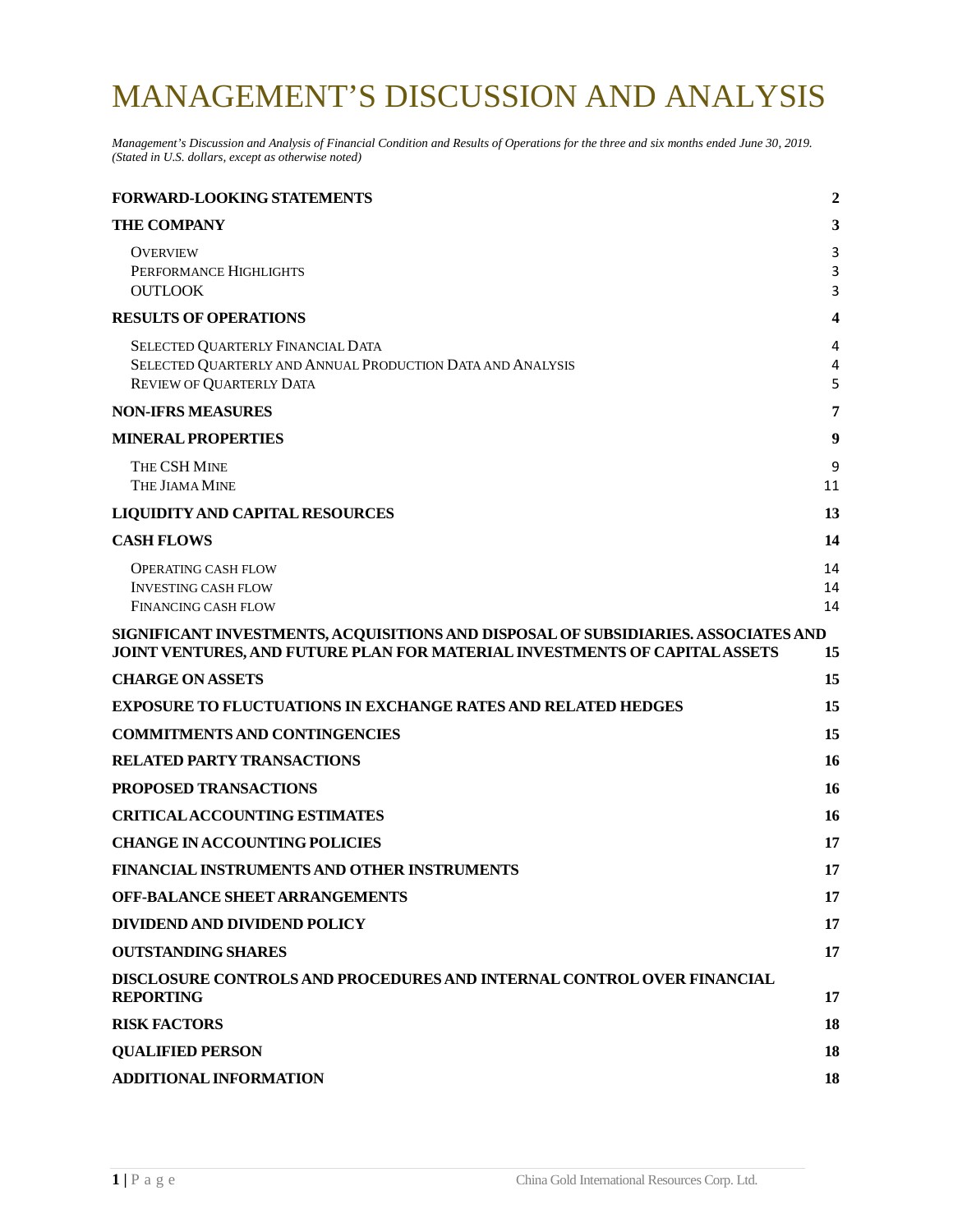The following Management Discussion and Analysis of financial condition and results of operations ("MD&A") is prepared as of August 14, 2019. It should be read in conjunction with the consolidated financial statements and notes thereto of China Gold International Resources Corp. Ltd. (referred to herein as "China Gold International", the "Company", "we" or "our" as the context may require) for the three and six months ended June 30, 2019 and the three and six months ended June 30, 2018, respectively. Unless the context otherwise provides, references in this MD&A to China Gold International or the Company refer to China Gold International and each of its subsidiaries collectively on a consolidated basis.

The following discussion contains certain forward-looking statements relating to the Company's plans, objectives, expectations and intentions, which are based on the Company's current expectations and are subject to risks, uncertainties and changes in circumstances. Readers should carefully consider all of the information set out in this MD&A, including the risks and uncertainties outlined further in the Company's Annual Information Form ("Annual Information Form" or "AIF") dated March 26, 2019 on SEDAR at www.sedar.com. For further information on risks and other factors that could affect the accuracy of forward-looking statements and the result of operations of the Company, please refer to the sections titled "Forward-Looking Statements" and "Risk Factors" and to discussions elsewhere within this MD&A. China Gold International's business, financial condition or results of operations could be materially and adversely affected by any of these risks.

### <span id="page-3-0"></span>**FORWARD-LOOKING STATEMENTS**

Certain statements made herein, other than statements of historical fact relating to the Company, represent forward-looking information. In some cases, this forward-looking information can be identified by words or phrases such as "may", "will", "expect", "anticipate", "contemplates", "aim", "estimate", "intend", "plan", "believe", "potential", "continue", "is/are likely to", "should" or the negative of these terms, or other similar expressions intended to identify forward-looking information. This forward-looking information includes, among other things; China Gold International's production estimates, business strategies and capital expenditure plans; the development and expansion plans and schedules for the CSH Mine and the Jiama Mine; China Gold International's financial condition; the regulatory environment as well as the general industry outlook; general economic trends in China; and statements respecting anticipated business activities, planned expenditures, corporate strategies, participation in projects and financing, and other statements that are not historical facts.

By their nature, forward-looking information involves numerous assumptions, both general and specific, which may cause the actual results, performance or achievements of China Gold International and/or its subsidiaries to be materially different from any future results, performance or achievements expressed or implied by the forward–looking information. Some of the key assumptions include, among others, the absence of any material change in China Gold International's operations or in foreign exchange rates, the prevailing price of gold, copper and other non-ferrous metal products; the absence of lower-than-anticipated mineral recovery or other production problems; effective income and other tax rates and other assumptions underlying China Gold International's financial performance as stated in the Company's technical reports for its CSH Mine and Jiama Mine; China Gold International's ability to obtain regulatory confirmations and approvals on a timely basis; continuing positive labor relations; the absence of any material adverse effects as a result of political instability, terrorism, natural disasters, litigation or arbitration and adverse changes in government regulation; the availability and accessibility of financing to China Gold International; and the performance by counterparties of the terms and conditions of all contracts to which China Gold International and its subsidiaries are a party. The forward-looking information is also based on the assumption that none of the risk factors identified in this MD&A or in the AIF that could cause actual results to differ materially from the forward-looking information actually occurs.

Forward-looking information contained herein as of the date of this MD&A is based on the opinions, estimates and assumptions of management. There are a number of important risks, uncertainties and other factors that could cause actual actions, events or results to differ materially from those described as forward-looking information. China Gold International disclaims any obligation to update any forward-looking information, whether as a result of new information, estimates, opinions or assumptions, future events or results, or otherwise except to the extent required by law. There can be no assurance that forward-looking information will prove to be accurate, as actual results and future events could differ materially from those anticipated in such statements. The forward-looking information in this MD&A is expressly qualified by this cautionary statement. The reader is cautioned not to place undue reliance on forward-looking information.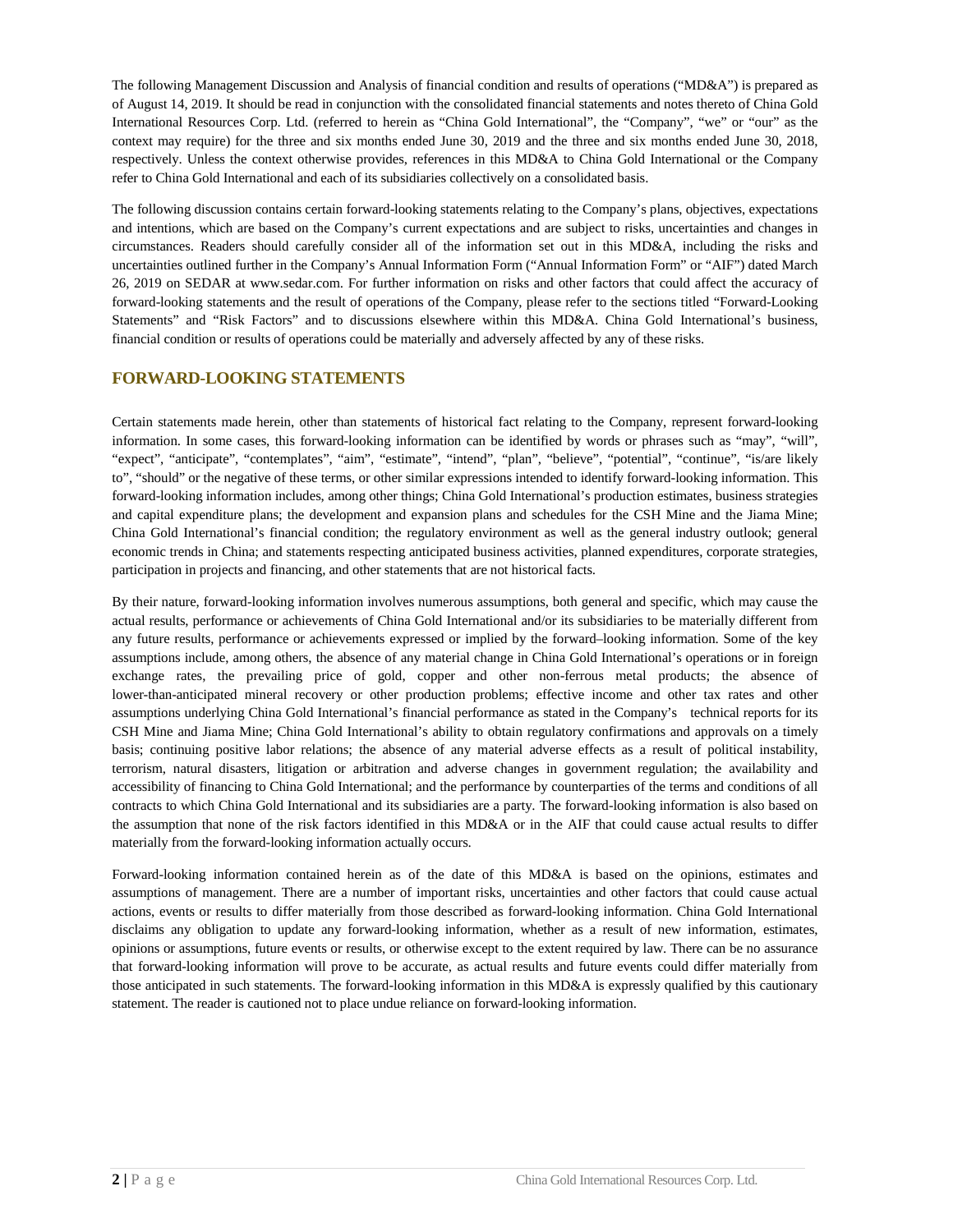### <span id="page-4-0"></span>**THE COMPANY**

#### <span id="page-4-1"></span>*Overview*

China Gold International is a gold and base metal mining company based in Vancouver, Canada. The Company's main business involves the operation, acquisition, development and exploration of gold and base metal properties.

The Company's principal mining operations are the Chang Shan Hao Gold Mine ("CSH Mine" or "CSH"), located in Inner Mongolia, China and the Jiama Copper-Gold Polymetallic Mine ("Jiama Mine" or "Jiama"), located in Tibet, China. China Gold International holds a 96.5% interest in the CSH Mine, while its Chinese joint venture ("CJV") partner holds the remaining 3.5% interest. The Company owns a 100% interest in the Jiama Mine, which hosts a large scale copper-gold polymetallic deposit containing copper, gold, molybdenum, silver, lead and zinc metals.

China Gold International's common shares are listed on the Toronto Stock Exchange ("TSX") and The Stock Exchange of Hong Kong Limited ("HKSE") under the symbol CGG and the stock code 2099, respectively. Additional information about the Company, including the Company's Annual Information Form, is available on SEDAR at sedar.com as well as Hong Kong Exchange News at hkexnews.hk.

#### <span id="page-4-2"></span>*Performance Highlights*

#### *Three months ended June 30, 2019*

- Revenue increased by 15% to US\$163.2 million from US\$142.1 million for the same period in 2018.
- Mine operating earnings decreased by 80% to US\$7.3 million from US\$35.8 million for the same period in 2018.
- Net profit after tax decreased from US\$0.4 million for the 2018 period to a net loss after income taxes of US\$23.0 million for the same period in 2019.
- Total gold production increased by 2% to 55,503 ounces from 54,377 ounces for the same period in 2018.
- Total copper production increased by 17% to 16,126 tonnes (approximately 35.6 million pounds) from 13,738 tonnes (approximately 30.3 million pounds) for the same period in 2018. The increase in production was primarily due to the output from the commercial production of the Phase II expansion at the Jiama Mine.

#### *Six months ended June 30, 2019*

- Revenue increased by 24% to US\$308.8 million from US\$248.8 million for the same period in 2018.
- Mine operating earnings decreased by 47% to US\$22.6 million from US\$42.3 million for the same period in 2018.
- Net profit after tax decreased from US\$2.4 million for the 2018 period to a net loss after income taxes of US\$27.5 million for the same period in 2019.
- Total gold production decreased by 1% to 99,527 ounces from 100,642 ounces for the same period in 2018.
- Total copper production increased by 49% to 30,959 tonnes (approximately 68.3 million pounds) from 20,799 tonnes (approximately 45.9 million pounds) for the same period in 2018. The increase in production was primarily due to the output from the commercial production of the Phase II expansion at the Jiama Mine.

#### <span id="page-4-3"></span>*OUTLOOK*

- Projected gold production of 210,000 ounces in 2019.
- Projected copper production of approximately 132 million pounds in 2019.
- The Company will continue to leverage the technical and operating experience of the Company's substantial shareholder, China National Gold Group Corporation ("CNG"), to improve operations at its mines. In addition, the Company continues to focus its efforts on increasing production while minimizing costs at both mines.
- To fulfill its growth strategy, the Company is continually working with CNG and other interested parties to identify potential international mining acquisition opportunities, namely projects outside of China.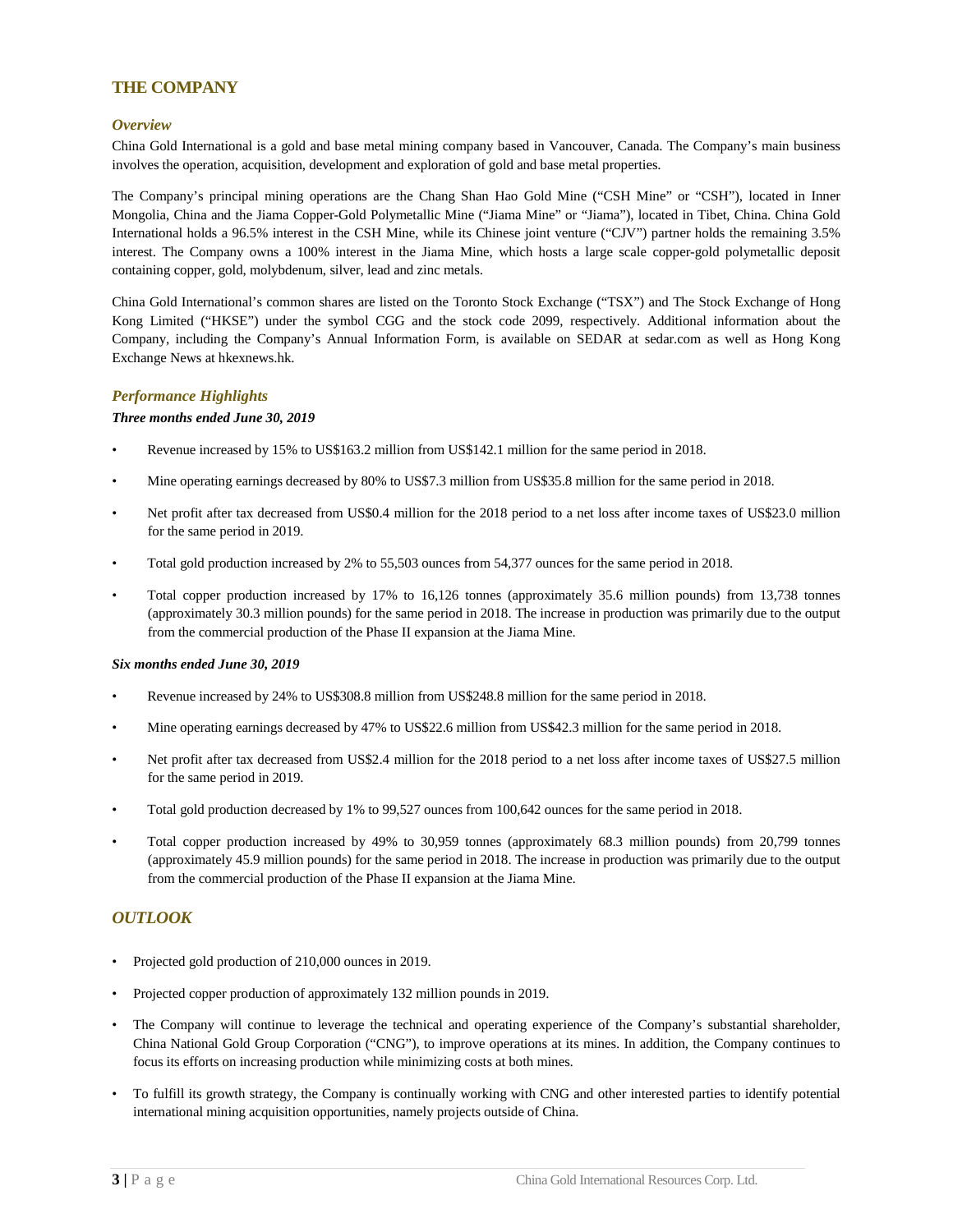#### <span id="page-5-0"></span>**RESULTS OF OPERATIONS**

#### <span id="page-5-1"></span>*Selected Quarterly Financial Data*

|                                           | <b>Ouarter ended</b> |          |            |          |            |          |            |          |
|-------------------------------------------|----------------------|----------|------------|----------|------------|----------|------------|----------|
|                                           | 2019                 |          | 2018       |          |            |          | 2017       |          |
| (US\$ in thousands except per share)      | $30 - Jun$           | 31-Mar   | $31 - Dec$ | $30-Sep$ | $30 - Jun$ | $31-Mar$ | $31 - Dec$ | $30-Sep$ |
| Revenue                                   | 163,166              | 145,592  | 162,957    | 158,841  | 142,087    | 106,685  | 133,312    | 98,543   |
| Cost of sales                             | 155,876              | 130,324  | 129,693    | 123,743  | 106,294    | 100,131  | 87,621     | 71,565   |
| Mine operating earnings                   | 7,290                | 15,268   | 33,264     | 35,098   | 35,793     | 6,554    | 45,691     | 26,978   |
| General and administrative expenses       | 9,532                | 13,495   | 16,701     | 12,666   | 12,674     | 9,383    | 15,116     | 5,554    |
| Exploration and evaluation expenses       | 175                  | 115      | (4)        | 134      | 251        | 78       | 176        | 40       |
| Research and development expenses         | 4,541                | 4,856    | 7,374      | 3,068    | 2,800      | 2,553    | 4,193      | 1,549    |
| (Loss) Income from operations             | (6,958)              | (3,198)  | 9,193      | 19,230   | 20,068     | (5,460)  | 26,206     | 19,835   |
| Foreign exchange (loss) gain              | (7, 414)             | 5,288    | (1,677)    | (11,024) | (7,580)    | 4,463    | (492)      | 1,838    |
| Finance costs                             | 11,482               | 10,088   | 11,224     | 10,909   | 11,214     | 11,128   | 5,748      | 5,800    |
| (Loss) profit before income tax           | (24, 817)            | (7, 137) | (3,346)    | (998)    | 3,839      | (465)    | 22,350     | 17,616   |
| Income tax (credit) expense               | (1,866)              | (2,563)  | (1,351)    | 3,591    | 3,449      | (2,469)  | 2,394      | 208      |
| Net (loss) profit                         | (22,951)             | (4,574)  | (1,995)    | (4,589)  | 390        | 2,004    | 19,956     | 17,408   |
| Basic (loss) earnings per share (cents)   | (5.79)               | (1.13)   | (0.49)     | (1.23)   | 0.05       | 0.45     | 4.91       | 4.33     |
| Diluted earnings (loss) per share (cents) | N/A                  | N/A      | N/A        | N/A      | N/A        | N/A      | N/A        | N/A      |

The Company's mining operations are impacted by the harsh winter conditions and as such, performance in the first quarter of the year is usually lower as compared with other quarters in the year.

#### <span id="page-5-2"></span>*Selected Quarterly and Annual Production Data and Analysis*

| <b>CSH Mine</b>                                 |        | Three months ended June 30, | Six months ended June 30 |        |
|-------------------------------------------------|--------|-----------------------------|--------------------------|--------|
|                                                 | 2019   | 2018                        | 2019                     | 2018   |
| Gold sales (US\$ million)                       | 52.17  | 45.03                       | 89.85                    | 94.69  |
| Realized average price (US\$) of gold per ounce | 1,303  | 1,319                       | 1.305                    | 1,316  |
| Gold produced (ounces)                          | 39,875 | 33,880                      | 68,502                   | 69,922 |
| Gold sold (ounces)                              | 40,028 | 34,138                      | 68,859                   | 71,970 |
| Total production cost (US\$ per ounce)          | 1,329  | 1,097                       | 1,347                    | 1,061  |
| Cash production $cost^{(1)}$ (US\$ per ounce)   | 805    | 806                         | 849                      | 686    |

*(1)* Non-IFRS measure. See 'Non-IFRS measures' section of this MD&A

Gold production at the CSH Mine increased by 18% to 39,875 ounces for the three months ended June 30, 2019 compared to 33,880 ounces for the three months ended June 30, 2018. The increase in gold production is attributed to higher volumes of ore mined and improved recovery rates during the second quarter of 2019 as compared to 2018.

The total production cost of gold for the three months ended June 30, 2019 increased to US\$1,329 per ounce compared to US\$1,097 for the three month 2018 period. The increase in production cost is attributed to the difference between recoverable gold placed on pad which increased by approximately 112% and gold production which increased by 18% for the three months ended June 30, 2019. As the CSH Mine uses a heap leaching (leach pad) process, there are periods in which there is a timing difference in the volume of ore mined and placed on pad compared to volume of gold production. On average, the heap leaching process will take several years from when the ore is first mined and placed on pad until the point of gold production. Higher volumes of gold production also contributed to approximately a 33% increase in amortization of mine development costs. The cash production cost of gold for the three months ended June 30, 2019 remained consistent compared with the same period in 2018.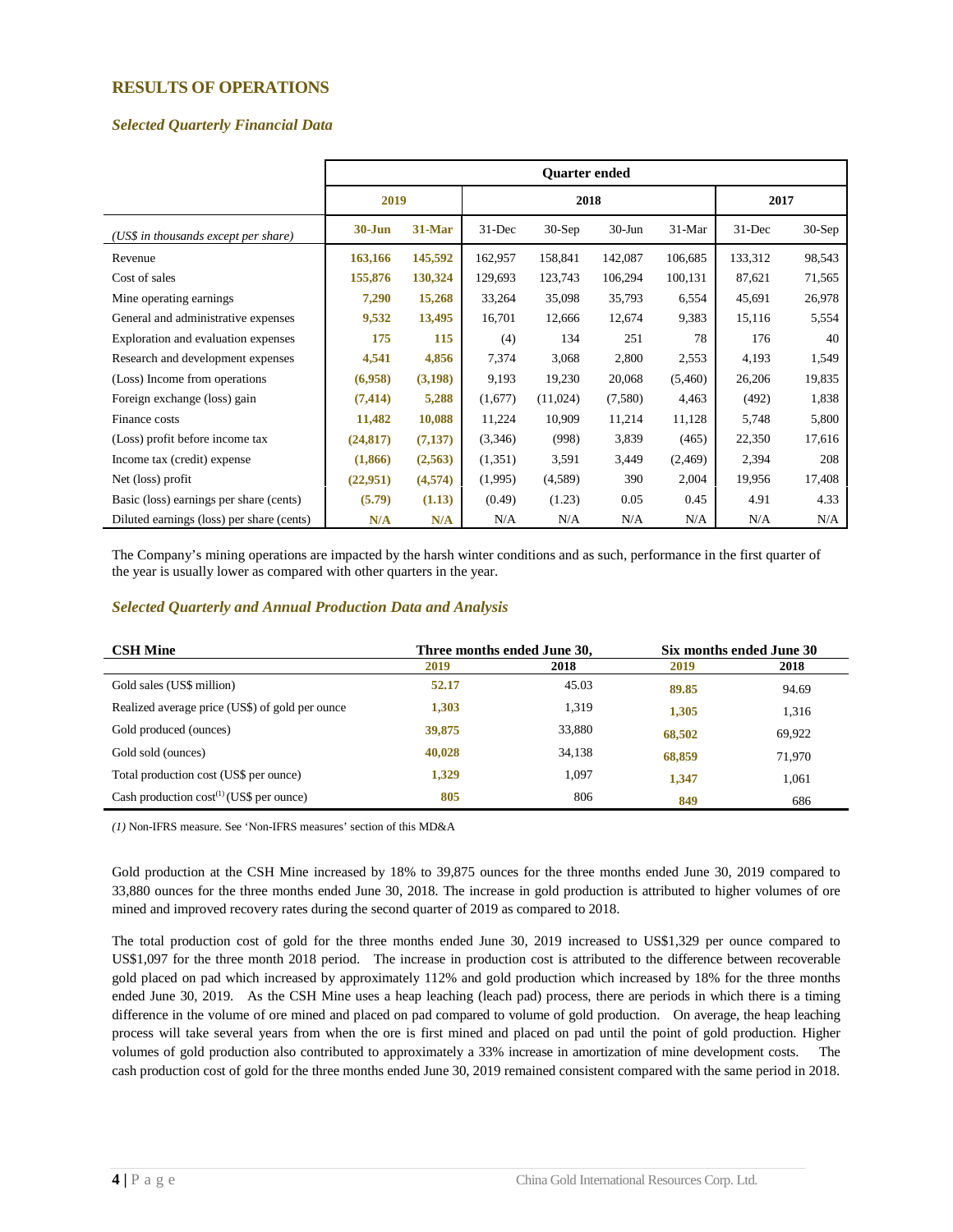| <b>Jiama Mine</b>                                                                                       |            | Three months ended June 30, | Six months ended June 30, |            |  |
|---------------------------------------------------------------------------------------------------------|------------|-----------------------------|---------------------------|------------|--|
|                                                                                                         | 2019       | 2018                        | 2019                      | 2018       |  |
| Copper sales (US\$ in millions)<br>Realized average price <sup>1</sup> (US\$) of copper per             | 76.63      | 72.43                       | 145.99                    | 110.64     |  |
| pound after smelting fee discount                                                                       | 1.85       | 2.41                        | 1.87                      | 2.41       |  |
| Copper produced (tonnes)                                                                                | 16,126     | 13,738                      | 30,959                    | 20,799     |  |
| Copper produced (pounds)                                                                                | 35,551,640 | 30,268,343                  | 68,253,000                | 45,852,819 |  |
| Copper sold (tonnes)                                                                                    | 16,300     | 12,613                      | 31,425                    | 19,233     |  |
| Copper sold (pounds)                                                                                    | 35,936,014 | 27,807,478                  | 69,281,182                | 42,401,297 |  |
| Gold produced (ounces)                                                                                  | 15,628     | 20,497                      | 31,025                    | 30,720     |  |
| Gold sold (ounces)                                                                                      | 16,817     | 15,539                      | 32,398                    | 25,239     |  |
| Silver produced (ounces)                                                                                | 844,748    | 768,332                     | 1,820,751                 | 1,231,538  |  |
| Silver sold (ounces)                                                                                    | 936,765    | 712,740                     | 1,932,544                 | 1,144,764  |  |
| Total production $\cos^2$ (US\$) of copper per<br>pound                                                 | 3.18       | 2.96                        | 3.13                      | 3.61       |  |
| Total production cost <sup>2</sup> (US\$) of copper per<br>pound after by-products credits <sup>4</sup> | 2.39       | 2.07                        | 2.34                      | 2.65       |  |
| Cash production $cost^4(USS)$ per pound of copper<br>Cash production $\cos^3$ (US\$) of copper per      | 2.49       | 2.26                        | 2.43                      | 2.70       |  |
| pound after by-products credits <sup>4</sup>                                                            | 1.70       | 1.37                        | 1.64                      | 1.74       |  |

*1* A discount factor of 18.6% to 29.6% is applied to the copper benchmark price to compensate the refinery costs incurred by the buyers. The discount factor is higher if the grade of copper in copper concentrate is below 18%. The industry standard of copper in copper copper concentrate is between 18-20%.

*2* Production costs include expenditures incurred at the mine sites for the activities related to production including mining, processing, mine site G&A and royalties etc.

*3* Non-IFRS measure. See 'Non-IFRS measures' section of this MD&A

*4* By-products credit refers to the sales of gold and silver during the corresponding period.

During the three months ended June 30, 2019, the Jiama Mine produced 16,126 tonnes (approximately 35.6 million pounds) of copper, an increase of 17% compared with the three months ended June 30, 2018 (13,738 tonnes, or 30.3 million pounds). The increase in production is due to the commercial production of the Series II, Phase II expansion.

During the three months ended June 30, 2019, both total production cost of copper per pound after by-products and cash production cost of copper per pound after by-product increased as compared to the same period in 2018 due to lower grades of ores produced from the use of open-pit mine. The Jiama Mine is currently developing a new section of the underground mine which is expected to have higher grade ore, with anticipated completion by the end of 2020.

#### <span id="page-6-0"></span>*Review of Quarterly Data*

*Three months ended June 30, 2019 compared to three months ended June 30, 2018*

**Revenue** of US\$163.2 million for the second quarter of 2019 increased by US\$21.1 million or 15%, from US\$142.1 million for the same period in 2018.

Revenue from the CSH Mine was US\$52.2 million, an increase of US\$7.2 million, compared to US\$45.0 million for the same period in 2018. Gold sold by the CSH Mine was 40,028 ounces (gold produced: 39,875 ounces), compared to 34,138 ounces (gold produced: 33,880 ounces) for the same period in 2018.

Revenue from the Jiama Mine was US\$111.0 million, an increase of US\$13.9 million, compared to US\$97.1 million for the same period in 2018. Total copper sold was 16,300 tonnes (35.9 million pounds) for the three months ended June 30, 2019, an increase of 29% from 12,613 tonnes (27.8 million pounds) for the same period in 2018.

**Cost of sales** of US\$155.9 million for the quarter ended June 30, 2019, an increase of US\$49.6 million or 47% from US\$106.3 million for the same period in 2018. The overall increase is primarily attributed to a 49% increase in cost of sales for the Jiama Mine which is directly proportionate to its increase in production volumes. Cost of sales as a percentage of revenue for the Company increased from 75% to 96% for the three months ended June 30, 2018 and 2019, respectively. Cost of sales is impacted by many production factors such as grade of ore, recovery rates, stripping ratio and etc. Refer to the sections below for details of production factors for each individual mine.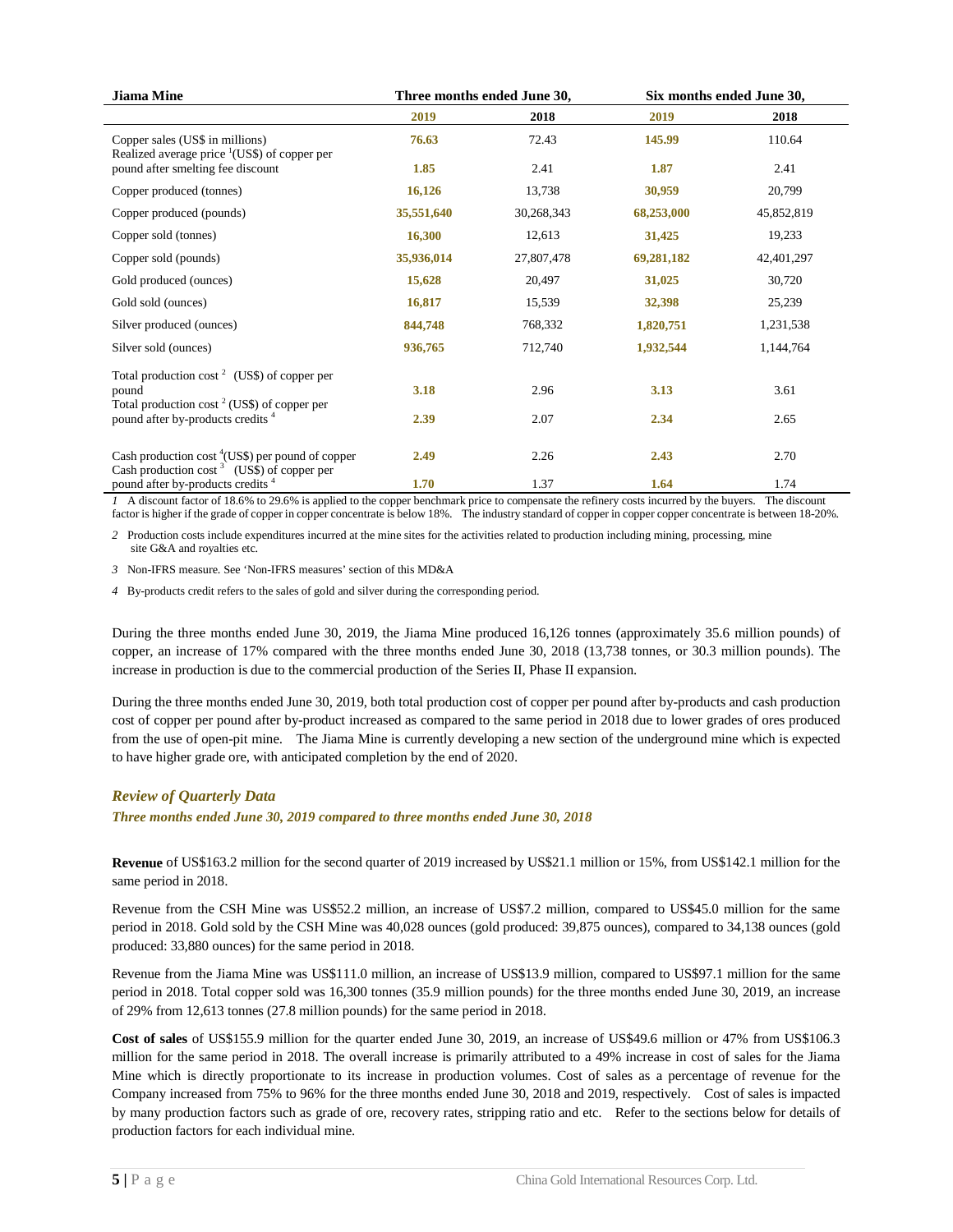**Mine operating earnings** of US\$7.3 million for the three months ended June 30, 2019, a decrease of 80%, or US\$28.5 million, from US\$35.8 million for the same period in 2018. Mine operating earnings as a percentage of revenue decreased from 25% to 4% for the three months ended June 30, 2018 and 2019, respectively.

**General and administrative expenses** decreased by US\$3.2 million, from US\$12.7 million for the quarter ended June 30, 2018 to US\$9.5 million for the quarter ended June 30, 2019. The decrease is due to the Company's implementation of an overall cost reduction program.

**Research and development expenses** of US\$4.5 million for the three months ended June 30, 2019, increased from US\$2.8 million for the comparative 2018 period. The increase in 2019 is due to the Company's R&D activities in relation to increasing recovery rates and optimizing processing and mining.

**Loss from operations** of US\$7.0 million for the second quarter of 2019, decreased by US\$27.1 million, compared to income from operations of US\$20.1 million for the same period in 2018.

**Finance costs** of US\$11.5 million for the three months ended June 30, 2019, increased by US\$0.3 million compared to US\$11.2 million for the same period in 2018. During the three months ended June 30, 2019, interest payments of US\$23,000 (2018: nil) were capitalized for borrowing costs related to the Jiama Mine expansion.

**Foreign exchange loss** of US\$7.4 million for the three months ended June 30, 2019, decreased from US\$7.6 million for the same period in 2018. The loss is attributed to changes in the RMB/USD exchange rates and the revaluation of monetary items held in Chinese RMB.

**Interest and other income** of US\$1.0 million for the three months ended June 30, 2019, decreased from US\$2.6 million for the same period in 2018. The 2018 amount was primarily attributed to the sales of low grade product from the Jiama Mine.

**Income tax credit** of US\$1.9 million for the quarter ended June 30, 2019, increased by US\$5.3 million from an income tax expense of US\$3.4 million for the comparative period in 2018. During the current quarter, the Company had US\$1.1 million of deferred tax credit compared to US\$5.1 million of deferred tax expense for the same period in 2018.

**Net loss o**f US\$23.0 million for the three months ended June 30, 2019, decreased by US\$23.4 million from a net income of US\$0.4 million for the three months ended June 30, 2018.

#### *Six months ended June 30, 2019 compared to six months ended June 30, 2018*

**Revenue** of US\$308.8 million for the first half of 2019 increased by US\$60.0 million or 24%, from US\$248.8 million for the same period in 2018.

Revenue from the CSH Mine was US\$89.8 million, a decrease of US\$4.9 million, compared to US\$94.7 million for the same period in 2018. Gold sold by the CSH Mine was 68,859 ounces (gold produced: 68,502 ounces), compared to 71,970 ounces (gold produced: 69,922 ounces) for the same period in 2018.

Revenue from the Jiama Mine was US\$218.9 million, an increase of US\$64.8 million, compared to US\$154.1 million for the same period in 2018. Total copper sold was 31,425 tonnes (69.3 million pounds) for the six months ended June 30, 2019, an increase of 63% from 19,233 tonnes (42.4 million pounds) for the same period in 2018.

**Cost of sales** of US\$286.2 million for the six months ended June 30, 2019, an increase of US\$79.8 million or 39% from US\$206.4 million for the same period in 2018. The overall increase is primarily attributed to a 45% increase in cost of sales for the Jiama Mine which was proportionate to the 49% increase in copper production volumes. Cost of sales for the CSH Mined increased by approximately 27% in 2019 due to lower grades of ore mined and increased amortization of mine development costs. Cost of sales as a percentage of revenue for the Company increased from 83% to 93% for the six months ended June 30, 2018 and 2019, respectively. Cost of sales is impacted by many production factors such as grade of ore, recovery rates, stripping ratio and etc. Refer to the sections below for details of production factors for each individual mine.

**Mine operating earnings** of US\$22.6 million for the six months ended June 30, 2019, a decrease of 47%, or US\$19.7 million, from US\$42.3 million for the same period in 2018. Mine operating earnings as a percentage of revenue decreased from 17% to 7% for the six months ended June 30, 2018 and 2019, respectively.

**General and administrative expenses** increased by US\$0.9 million, from US\$22.1 million for the six months ended June 30, 2018 to US\$23.0 million for the six months ended June 30, 2019.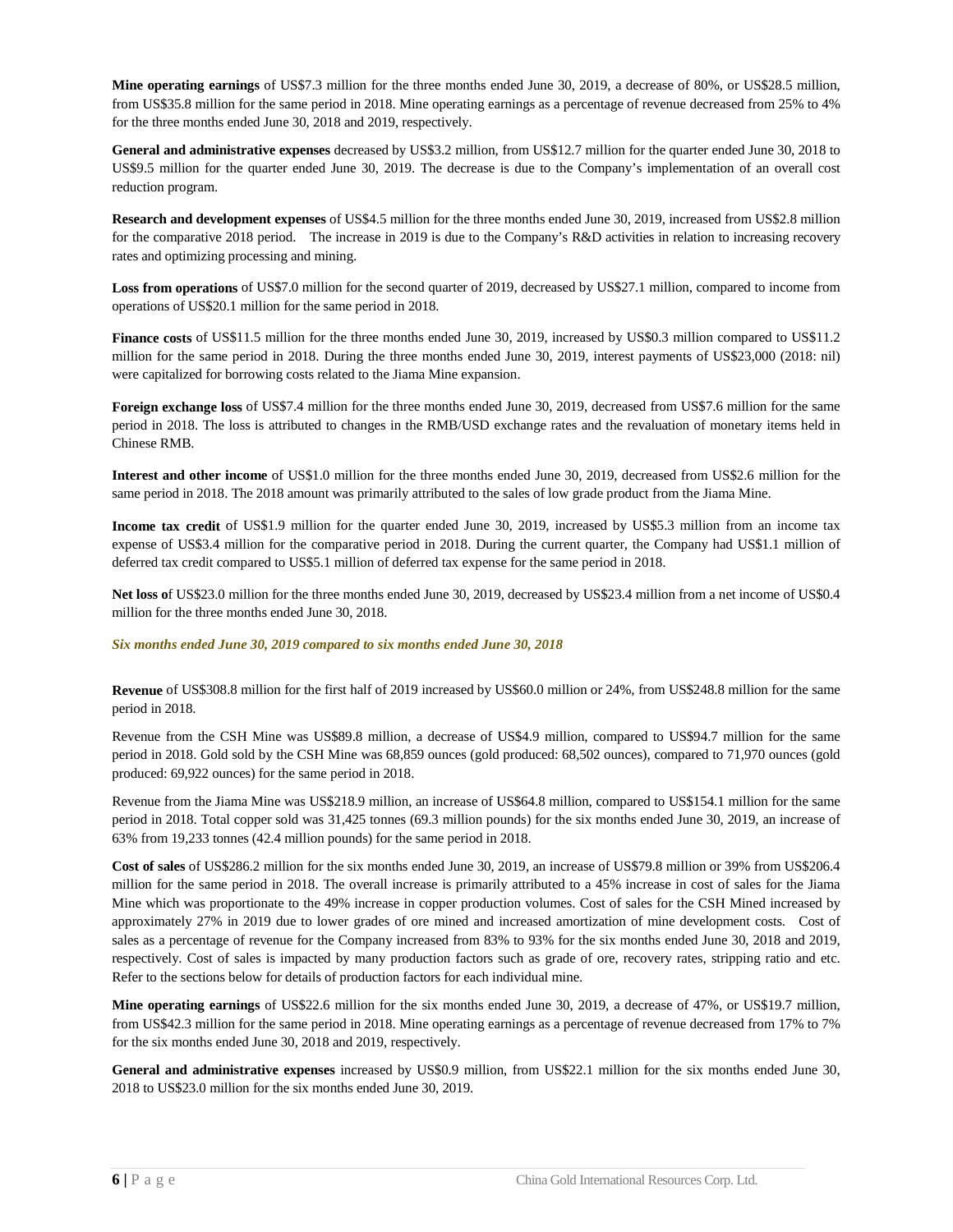**Research and development expenses** of US\$9.4 million for the six months ended June 30, 2019, increased from US\$5.4 million for the comparative 2018 period. The increase in 2019 is due to the Company's R&D activities in relation to increasing recovery rates and optimizing processing and mining.

Loss from operations of US\$10.2 million for the six months ended June 30 2019, decreased by US\$24.8 million, compared to an income of US\$14.6 million for the same period in 2018.

**Finance costs** of US\$21.6 million for the six months ended June 30, 2019, decreased by US\$0.7 million compared to US\$22.3 million for the same period in 2018. During the six months ended June 30, 2019, interest payments of US\$0.4 million (2018: nil) were capitalized for borrowing costs related to the Jiama Mine expansion.

**Foreign exchange loss** of US\$2.1 million for the six months ended in June 30, 2019, decreased from US\$3.1 million for the same period in 2018. The loss is attributed to changes in the RMB/USD exchange rates and the revaluation of monetary items held in Chinese RMB.

**Interest and other income** of US\$1.9 million for the six months ended June 30, 2019 decreased from US\$14.2 million for the same period in 2018. The 2018 amount was primarily attributed to the sales of low grade product from the Jiama Mine.

**Income tax credit** of US\$4.4 million for the six months ended June 30, 2019, increased by US\$5.4 million from an income tax expense of US\$1.0 million for the comparative period in 2018. During the current six month period, the Company had US\$4.3 million of deferred tax credit compared to US\$0.8 million of deferred tax expense for the same period in 2018.

**Net loss o**f US\$27.5 million for the six months ended June 30, 2019, decreased by US\$29.9 million from a net income of US\$2.4 million for the six months ended June 30, 2018.

#### <span id="page-8-0"></span>**NON-IFRS MEASURES**

The cash cost of production is a measure that is not in accordance with IFRS.

The Company has included cash production cost per ounce gold data to supplement its consolidated financial statements, which are presented in accordance with IFRS. Non-IFRS measures do not have any standardized meaning prescribed under IFRS, and therefore they may not be comparable to similar measures employed by other companies. The data is intended to provide additional information and should not be considered in isolation or as a substitute for measures of performance, operating results or financial condition prepared in accordance with IFRS. The Company has included cash production cost per ounce data because it understands that certain investors use this information to determine the Company's ability to generate earnings and cash flow. The measure is not necessarily indicative of operating results, cash flow from operations, or financial condition as determined under IFRS. Cash production costs are determined in accordance with the Gold Institute's Production Cost Standard. Although the Gold Institute ceased operations in 2002, the Company believes that the Gold Institute's Production Cost Standard continues to represent the market accepted standard for reporting cash cost of production. However, different issuers may apply slight deviations to the standard so the cash production costs disclosed by the Company may not be directly comparable to other issuers.

The following tables provide a reconciliation of cost of sales to the cash costs of production in total dollars and in dollars per gold ounce for the CSH Mine or per copper pound for the Jiama Mine:

#### **CSH Mine (Gold)**

|                                                                                                                                                                                                                                                                     | Three months ended June 30, |                   |             |                   |              |                      | Six months ended June 30, |                   |  |
|---------------------------------------------------------------------------------------------------------------------------------------------------------------------------------------------------------------------------------------------------------------------|-----------------------------|-------------------|-------------|-------------------|--------------|----------------------|---------------------------|-------------------|--|
|                                                                                                                                                                                                                                                                     | 2019                        |                   | 2018        |                   | 2019         |                      |                           | 2018              |  |
|                                                                                                                                                                                                                                                                     | US\$                        | US\$<br>Per ounce | US\$        | US\$<br>Per ounce | US\$         | US\$<br>Per<br>ounce | US\$                      | US\$<br>Per ounce |  |
| Total Cost of sales<br>$\text{Adjustment}$ –<br>Depreciation $&$                                                                                                                                                                                                    | 53,200,398                  | 1.329             | 37,464,565  | 1.097             | 92,782,049   | 1,347                | 76,356,991                | 1,061             |  |
| depletion                                                                                                                                                                                                                                                           | (20,965,702)                | (524)             | (9,943,115) | (291)             | (34,336,915) | (499)                | (26, 977, 130)            | (375)             |  |
| Total cash production<br>costs<br>$+$ 1. The second state $\sim$ 2.110.04.0 and the second state of the state of state of state of the state of $\sim$ 0.10. The state of the state of the state of the state of the state of the state of the state of the state o | 32,234,695                  | 805               | 27.521.450  | 806               | 58,445,134   | 849                  | 49,379,861                | 686               |  |

1 Inventory write down of US\$4.3 million was provided in total cost of sales for the six months ended June 2019, of which been excluded from this figure.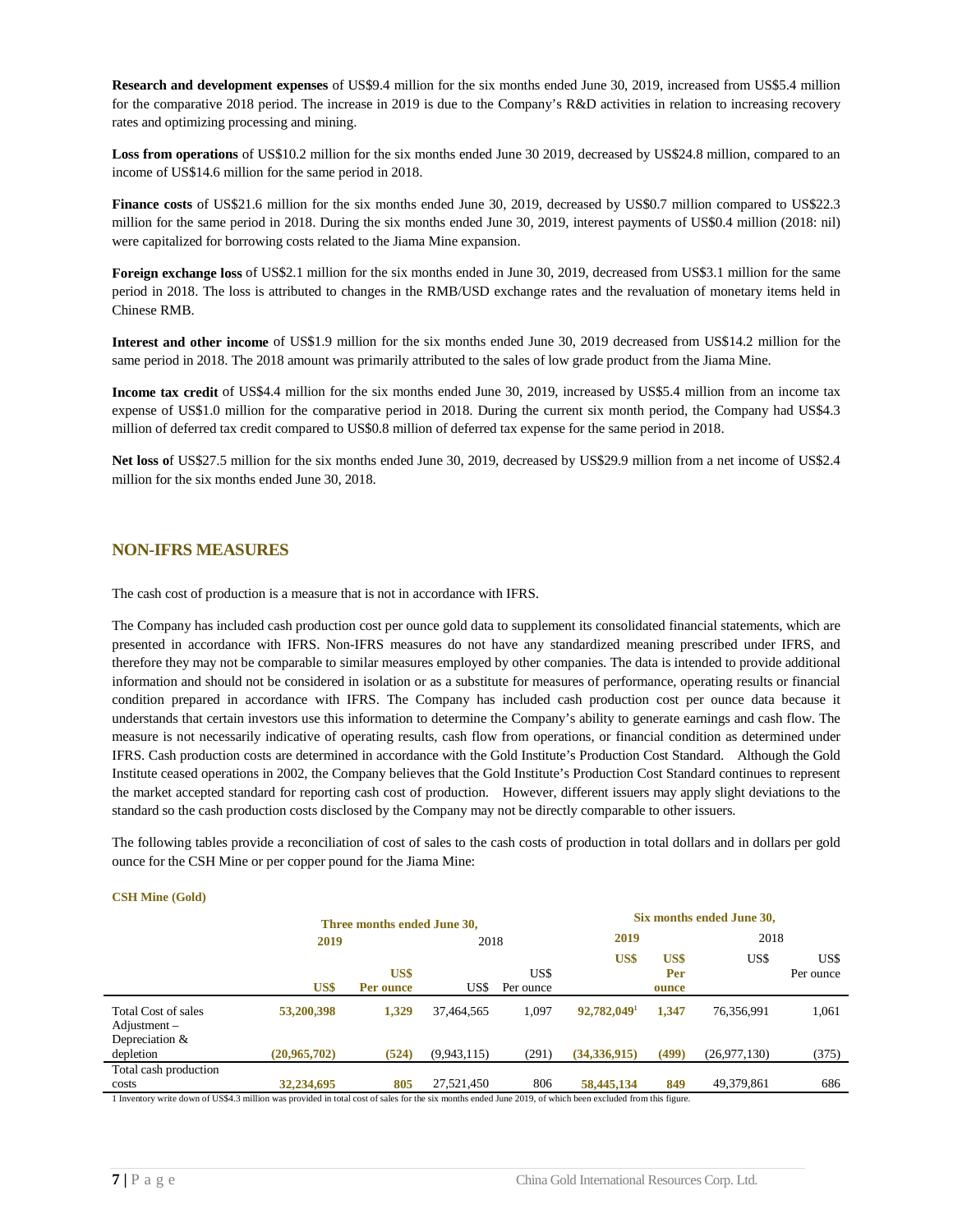#### **Jiama Mine (Copper with by-products credits)**

|                                                                       | Three months ended June 30, |                             |              | Six months ended June 30, |                |                             |                |                   |
|-----------------------------------------------------------------------|-----------------------------|-----------------------------|--------------|---------------------------|----------------|-----------------------------|----------------|-------------------|
|                                                                       | 2019                        |                             | 2018         |                           | 2019           |                             |                | 2018              |
|                                                                       | US\$                        | US\$<br>Per<br><b>Pound</b> | US\$         | US\$<br>Per Pound         | US\$           | US\$<br>Per<br><b>Pound</b> | US\$           | US\$<br>Per Pound |
| <b>Total Cost of sales</b>                                            | 102,674,711                 | 2.86                        | 68,829,533   | 2.48                      | 189,225,117    | 2.73                        | 130,067,629    | 3.07              |
| General and administrative<br>expenses                                | 7,122,665                   | 0.20                        | 10,647,967   | 0.38                      | 18,418,434     | 0.27                        | 17,611,168     | 0.42              |
| Research and development<br>expenses                                  | 4,540,867                   | 0.13                        | 2,800,031    | 0.10                      | 9,396,910      | 0.14                        | 5,353,214      | 0.13              |
| Total production cost                                                 | 114,338,243                 | 3.18                        | 82,277,531   | 2.96                      | 217,040,461    | 3.13                        | 153,032,011    | 3.61              |
| Adjustment – Depreciation<br>& depletion<br>Adjustment – Amortization | (17,248,041)                | (0.48)                      | (15,337,310) | (0.55)                    | (34,979,620)   | (0.50)                      | (30,033,463)   | (0.71)            |
| of intangible assets                                                  | (7,370,901)                 | (0.21)                      | (4,014,012)  | (0.14)                    | (13, 478, 297) | (0.19)                      | (8,590,864)    | (0.20)            |
| Total cash production costs                                           | 89,719,301                  | 2.49                        | 62,926,209   | 2.26                      | 168,582,544    | 2.44                        | 114,407,684    | 2.70              |
| By-products credits                                                   | (28, 419, 971)              | (0.79)                      | (24,840,448) | (0.89)                    | (55, 110, 600) | (0.80)                      | (40, 472, 919) | (0.95)            |
| Total cash production costs<br>after by-products credits              | 61,299,330                  | 1.70                        | 38,085,761   | 1.37                      | 113,471,944    | 1.64                        | 73,934,765     | 1.74              |

The adjustments above include depreciation and depletion, amortization of intangible assets, and selling expenses included in total production costs.

The following table provides a breakdown of on-site production costs used to calculate cost of goods sold based on production volumes for the period. Onsite productions costs are also used to calculate unit cost information for the three and six months ended June 30, 2019 and 2018:

#### **CSH Mine**

|                                                  | Three months ended June 30, |            |            | Six months ended June 30. |              |
|--------------------------------------------------|-----------------------------|------------|------------|---------------------------|--------------|
|                                                  | 2019                        | 2018       | 2019       | 2018                      |              |
|                                                  | US\$                        | US\$       | US\$       | US\$                      |              |
|                                                  |                             |            |            |                           |              |
| Mining ore cost                                  | 6,650,918                   | 3,600,299  | 11,302,964 | 7,562,256                 | F            |
| Mining waste cost                                | 12,381,590                  | 22,108,601 | 23,439,979 | 28,912,348                | G            |
| Other mining costs                               | 797,605                     | 446,817    | 934,479    | 1,330,595                 | H            |
| Process Cost - reagents                          | 4,629,523                   | 4,265,044  | 9,119,824  | 9,616,206                 | J            |
| Other process costs                              | 1,726,387                   | 1,752,517  | 3,761,302  | 4,021,830                 | K            |
| Process cost - crusher                           | 1,894,338                   | 1,761,520  | 3.309,008  | 3,461,912                 | $\mathbf{L}$ |
| General and administrative expenses              | 984,601                     | 1,718,517  | 2,824,512  | 3,165,618                 |              |
| Cash Operating cost                              | 29,064,961                  | 35,653,315 | 54,692,068 | 58,160,765                |              |
|                                                  |                             |            |            |                           |              |
| Mining and resource tax                          | 1,846,862                   | 1,548,689  | 3,146,016  | 3,246,404                 |              |
| Other fees and taxes                             | 651,801                     | 1,652,250  | 1,311,644  | 1,966,520                 |              |
| <b>Total Cash cost</b>                           | 31,563,625                  | 38,854,253 | 59,149,728 | 63,373,690                |              |
|                                                  |                             |            |            |                           |              |
| Depreciation – Operations                        | 6,814,232                   | 5,645,633  | 13,113,410 | 11,302,643                |              |
| Amortization – Mine development                  | 13,863,633                  | 9,868,862  | 21,637,460 | 23,319,575                |              |
| Total Onsite production cost                     | 52,241,489                  | 54,368,749 | 93,900,599 | 97,995,907                | T            |
| Inventory write-down                             |                             |            | 4,300,000  |                           | U            |
| Ratio of Inventory (production cost) transfer to |                             |            |            |                           | V            |
| cost of goods sold                               | 102%                        | 69%        | 99%        | 78%                       |              |
|                                                  |                             |            |            |                           |              |
| <b>Total Cost of Sales</b>                       | 53,200,398                  | 37,464,565 | 96,974,420 | 76,356,990                | $=(T^* V)+U$ |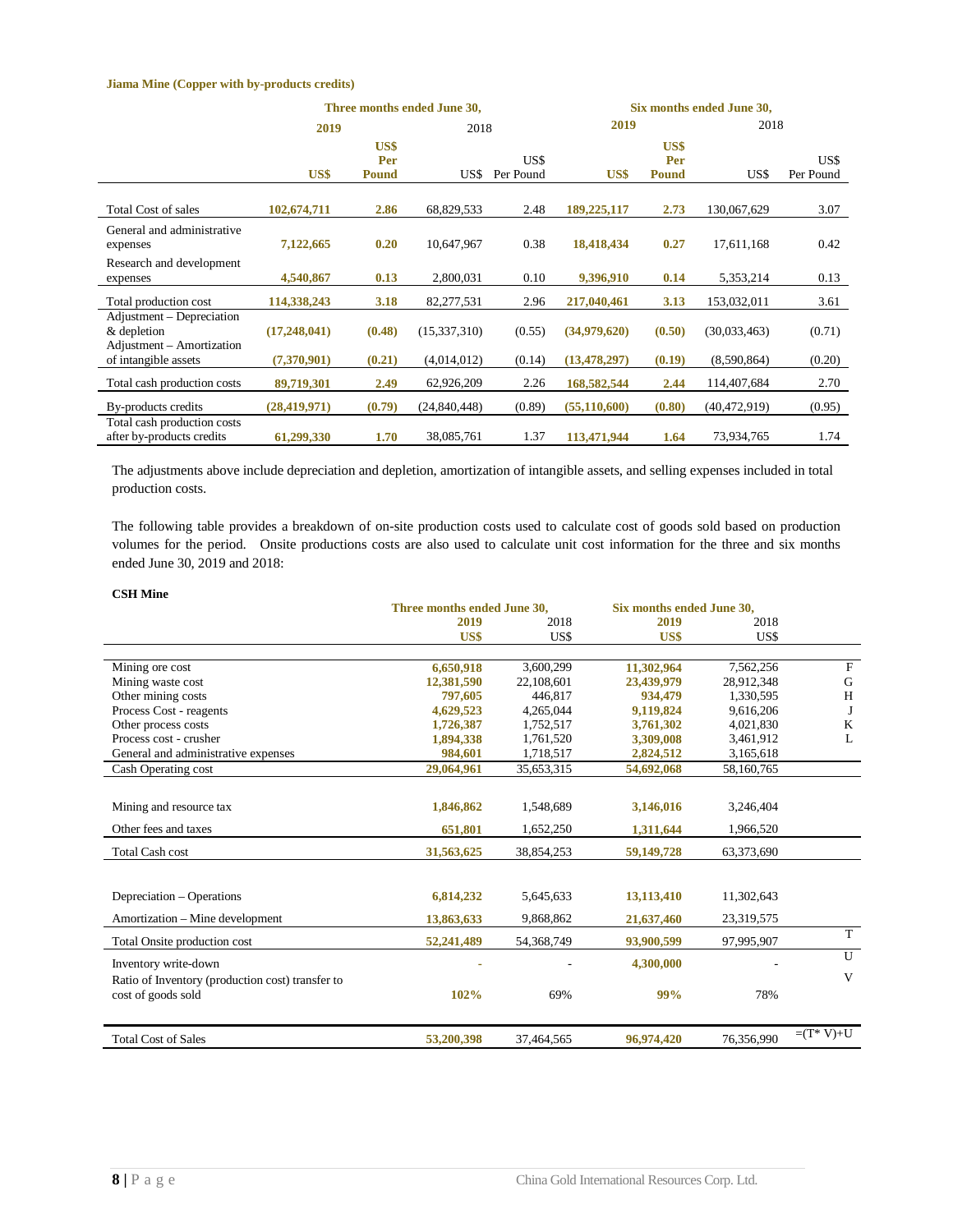The following table provides certain unit cost information on a cost of production per tonne of ore processed (non-IFRS) basis for the CSH Mine for the three and six months ended June 30, 2019 and 2018:

| Сэн минс                                | Three months ended June 30. |            | Six months ended June 30. |            |             |
|-----------------------------------------|-----------------------------|------------|---------------------------|------------|-------------|
|                                         | 2019                        | 2018       | 2019                      | 2018       |             |
|                                         | US\$                        | US\$       | US\$                      | US\$       |             |
| Ore mined and placed on pad (tonnes)    | 4,014,071                   | 2,083,559  | 6,891,913                 | 5,099,009  | A           |
| Average grade of ore (grams per tonne)  | 0.55                        | 0.54       | 0.51                      | 0.59       | B           |
| Recoverable gold (ounces)               | 44,211                      | 20,812     | 69,785                    | 57,442     | $\mathbf C$ |
| Ending gold inventory (ounces)          | 170,466                     | 195,936    | 170,466                   | 195,936    | D           |
| Waste rock mined (tonnes)               | 19,647,091                  | 15,439,504 | 29,457,476                | 28,429,804 | $\mathbf E$ |
| Mining cost US\$                        | 6,650,918                   | 3,600,299  | 11,302,964                | 7,562,256  | $\mathbf F$ |
| Waste cost US\$                         | 12,381,590                  | 22,108,601 | 23,439,979                | 28,912,348 | G           |
| Other mining costs US\$                 | 797,605                     | 446,817    | 934,479                   | 1,330,595  | H           |
| Total mining costs US\$                 | 19,830,113                  | 26,155,718 | 35,677,422                | 37,895,199 | $\bf I$     |
| Process Cost - reagents US\$            | 4,629,523                   | 4,265,044  | 9,119,824                 | 9,616,206  | J           |
| Other process costs US\$                | 3,620,724                   | 3,514,036  | 7,070,310                 | 7,483,742  | K           |
| Total process cost US\$                 | 8,250,247                   | 7,779,081  | 16,190,135                | 17,099,948 | L           |
|                                         |                             |            |                           |            |             |
| Cost of mining per tonne of ore         | 1.66                        | 1.73       | 1.64                      | 1.50       | $=$ $F/A$   |
| Cost of mining waste per tonne of ore   | 3.08                        | 10.61      | 3.40                      | 5.67       | $= G/A$     |
| Other mining costs per tonne of ore     | 0.20                        | 0.21       | 0.14                      | 0.26       | $= H/A$     |
| Total mining costs per tonne of ore     | 4.94                        | 12.55      | 5.18                      | 7.43       |             |
|                                         |                             |            |                           |            | $= J/A$     |
| Cost of reagents per tonne of ore       | 1.15                        | 2.05       | 1.32                      | 1.89       |             |
| Other processing costs per tonne of ore | 0.90                        | 1.69       | 1.03                      | 1.47       | $= K/A$     |
| Total processing cost per tonne of ore  | 2.05                        | 3.74       | 2.35                      | 3.36       |             |

### <span id="page-10-0"></span>**MINERAL PROPERTIES**

### <span id="page-10-1"></span>*The CSH Mine*

**CSH Mine**

The CSH Mine is located in Inner Mongolia Autonomous Region of China (Inner Mongolia). The property hosts two low-grade, near surface gold deposits, along with other mineralized prospects. The main deposit is called the Northeast Zone (the "Northeast Zone"), while the second, smaller deposit is called the Southwest Zone (the "Southwest Zone").

The CSH Mine is owned and operated by Inner Mongolia Pacific Mining Co. Limited, a Chinese Joint Venture in which the Company holds a 96.5% interest and Ningxia Nuclear Industry Geological Exploration Institution holds the remaining 3.5%.

The CSH Mine has two open-pit mining operations and has a mining and processing capacity of 60,000 tpd.

The major new contracts entered into during the six months ended June 30, 2019:

| Item<br>No.              | <b>Contract Name</b>                                 | Counterpart                                                                 | Subject amount<br>(US \$ millions) | Contract period<br>(effective day and<br>expiration date) | Date of Contract |
|--------------------------|------------------------------------------------------|-----------------------------------------------------------------------------|------------------------------------|-----------------------------------------------------------|------------------|
|                          | Mixed explosives supply<br>agreement                 | Bayannur Sheng'an Chemical<br>Co., Ltd. Urad Middle Banner<br><b>Branch</b> | Estimated: 13.7                    | $2019.1.1 - 2019.12.31$                                   | 2019.1.1         |
| $\mathcal{D}$            | Loan agreement (extension)                           | <b>Tibet HTL Mining Development</b><br>Co., Ltd.                            | Estimated: 14.5                    | $2019.1.25 - 2020.1.24$                                   | 2019.1.25        |
| $\mathcal{R}$            | Working capital loan<br>agreement                    | China National Gold Group<br>Finance Co., Ltd.                              | Estimated: 50.9                    | $2019.3.25 - 2022.3.24$                                   | 2019.3.25        |
| $\boldsymbol{\varDelta}$ | Contract for processing<br>gold-containing materials | Hunan Taixing Environmental<br>Technology Co., Ltd.                         | Estimated: 5.2                     | NA                                                        | 2019.6.24        |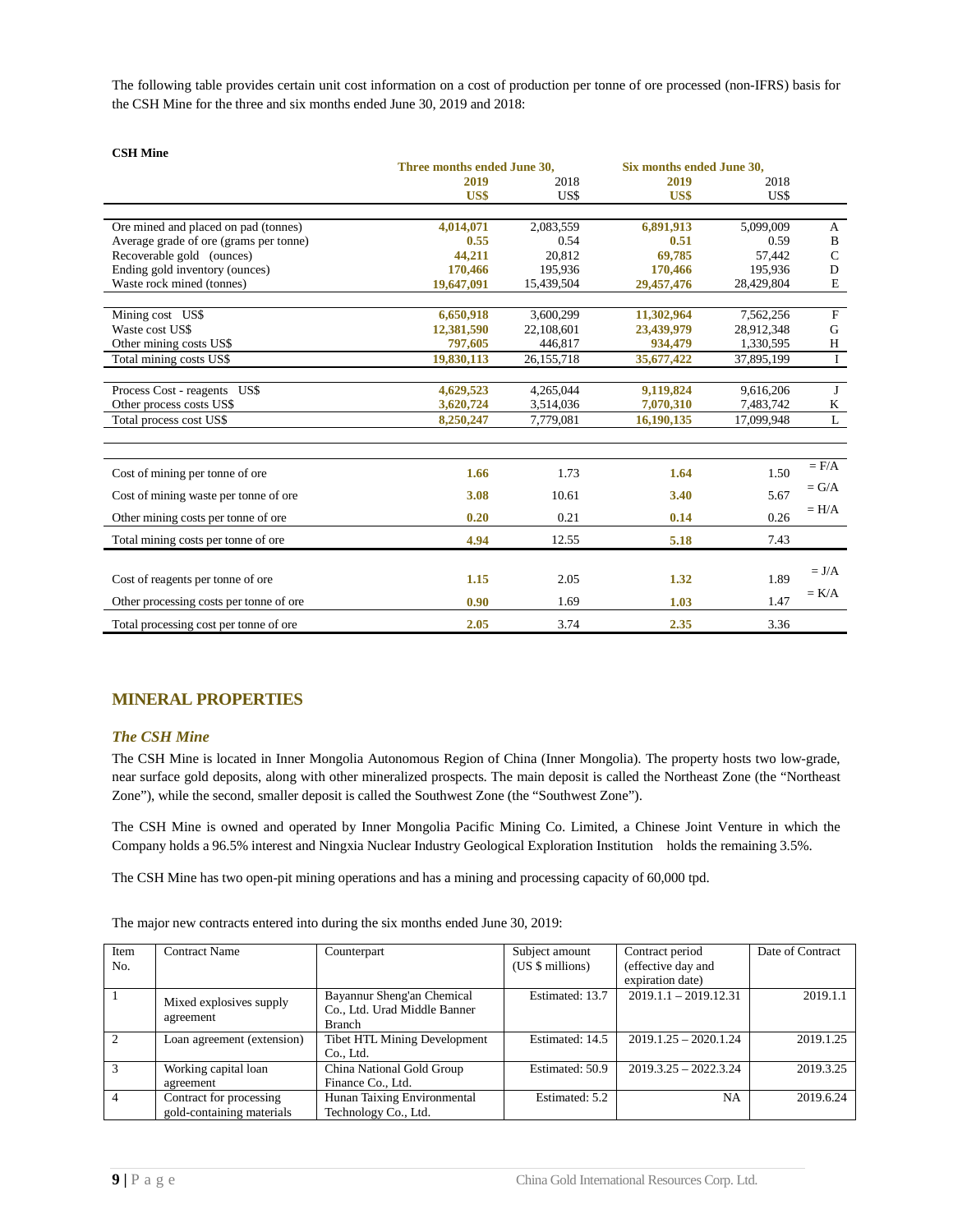#### **Production Update**

| <b>CSH Mine</b>                      |            | Three months ended June 30, |            | Six months ended June 30, |
|--------------------------------------|------------|-----------------------------|------------|---------------------------|
|                                      | 2019       | 2018                        | 2019       | 2018                      |
| Ore mined and placed on pad (tonnes) | 4,014,071  | 2,083,559                   | 6,891,913  | 5,099,009                 |
| Average ore grade $(g/t)$            | 0.55       | 0.54                        | 0.51       | 0.59                      |
| Recoverable gold (ounces)            | 44,211     | 20,812                      | 69,785     | 57,442                    |
| Ending ore inventory (ounces)        | 170,466    | 195.936                     | 170,466    | 195,936                   |
| Waste rock mined (tonnes)            | 19,647,091 | 15,439,504                  | 29,457,476 | 28,428,804                |

For the three months ended June 30, 2019, the total amount of ore placed on the leach pad was 4.0 million tonnes, with total contained gold of 44,211 ounces (1,375 kilograms). The overall accumulative project-to-date gold recovery rate has slightly decreased to approximately 54.19% at the end of June 2019 from 54.27% at the end of March 2019. Of which, gold recovery from the phase I heap is 59.71% and; gold recovery from the Phase II heap is 46.30% at June 30, 2019.

In the second half of 2017, there were a series of wall failures on one side of the north-east pit at the CSH Mine which led to short term interruptions of mining activities. The Company curtailed production in certain areas of the pit while it conducted studies to address the slope stability issues and remediation plans for the long term mine plan, which included optimization studies for pit limit, haul road design and mining production schedule for the new pit slope angle.

Based on the finalized studies, the Company has adopted an updated pit design for the north-east pit in accordance with the pit limit optimization study carried out by Changchun Gold Design Institute based on the amended ultimate pit limit slopes. The new pit design is conducted based on the Mineral Reserves estimate for the CSH Mine reported as of December 31, 2018. Accordingly, the life of mine updated production schedule is seven years.

#### **Exploration**

During the second quarter of 2019, CSH conducted research on geological prospecting results of recent years. By bringing in advanced tests and comprehensive analysis, geophysical survey on targeted area, the Company iso constructing a 3D quantitative geological model to assist resource evaluation.

The Company is also conducting exploration around the CSH Mine to identify additional resources that may further extend the mine life. The Company plans to release a new resource report by the end of 2019.

#### **Mineral Resource Update**

CSH Mine Resources by category, Northeast and Southwest pits combined at December 31, 2018 under NI 43-101:

|             |                    |          | <b>Metal</b> |        |
|-------------|--------------------|----------|--------------|--------|
| <b>Type</b> | <b>Quantity Mt</b> | Au $g/t$ | Au t         | Au Moz |
| Measured    | 12.34              | 0.62     | 7.60         | 0.24   |
| Indicated   | 124.12             | 0.62     | 76.63        | 2.46   |
| $M+I$       | 136.46             | 0.62     | 84.24        | 2.71   |
| Inferred    | 80.36              | 0.52     | 41.51        | 1.33   |

#### **Mineral Reserves Update**

CSH Mine Reserves by category, Northeast and Southwest pits combined at December 31, 2018 under NI 43-101:

|              |                    | <b>Metal</b> |       |        |  |
|--------------|--------------------|--------------|-------|--------|--|
| <b>Type</b>  | <b>Quantity Mt</b> | Au $g/t$     | Au t  | Au Moz |  |
| Proven       | 10.59              | 0.63         | 6.72  | 0.22   |  |
| Probable     | 66.49              | 0.65         | 43.23 | 1.39   |  |
| <b>Total</b> | 77.08              | 0.65         | 49.96 | 1.61   |  |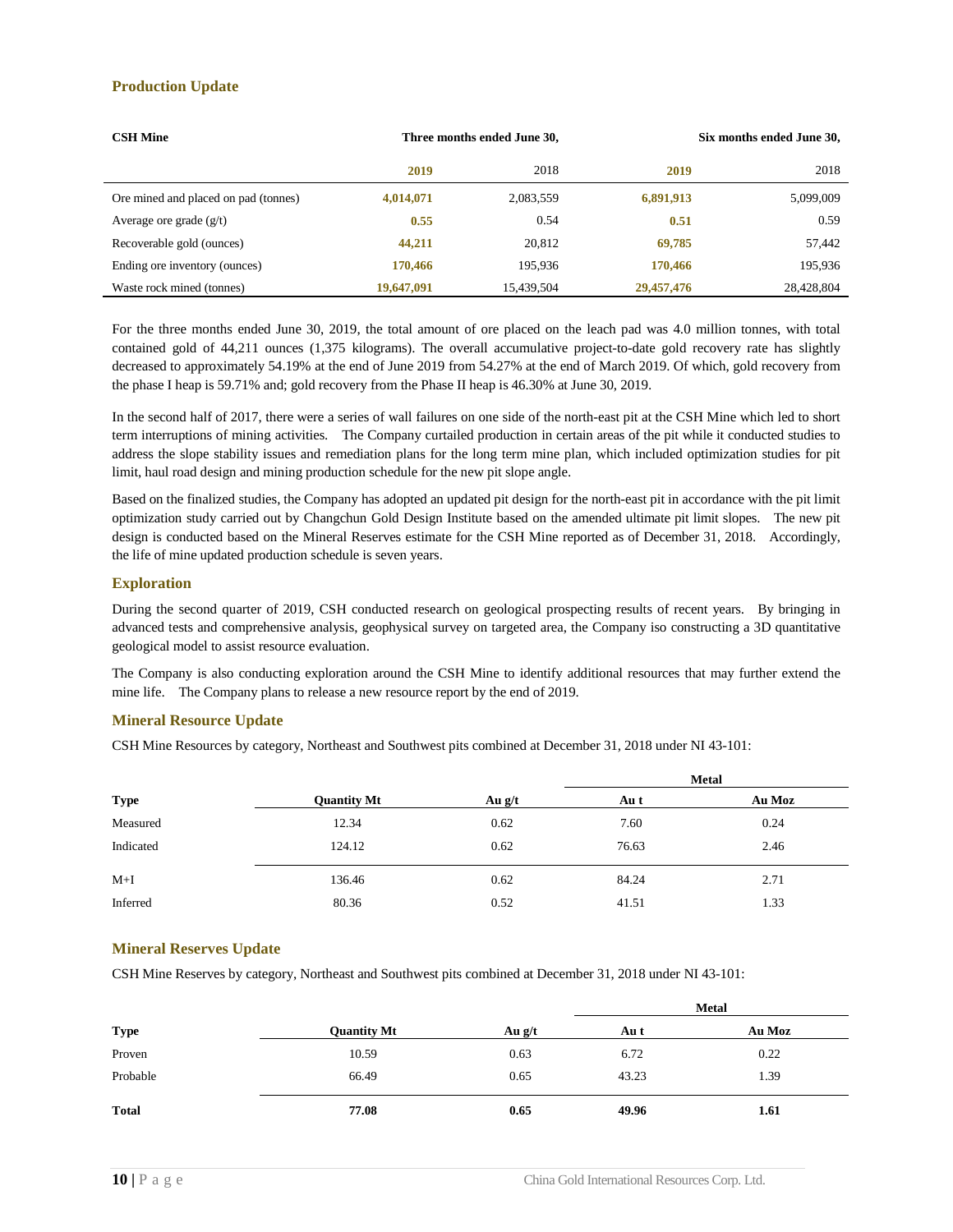#### <span id="page-12-0"></span>*The Jiama Mine*

The Company acquired the Jiama Mine on December 1, 2010. Jiama is a large copper-gold polymetallic deposit containing copper, gold, silver, molybdenum, and other metals located in the Gandise metallogenic belt in Tibet Autonomous Region of China.

The Jiama Mine has both underground mining and open-pit mining operations. Phase I of the Jiama Mine commenced mining operations in the latter half of 2010 and reached its design capacity of 6,000 tpd in early 2011. Phase II of the Jiama Mine commenced mining operations in 2018 with 44,000 tpd design capacity.

The major new contracts entered into during the six months ended June 30, 2019:

| Item<br>No.     | <b>Contract Name</b>                                           | Counterpart                                                                      | Subject amount<br>(US \$ millions) | Contract period<br>(effective day and<br>expiration date) | Date of Contract |
|-----------------|----------------------------------------------------------------|----------------------------------------------------------------------------------|------------------------------------|-----------------------------------------------------------|------------------|
| $\mathbf{1}$    | <b>Blasting engineering</b><br>service contract                | <b>Tibet Gaozheng Blasting</b><br>Engineering Co., Ltd.                          | Estimated: 7.3                     | $2019.1.1 - 2019.12.1$                                    | 2018.12.27       |
| $\overline{2}$  | Blasting engineering<br>service contract                       | <b>Tibet Zhongjin Xinlian Blasting</b><br>Engineering Co., Ltd.                  | Estimated: 7.3                     | $2019.1.1 - 2019.12.1$                                    | 2018.12.27       |
| 3               | Sales contract of Copper<br>Concentrate                        | <b>Tibet Huading Resources</b><br>Development Co., Ltd.                          | Estimated: 49.8                    | $2019.2.1 - 2021.12.31$                                   | 2019.2.1         |
| $\overline{4}$  | Sales contract of Copper<br>Concentrate                        | Tibet Ruijia Trade Co, Ltd.                                                      | Estimated: 78.1                    | $2019.3.1 - 2021.12.31$                                   | 2019.3.1         |
| 5               | Sales contract of Copper<br>Concentrate                        | <b>Tibet Zhongjin Gold Smelting</b><br>Co., Ltd.                                 | Estimated: 59.3                    | $2019.1.1 - 2021.12.31$                                   | 2019.1.1         |
| 6               | Sales contract of Copper<br>Concentrate                        | Daye Zhaoxiang Trading Co., Ltd.                                                 | Estimated: 9.3                     | $2019.3.15 - 2021.12.31$                                  | 2019.3.15        |
| $\overline{7}$  | Sales contract of Copper<br>Concentrate                        | Tibet Chengling Trading Co., Ltd.                                                | Estimated: 14.4                    | $2019.3.15 - 2021.12.31$                                  | 2019.3.15        |
| 8               | Sales contract of<br>Molybdenum Concentrate                    | Tibet Mingchuan Trading Co.,<br>Ltd.                                             | Estimated: 12.1                    | $2019.3.15 - 2019.4.30$                                   | 2019.3.15        |
| 9               | Sales contract of mixed<br>Concentrate                         | Beijing Yuyangzhilu Investment<br>Co., Ltd.                                      | Estimated: 13.1                    | $2019.2.20 - 2019.6.30$                                   | 2019.2.20        |
| 10              | Sales contract of<br>Molybdenum Concentrate                    | Tibet Yanhua Trading Co., Ltd.                                                   | Estimated: 3.4                     | $2019.4.20 - 2019.5.14$                                   | 2019.4.20        |
| 11              | Tongqianshan 4490<br>Mining Engineering<br>Contract            | Zhongse Twelve Metallurgical<br>Construction Co., Ltd.                           | Estimated: 55.7                    | $2019.3.1 - 2021.3.1$                                     | 2019.3.1         |
| 12              | Tongqianshan 4410-4544<br>Mining Engineering<br>Contract       | Wei Le Construction Group Co.,<br>Ltd.                                           | Estimated: 68.1                    | $2019.3.1 - 2021.3.1$                                     | 2019.3.1         |
| 13              | Tongqianshan 4560-4700<br>Mining Engineering<br>Contract       | China Railway Seventeenth<br><b>Bureau Group Second</b><br>Engineering Co., Ltd. | Estimated: 78.6                    | $2019.3.1 - 2021.3.1$                                     | 2019.3.1         |
| 14              | <b>Steel Ball Purchase</b><br>Contract                         | <b>Tongling Nonferrous Metals</b><br>Wear-resistant Materials Co., Ltd.          | Estimated: 6.2                     | $2019.3.1 - 2020.3.1$                                     | 2019.3.1         |
| $\overline{15}$ | <b>Steel Ball Purchase</b><br>Contract                         | China Aluminum Industrial<br>Service Co., Ltd.                                   | Estimated: 3.2                     | $2019.3.1 - 2021.3.28$                                    | 2019.3.28        |
| 16              | <b>Production Technical</b><br>Service Contract                | China Gold Group Inner Inner<br>Mongolia Mining Co., Ltd.                        | Estimated: 4.4                     | $2019.1.1 - 2019.12.31$                                   | 2019.1.1         |
| 17              | <b>HTL Phase II Tailings</b><br>Dam 4265-4315m EPC<br>Contract | Beijing General Research Institute<br>of Mining & Metallurgy                     | Estimated: 21.0                    | $2019.4.15 - 2020.7.14$                                   | 2019.4.15        |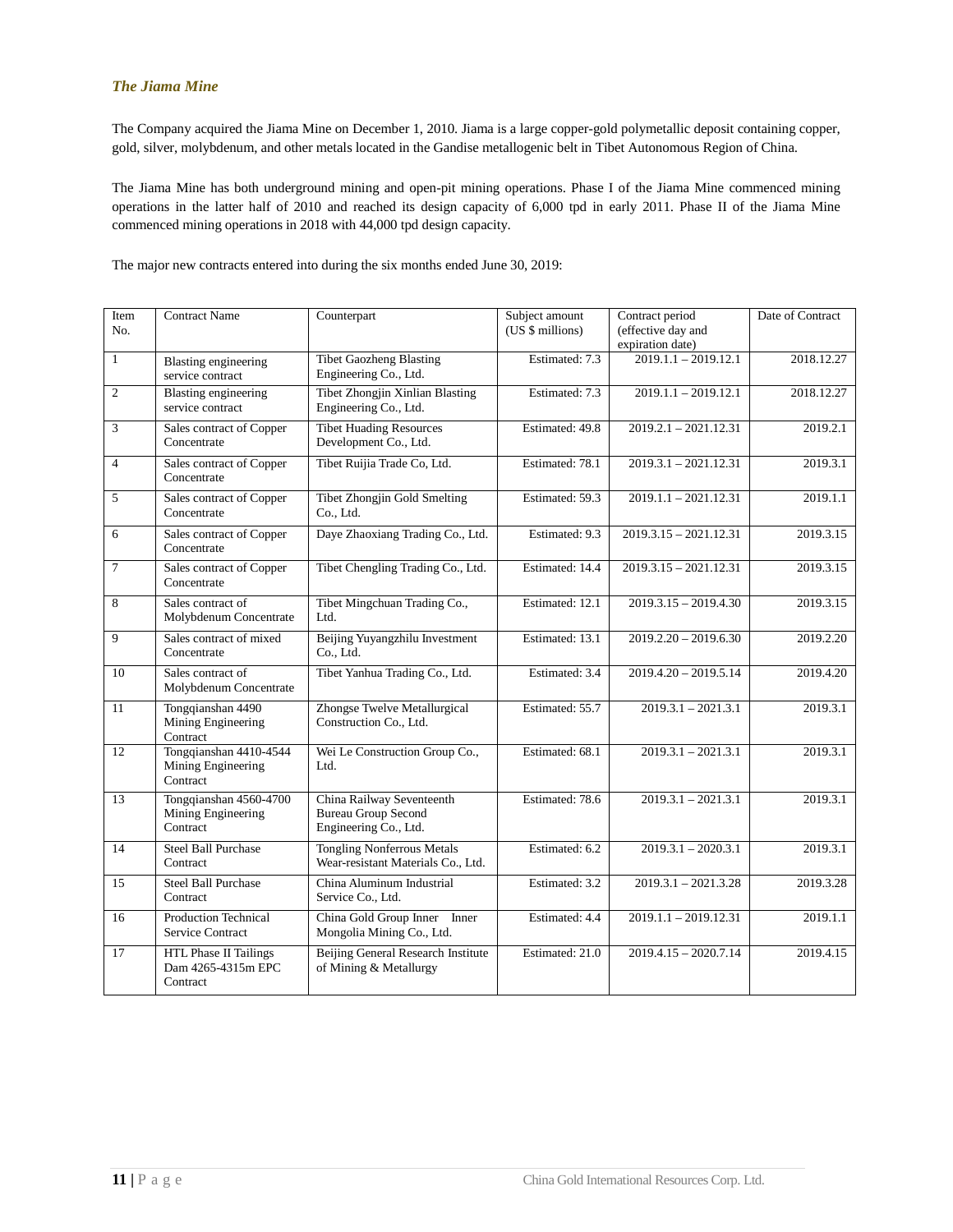#### **Production Update**

| Jiama Mine                       | Three months ended June 30, |           | Six months ended June 30, |           |  |
|----------------------------------|-----------------------------|-----------|---------------------------|-----------|--|
|                                  | 2019                        | 2018      | 2019                      | 2018      |  |
| Ore processed (tonnes)           | 3,224,395                   | 2,563,720 | 6,236,988                 | 3,831,741 |  |
| Average copper ore grade (%)     | 0.62                        | 0.73      | 0.65                      | 0.73      |  |
| Copper recovery rate (%)         | 81                          | 74        | 77                        | 74        |  |
| Average gold ore grade $(g/t)$   | 0.28                        | 0.50      | 0.29                      | 0.48      |  |
| Gold recovery rate (%)           | 54                          | 57        | 54                        | 57        |  |
| Average silver ore grade $(g/t)$ | 15.13                       | 18.44     | 16.93                     | 18.81     |  |
| Silver recovery rate (%)         | 54                          | 54        | 54                        | 56        |  |

According to the mining plan for the Phase II expansion, the Jiama Mine began to produce low grade ore from the open pit mine. As a result, the Company expected the average ore grade to be lower than previous years which used higher grade ore from underground mining only. Production cost was also expected to be higher since the commencement of commercial production of Phase II due to the lower grade of ore and lower recovery rates.

During the second quarter of 2019, average metal recovery rates have begun to improve and were higher as compared to 2018, as the ratio of oxide ore from the open pit has gradually decreased.

#### **Exploration**

In 2019, the company initiated a large-scale exploration project for targeted resources and serving to production. The project includes surface drill of 33,390  $+/-m$ , 25 drills, 500  $+/-$  m of 1 hydrogeological drill and 800  $+/-$  m of 2 engineering geological drills. The pre-construction preparation was completed in the second quarter, surface drill of 5,100 +/-m, 9 drills had completed, totaling 16.78% of the annual program. 6 surface drills are under preparation for the next stage.

#### **Mineral Resources Estimate**

An NI 43-101 compliant mineral resource estimate was independently completed by Mining One Pty Ltd. in November 2013, based on information collected up to November 12, 2012. The drilling programs subsequent to November 2012, including an extensive drill program conducted in 2013, will be included in future updates of the Mineral Resources and Reserves.

Mining One Pty Ltd. noted that gold and silver mineralization within the ore body had a significantly higher spatial variability than the other elements. This classification takes into account the proposed large scale mining techniques where Au and Ag will only be credits to the overall products from the operations. Mining One Pty Ltd has assumed that Au and Ag will not be assigned a single cut-off grade for a selected mining block and will be mined in conjunction with the other elements.

| Class     | Quantity<br>Mt | Cu % | Mo % | Pb % | Zn % | Au g/t | Ag g/t | Cu Metal<br>(kt) | Mo Metal<br>(kt) | Pb Metal<br>(kt) | Zn Metal<br>(kt) | Au Moz | Ag Moz  |
|-----------|----------------|------|------|------|------|--------|--------|------------------|------------------|------------------|------------------|--------|---------|
| Measured  | 94.9           | 0.39 | 0.04 | 0.04 | 0.02 | 0.08   | 5.44   | 371              | 34.2             | 41.8             | 22.4             | 0.245  | 16.595  |
| Indicated | 1,369.1        | 0.41 | 0.03 | 0.05 | 0.03 | 0.11   | 5.93   | 5.590            | 463              | 732              | 460              | 4.762  | 261.145 |
| $M+I$     | 1,463.9        | 0.41 | 0.03 | 0.05 | 0.03 | 0.11   | 5.90   | 5,961            | 497.4            | 773.7            | 482.4            | 5.008  | 277.740 |
| Inferred  | 406.1          | 0.30 | 0.00 | 0.10 | 0.00 | 0.10   | 5.1    | .247             | 123              | 311              | 175              | 1.3    | 66.9    |

| Jiama Project - Cu, Mo, Pb, Zn, Au, and Ag Mineral Resources under NI 43-101 |
|------------------------------------------------------------------------------|
| Reported at a 0.3% Cu Equivalent Cut off grade*, as of December 31, 2018     |

Note: Figures reported are rounded which may result in small tabulation errors.

The Copper Equivalent basis for the reporting of resources has been compiled on the following basis:

CuEq Grade: = (Ag Grade \* Ag Price + Au Grade \* Au Price + Cu Grade \* Cu Price + Pb Grade \* Pb Price +

Zn Grade \* Zn Price + Mo Grade \* Mo Price) / Copper Price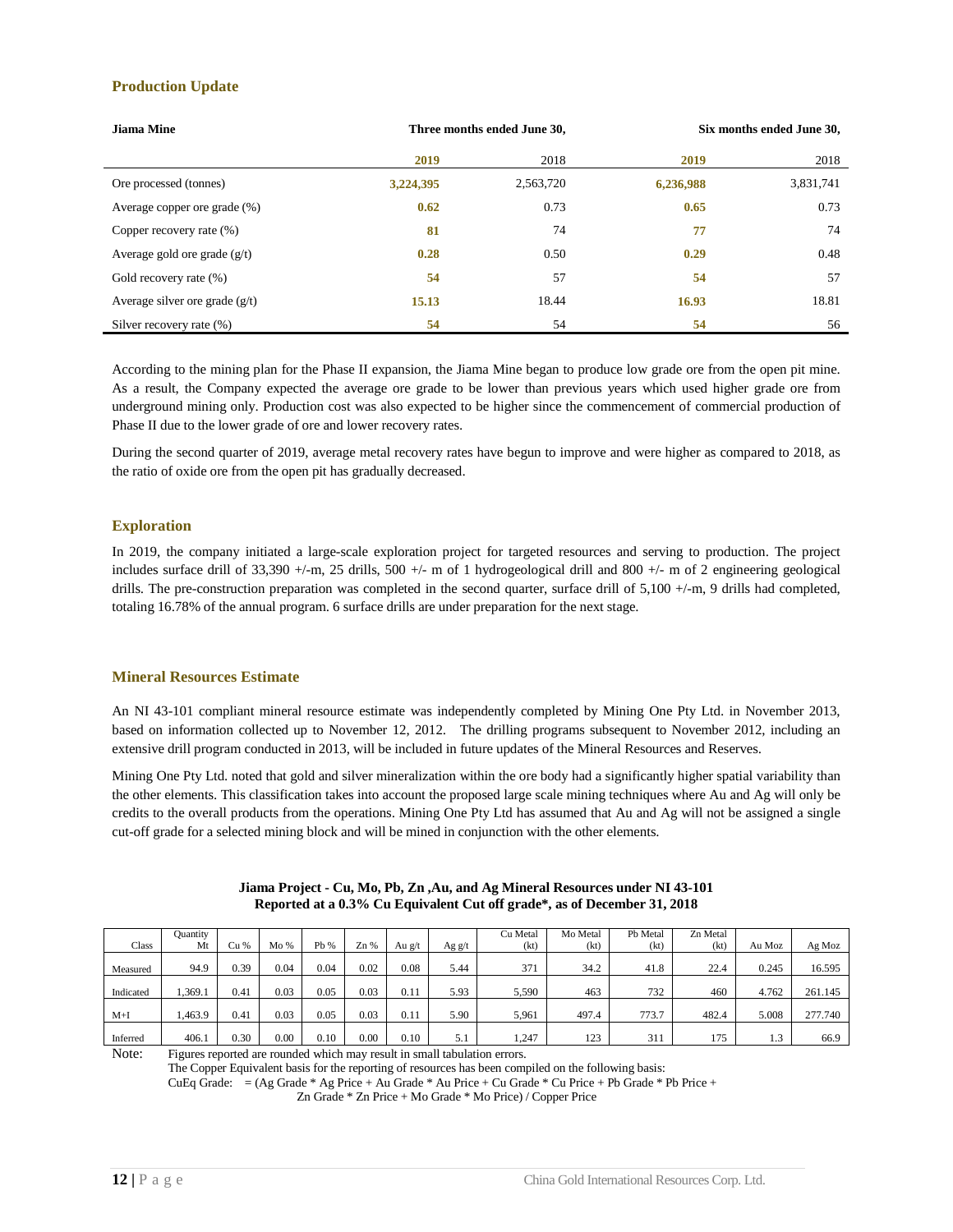#### **Mineral Reserves Estimate**

A Mineral Reserve estimate, dated November 20, 2013, has been independently verified by Mining One Pty Ltd. in accordance with the CIM Definitions Standards under NI 43-101.

| Class    | Quantity<br>Mt | Cu % | Mo%  | Pb % | Zn%  | Au g/t | Ag g/t | Cu Metal<br>(kt) | Mo Metal<br>(kt) | Pb Metal<br>(kt) | Zn Metal<br>(kt) | Au Moz | Ag Moz  |
|----------|----------------|------|------|------|------|--------|--------|------------------|------------------|------------------|------------------|--------|---------|
| Proven   | 20.8           | 0.61 | 0.05 | 0.05 | 0.03 | 0.21   | 8.99   | 126.4            | 9.5              | 10.3             | 6.9              | 0.140  | 6.026   |
| Probable | 398.4          | 0.56 | 0.03 | 0.13 | 0.08 | 0.18   | 11.21  | 2.427.9          | 128.2            | 548.2            | 317.3            | 2.285  | 143.574 |
| $P + P$  | 419.2          | 0.61 | 0.03 | 0.13 | 0.08 | 0.18   | 1.10   | 2,554.3          | 137.8            | 558.5            | 324.2            | 2.425  | 149.600 |

#### **Jiama Project Statement of NI 43-101 Mineral Reserve Estimate as of December 31, 2018**

Notes: 1. All Mineral Reserves have been estimated in accordance with the JORC code and have been reconciled to CIM standards as prescribed by the NI 43-101.

2. Mineral Reserves were estimated using the following mining and economic factors:

Open Pits:

a) 5% dilution factor and 95% recovery were applied to the mining method;

- b) an overall slope angles of 43 degrees;
- c) a copper price of US\$ 2.9/lbs;
- d) an overall processing recovery of 88 90% for copper

Underground:

- a) 10% dilution added to all Sub-Level Open Stoping;
- b) Stope recovery is 87% for Sub-Level Open Stoping;
- c) An overall processing recovery of 88 90% for copper.

3. The cut-off grade for Mineral Reserves has been estimated at copper equivalent grades of 0.3% Cu (NSR) for the open pits and 0.45% Cu (NSR) for the underground mine.

### <span id="page-14-0"></span>**LIQUIDITY AND CAPITAL RESOURCES**

The Company operates in a capital intensive industry. The Company's liquidity requirements arise principally from the need for financing the expansion of its mining and mineral processing operations, exploration activities and acquisition of exploration and mining rights. The Company's principal sources of funds have been proceeds from borrowing from commercial banks in China, equity financings, and cash generated from operations. The Company's liquidity primarily depends on its ability to generate cash flow from its operations and to obtain external financing to meet its debt obligations as they become due, as well as the Company's future operating and capital expenditure requirements.

At June 30, 2019, the Company had an accumulated surplus of US\$200.6 million, working capital of US\$74.5 million and borrowings of US\$1,229.2 million. The Company's cash balance at June 30, 2019 was US\$175.2 million.

Management believes that its forecast operating cash flows are sufficient to cover the next twelve months of the Company's operations including its planned capital expenditures and current debt repayments. The Company's borrowings are comprised of US\$506.3 million of 3.25% unsecured bonds maturing on July 6, 2020, of which US\$16.1 million is included in the current portion of borrowings, and US\$58.2 million of short term debt facilities with interest rates ranging from 2.75% to 4.51% per annum arranged through various banks in China. In addition, on November 3, 2015, the Company entered into a Loan Facility agreement with a syndicate of banks, led by Bank of China. The lenders agreed to lend an aggregate principle amount of RMB 3.98 billion, approximately US\$613 million with the interest rate of 2.83% per annum currently. The People's Bank of China Lhasa Center Branch's interest rate serves as a benchmark for the interest on the drawdowns. The bank's interest rate is then discounted by 7 basis points (or 0.07%) to calculate the interest on the drawdowns. The proceeds from the Loan Facility are to be used for the development of the Jiama Mine. The loan is secured by the mining rights for the Jiama Mine. As of June 30, 2019 the Company has drawdown RMB3.645 billion, approximately US\$530.2 million under the Loan Facility. The Company believes that the availability of debt financing in China at favorable rates will continue for the foreseeable future. On July 6, 2017, the Company, through its wholly-owned subsidiary, Skyland Mining (BVI) Limited, completed the issuance of bonds in an aggregate principal amount of US\$500 million. The bonds were issued at a price of 99.663%, bearing coupon rate of 3.25% with a maturity date of July 6, 2020. The bonds are listed on the Stock Exchange of Hong Kong Limited as of July 7, 2017.

The Company continues to review and assess its assets for impairment as part of its financial reporting processes. To date, the assessment carried out by the Company support the carrying values of the Company's assets and no impairment has been required. However, the management of the Company continues to evaluate key assumptions on estimates and management judgements in order to determine the recoverable amount of the CSH Mine and the Jiama Mine**.**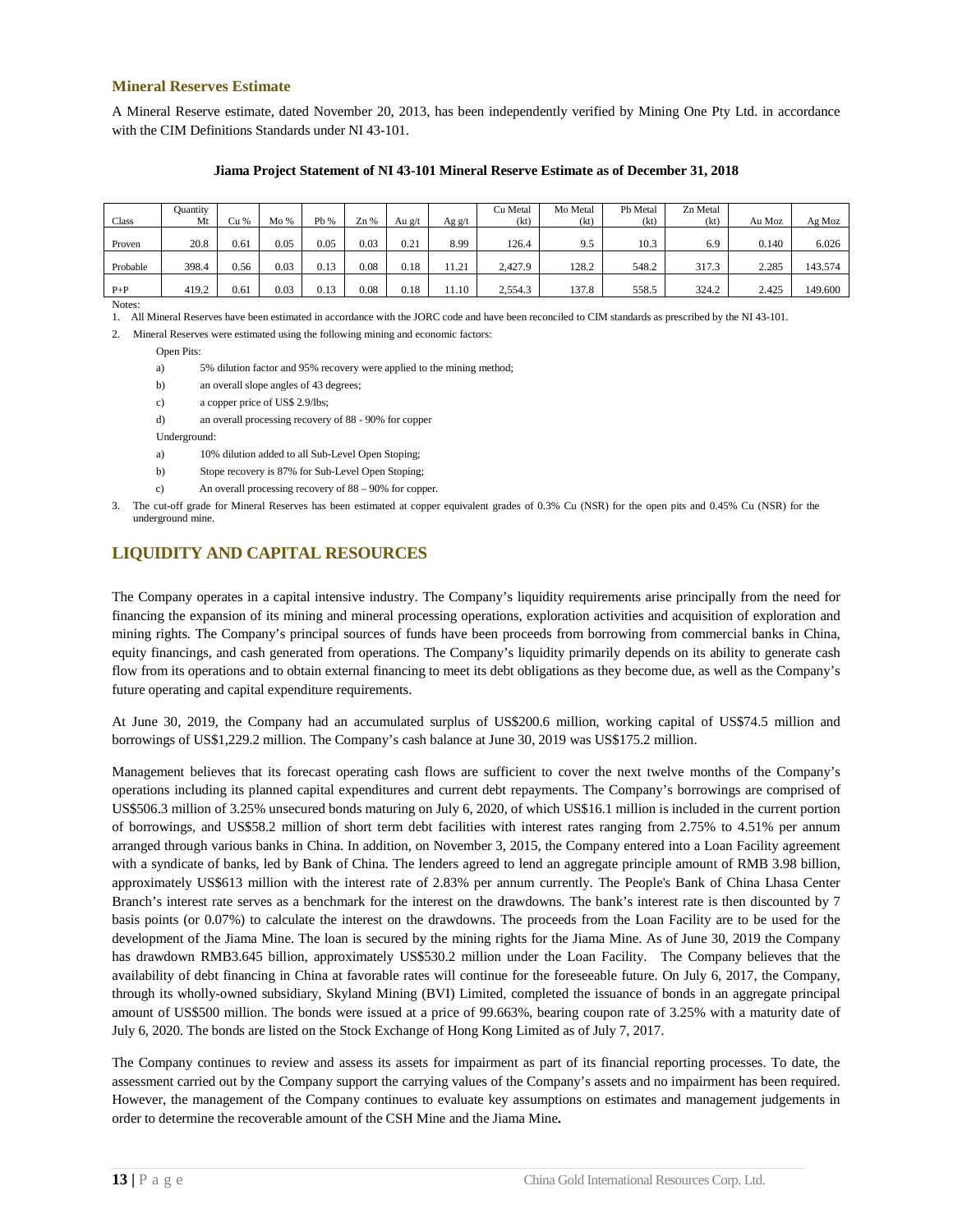#### <span id="page-15-0"></span>**Cash flows**

The following table sets out selected cash flow data from the Company's consolidated cash flow statements for the three and six months ended June 30, 2019 and June 30, 2018.

|                                                                         | Three months ended June 30, |          | Six months ended June 30, |           |  |
|-------------------------------------------------------------------------|-----------------------------|----------|---------------------------|-----------|--|
|                                                                         | 2018<br>2019                |          | 2019                      | 2018      |  |
|                                                                         | <b>US\$'000</b>             | US\$'000 | <b>US\$'000</b>           | US\$'000  |  |
| Net cash from operating activities                                      | 56,554                      | 40,262   | 63,538                    | 56,089    |  |
| Net cash (used in) investing activities                                 | (8,919)                     | (11,806) | (46,608)                  | (20,049)  |  |
| Net cash from (used in) financing activities                            | 27,319                      | (1, 531) | 19,722                    | (33, 284) |  |
| Net increase in cash and cash equivalents                               | 74,954                      | 26,925   | 36,652                    | 2,756     |  |
| Effect of foreign exchange rate changes on<br>cash and cash equivalents | (1,327)                     | (6, 191) | 597                       | (1,448)   |  |
| Cash and cash equivalents, beginning of<br>period                       | 101,618                     | 127.892  | 137,996                   | 147,318   |  |
| Cash and cash equivalents, end of period                                | 175,245                     | 148.626  | 175,245                   | 148.626   |  |

### <span id="page-15-1"></span>*Operating cash flow*

For the three months ended June 30, 2019, net cash inflow from operating activities was US\$56.5 million which is primarily attributable to (i) depreciation and depletion of US\$37.8 million (ii) increase in contract liabilities of US\$26.2 million (iii) increase in inventory of US\$13.3 million and (iv) finance cost of US\$11.5 million, partially offset by (i) loss before income tax of US\$24.8 million (ii) decrease in accounts payable of US\$10.7 million and (iii) interest paid of US\$7.0 million.

For the six months ended June 30, 2019, net cash inflow from operating activities was US\$63.5 million which is primarily attributable to (i) depreciation and depletion of US\$69.9 million (ii) increase in contract liabilities of US\$29.0 million and (iii) finance cost of US\$21.6 million, partially offset by (i) loss before income tax of US\$32.0 million ii) decrease in accounts payables of US\$24.6 million and (iii) interest paid of US\$20.3 million.

#### <span id="page-15-2"></span>*Investing cash flow*

For the three months ended June 30, 2019, the net cash outflow from investing activities was US\$8.9 million which is primarily attributable to (i) payment for the acquisition of property, plant and equipment of US\$16.7 million, (ii) placement of restricted cash balances of US\$5.1 million, partially offset by (i) release of restricted bank balance of US\$10.2 million.

For the six months ended June 30, 2019, the net cash outflow from investing activities was US\$46.6 million which is primarily attributable to (i) payment for the acquisition of property, plant and equipment of US\$56.1 million, (ii) placement of restricted cash balances of US\$7.5 million, partially offset by (i) release of restricted bank balance of US\$16.2 million.

### <span id="page-15-3"></span>*Financing cash flow*

For the three months ended June 30, 2019, the net cash inflow from financing activities was US\$27.3 million which is primarily attributable to proceeds from borrowings of US\$81.2 million offset by repayment of borrowings of US\$53.9 million.

For the six months ended June 30, 2019, the net cash inflow from financing activities was US\$19.7 million which is primarily attributable to proceeds from borrowings of US\$81.2 million offset by repayment of borrowings of US\$61.3 million.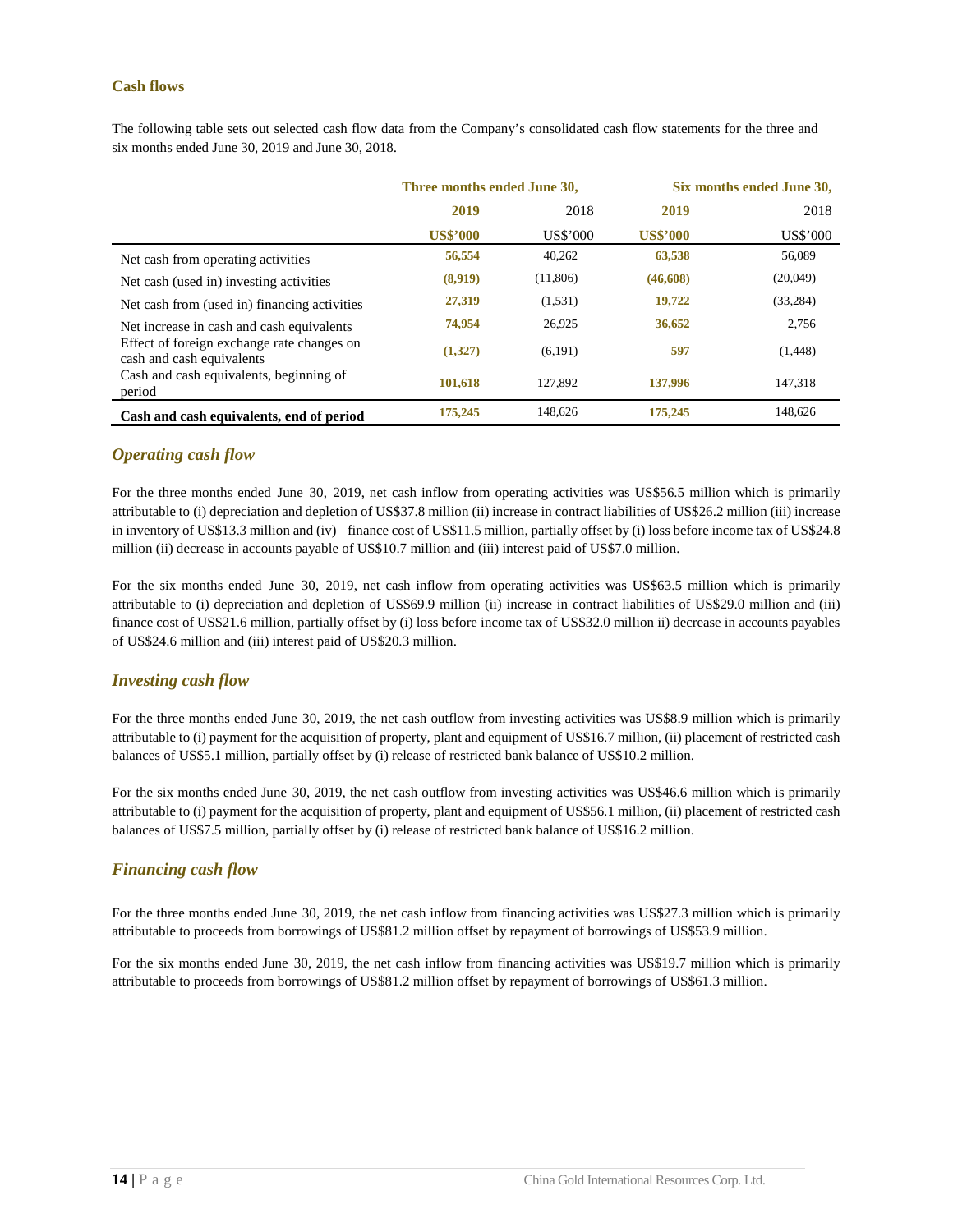#### **Expenditures Incurred**

For the six months ended June 30, 2019, the Company incurred mining costs of US\$51.5 million, mineral processing costs of US\$66.9 million and transportation costs of US\$5.1 million.

#### **Gearing ratio**

Gearing ratio is defined as the ratio of consolidated total debt to consolidated total equity. As at June 30, 2019, the Company's total debt was US\$1,229 million and the total equity was US\$1,457 million. The Company's gearing ratio was therefore 0.84 as at June 30, 2019 and 0.81 as at March 31, 2019.

#### **Restrictive covenants**

The Company is subject to various customary conditions and covenants under the terms of its financing agreements.

Under a Loan Facility agreement entered on November 3, 2015 between the Company and a syndicated of banks, led by Bank of China pursuant to which the banks agreed to lend to Tibet Huatailong, the Company's subsidiary, the aggregate principle amount of RMB 3.98 billion (approximately US\$613 million), the debt to assets ratio of Tibet Huatailong should be less than 75% during the term of the agreement.

### <span id="page-16-0"></span>**SIGNIFICANT INVESTMENTS, ACQUISITIONS AND DISPOSAL OF SUBSIDIARIES. ASSOCIATES AND JOINT VENTURES, AND FUTURE PLAN FOR MATERIAL INVESTMENTS OF CAPITAL ASSETS**

Other than as disclosed elsewhere in this MD&A or in the unaudited condensed consolidated financial statements for the six months ended June 30, 2019, there were no significant investments held by the Company, nor were there any material acquisitions or disposals of subsidiaries, associates and joint ventures during the six months ended June 30, 2019. Other than as disclosed in this MD&A, there was no plan authorized by the Board for other material investments or additions of capital assets at the date of this MD&A.

### <span id="page-16-1"></span>**CHARGE ON ASSETS**

Other than as disclosed elsewhere in this MD&A and annual consolidated financial statements, none of the Group's assets were pledged as at June 30, 2019.

#### <span id="page-16-2"></span>**EXPOSURE TO FLUCTUATIONS IN EXCHANGE RATES AND RELATED HEDGES**

The Company is exposed to the financial risk related to the fluctuation of foreign exchange rates for the monetary assets and liabilities denominated in the currencies other than the functional currencies to which they relate. The Company has not hedged its exposure to currency fluctuation. However, the Management monitors foreign exchange exposure and will consider hedging significant foreign currency exposure should the need arise. Refer to Note 32, Financial Instruments, in the annual consolidated financial statements for the year ended December 31, 2018.

#### <span id="page-16-3"></span>**COMMITMENTS AND CONTINGENCIES**

Commitments and contingencies include principal payments on the Company's bank loans and syndicated loan facility, material future aggregate minimum operating lease payments required under operating leases and capital commitments in respect of the future acquisition of property, plant and equipment and construction for both the CSH Mine and the Jiama Mine.

The Company has leased certain properties in China and Canada, which are all under operating lease arrangements and are negotiated for terms of between one and seventeen years. The Company is required to pay a fixed rental amount under the terms of these leases.

The Company's capital commitments relate primarily to the payments for purchase of equipment and machinery for both mines and payments to third-party contractors for the provision of mining and exploration engineering work and mine construction work for both mines. The Company has entered into contracts that prescribe such capital commitments; however, liabilities relating to them have not yet been incurred. Refer to Note 33, Commitments and Contingencies, in the annual consolidated financial statements for the year ended December 31, 2018.

On July 7, 2017, the Company, through its wholly owned subsidiary Skyland Mining (BVI) Limited, issued bonds on the HKSE, denominated U.S. dollar, with an aggregate principal amount of US\$500 million. The Bonds were issued at a price of 99.663%, bearing a coupon of 3.25% per annum with a maturity date of July 6, 2020. Interest is payable in semi-annual installments on January 6 and July 6 of each year.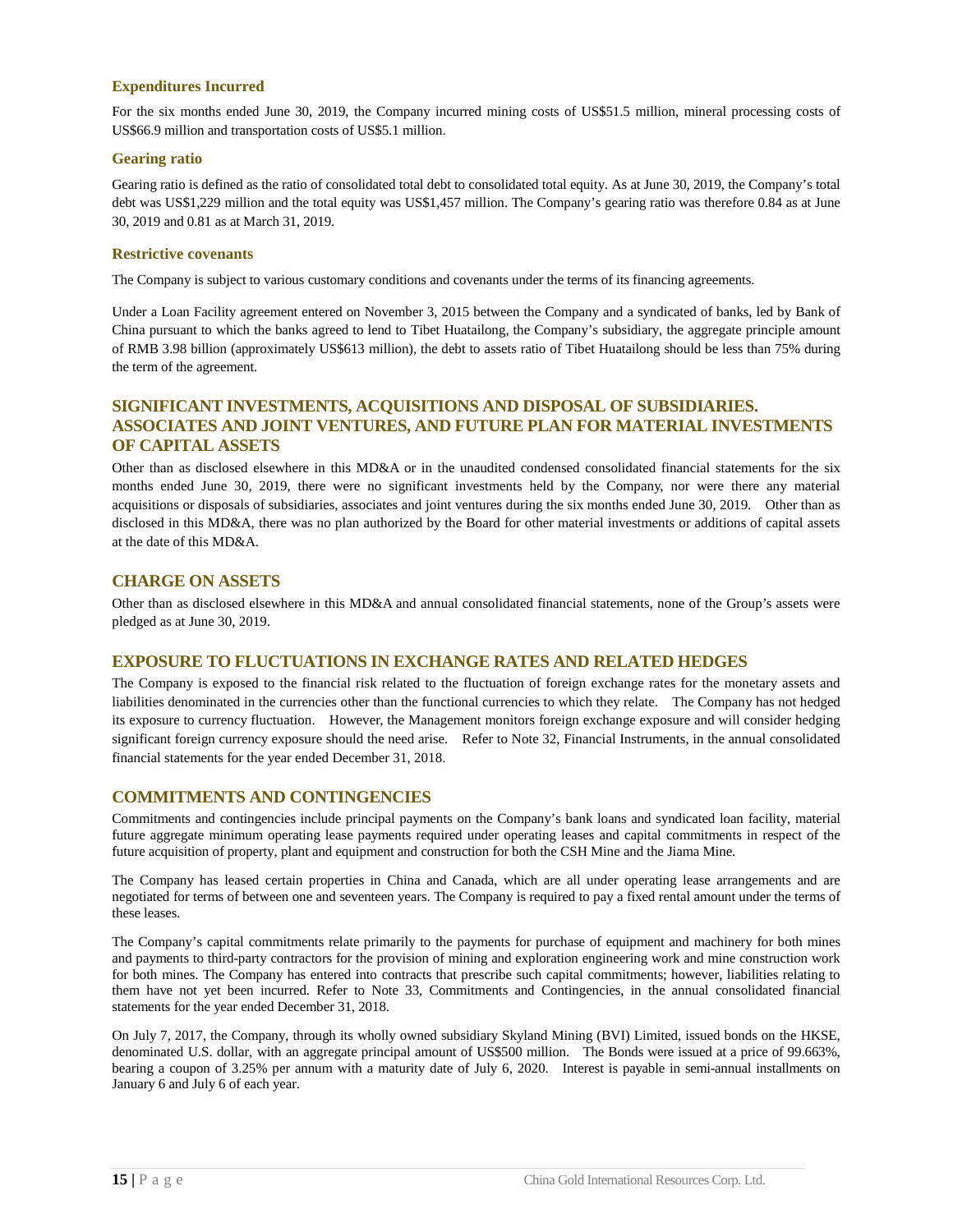The following table outlines payments for commitments for the periods indicated:

|                                       | <b>Total</b>    | Within<br>One year | Within<br>Two to five years | Over 5 years    |
|---------------------------------------|-----------------|--------------------|-----------------------------|-----------------|
|                                       | <b>US\$'000</b> | <b>US\$'000</b>    | <b>US\$'000</b>             | <b>US\$'000</b> |
| Principal repayment of bank loans     | 722,941         | 58,184             | 365,834                     | 298,923         |
| Repayment of bonds including interest | 506,255         | 16,098             | 490.157                     | -               |
| Total                                 | 1,229,196       | 74.282             | 855,991                     | 298,923         |

In addition to the table set forth above, the Company has entered into service agreements with third-party contractors such as China Railway for the provision of mining and exploration engineering work and mine construction work for the CSH Mine. The fees for such work performed and to be performed each year varies depending on the amount of work performed. The Company has similar agreements with third party contractors for the Jiama Mine.

### <span id="page-17-0"></span>**RELATED PARTY TRANSACTIONS**

CNG owned 39.3 percent of the outstanding common shares of the Company as at June 30, 2019 and June 30, 2018.

The Company had major related party transactions with the following companies related by way of shareholders and shareholder in common:

The Company's subsidiary, Inner Mongolia Pacific is a party to a non-exclusive contract for the purchase and sale of doré with CNG (the "Dore Sales Contract") pursuant to which Inner Mongolia Pacific sells gold doré bars to CNG. The pricing is based on the monthly average price of gold ingot as quoted on the Shanghai Gold Exchange and the daily average price of silver as quoted on the Shanghai Huatong Platinum & Silver Exchange prevailing at the time of each relevant purchase order during the contract period. The Dore Sales Contract has been in effect since October 24, 2008 and has been renewed for a current term that commenced on January 1, 2018 and expires on December 31, 2020, which renewal was approved by the Company's shareholders on June 28, 2017.

Revenue from sales of gold doré bars to CNG of US\$89.8 million for the six months ended June 30, 2019 decreased from US\$94.7 million for the six months ended June 30, 2018.

The Company is also a party to a Product and Service Framework Agreement with CNG, pursuant to which CNG provides construction, procurement and equipment financing services to the Company and also purchases the copper concentrates produced at the Jiama Mine. The quantity of copper concentrates, pricing terms and payment terms may be established from time to time by the parties with reference to the pricing principles for connected transactions set out under the Product and Service Framework Agreement. On June 28, 2017, the Supplemental Product and Service Framework Agreement was approved and extended to expire on December 31, 2020. For the six months ended June 30, 2019, revenue from sales of copper concentrate and other products to CNG was US\$54.2 million, compared to US\$78.4 million for the same period in 2018.

For the six months ended June 30, 2019, construction services of US\$5.5 million were provided to the Company by subsidiaries of CNG (US\$6.8 million for the six months ended June 30, 2018).

In addition to the aforementioned major related party transactions, the Company also obtains additional services from related parties in its normal course of business, including a Deposit Services Agreement and Loan Agreement entered into on December 18, 2017 and renewed on December 18, 2018 among the Company and China Gold Finance.

#### <span id="page-17-1"></span>**PROPOSED TRANSACTIONS**

The Board of Directors has given the Company approval to conduct reviews of a number of projects that may qualify as acquisition targets through joint venture, merger and/or outright acquisitions. The Group did not have any material acquisition and disposal of subsidiaries and associated companies in the six months ended June 30, 2019. The Company continues to review possible acquisition targets.

### <span id="page-17-2"></span>**CRITICAL ACCOUNTING ESTIMATES**

In the process of applying the Company's accounting policies, the Directors of the Company have identified accounting judgments and key sources of estimation uncertainty that have a significant effect on the amounts recognized in the audited annual consolidated financial statements.

Key assumptions concerning the future and other key sources of estimation uncertainty at the end of each reporting period that have a risk of causing a material adjustment to the carrying amounts of assets and liabilities within the next twelve months are described in Note 4 of the audited annual consolidated financial statements for the year ended December 31, 2018.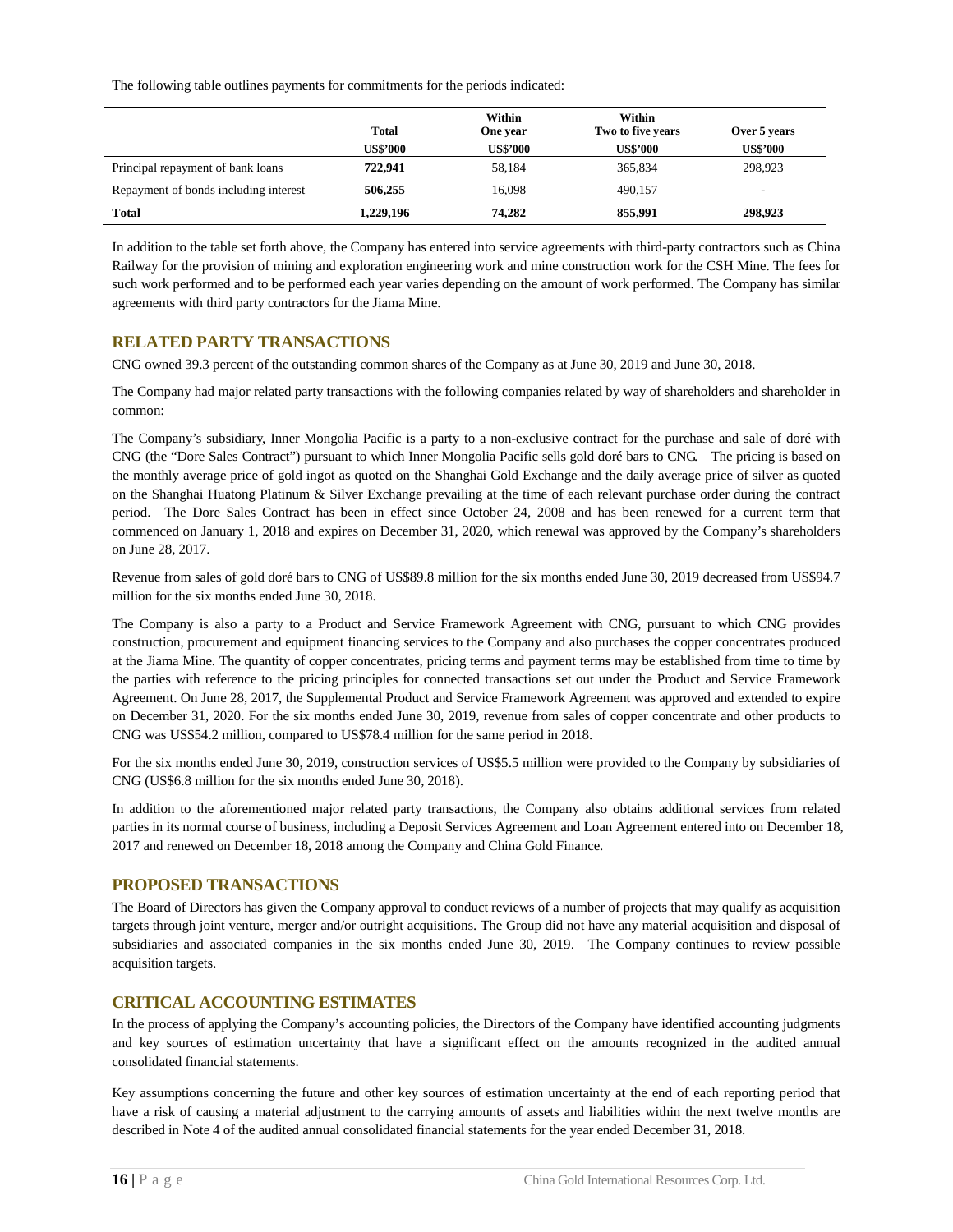### <span id="page-18-0"></span>**CHANGE IN ACCOUNTING POLICIES**

A summary of new and revised IFRS standards and interpretations are outlined in Note 2 of the audited annual consolidated financial statements as at December 31, 2018.

### <span id="page-18-1"></span>**FINANCIAL INSTRUMENTS AND OTHER INSTRUMENTS**

The Company holds a number of financial instruments, the most significant of which are equity securities, accounts receivables, accounts payables, cash and loans. The financial instruments are recorded at either fair values or amortized amount on the balance sheet.

The Company did not have any financial derivatives or outstanding hedging contracts as at June 30, 2019.

### <span id="page-18-2"></span>**OFF-BALANCE SHEET ARRANGEMENTS**

As at June 30, 2019, the Company had not entered into any off-balance sheet arrangements.

### <span id="page-18-3"></span>**DIVIDEND AND DIVIDEND POLICY**

The Company has not paid any dividends since incorporation and does not currently have a fixed dividend policy. The Board of Directors will determine any future dividend policy on the basis of, among others things, the results of operations, cash flows and financial conditions, operating and capital requirements, the rules promulgated by the regulators affecting dividends in both Canada and Hong Kong and at both the TSX and HKSE, and the amount of distributable profits and other relevant factors.

Subject to the British Columbia Business Corporations Act, the Directors may from time to time declare and authorize payment of such dividends as they may deem advisable, including the amount thereof and the time and method of payment provided that the record date for the purpose of determining shareholders entitled to receive payment of the dividend must not precede the date on which the dividend is to be paid by more than two months.

A dividend may be paid wholly or partly by the distribution of cash, specific assets or of fully paid shares or of bonds, debentures or other securities of the Company, or in any one or more of those ways. No dividend may be declared or paid in money or assets if there are reasonable grounds for believing that the Company is insolvent or the payment of the dividend would render the Company insolvent.

#### <span id="page-18-4"></span>**OUTSTANDING SHARES**

As of June 30, 2019 the Company had 396,413,753 common shares issued and outstanding.

### <span id="page-18-5"></span>**DISCLOSURE CONTROLS AND PROCEDURES AND INTERNAL CONTROL OVER FINANCIAL REPORTING**

Management is responsible for the design of disclosure controls and procedures ("DC&P") and the design of internal control over financial reporting ("ICFR") to provide reasonable assurance that material information relating to the Company, including its consolidated subsidiaries, is made known to the Company's certifying officers. The Company's Chief Executive Officer and Chief Financial Officer have each evaluated the Company's DC&P and ICFR as of June 30, 2019 and, in accordance with the requirements established under Canadian National Instrument 52-109 – Certification of Disclosure in Issuer's Annual and Interim Filings, the Chief Executive Officer and Chief Financial Officer have concluded that these controls and procedures were effective as of June 30, 2019, and provide reasonable assurance that material information relating to the Company is made known to them by others within the Company and that the information required to be disclosed in reports that are filed or submitted under Canadian securities legislation are recorded, processed, summarized and reported within the time period specified in those rules.

The Company's Chief Executive Officer and Chief Financial Officer have used the Committee of Sponsoring Organizations of the Treadway Commission (COSO) 2013 framework to evaluate the Company's ICFR as of June 30, 2019 and have concluded that these controls and procedures were effective as of June 30, 2019 and provide reasonable assurance that financial information is recorded, processed, summarized and reported in a timely manner. Management is required to apply its judgment in evaluating the cost-benefit relationship of possible controls and procedures. The result of the inherent limitations in all control systems means design of controls cannot provide absolute assurance that all control issues and instances of fraud will be detected. During the six months ended June 30, 2019, there were no changes in the Company's DC&P or ICFR that materially affected, or are reasonably likely to materially affect, the Company's internal control over financial reporting.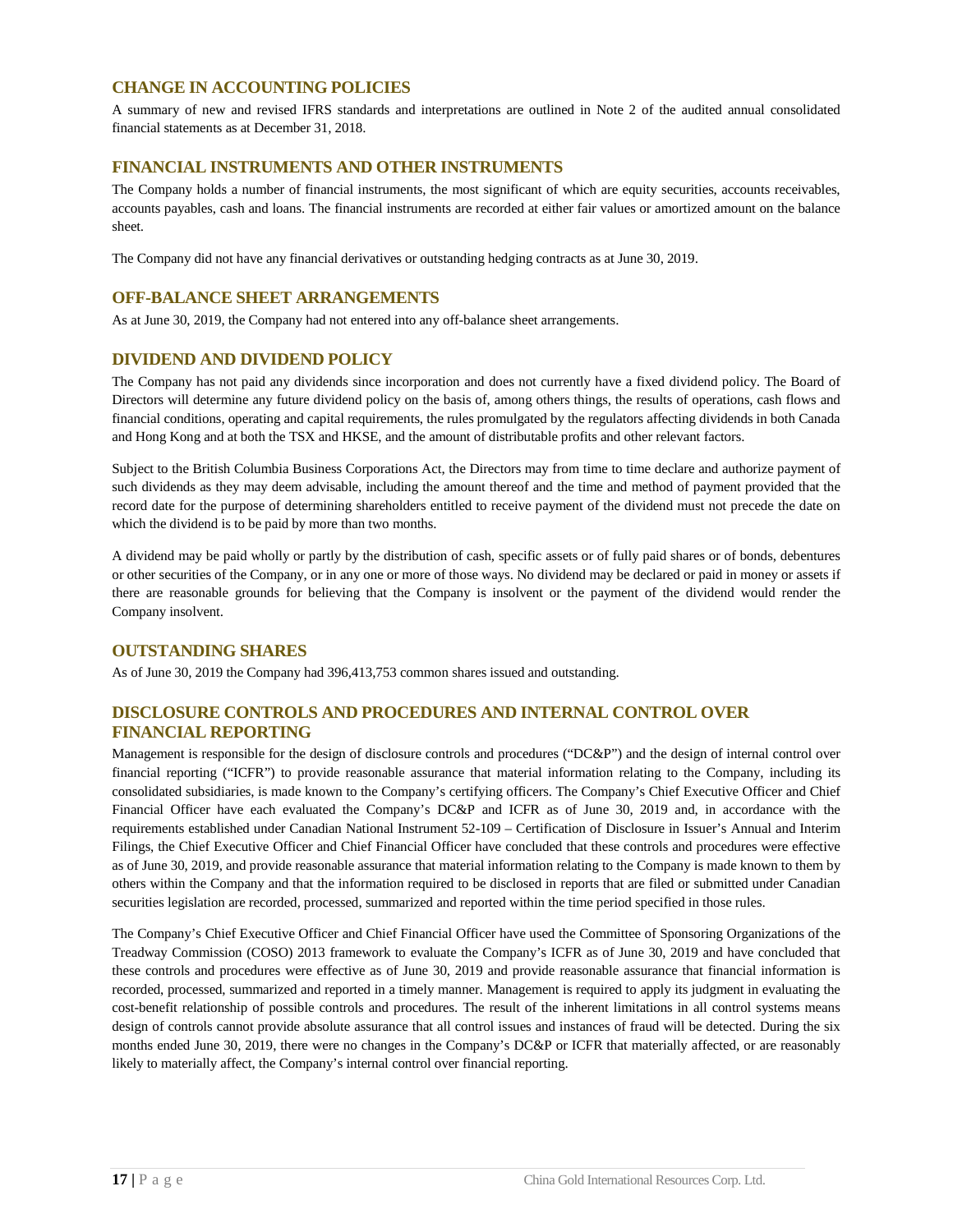#### <span id="page-19-0"></span>**RISK FACTORS**

There are certain risks involved in the Company's operations, some of which are beyond the Company's control. Aside from risks relating to business and industry, the Company's principal operations are located within the People's Republic of China and are governed by a legal and regulatory environment that in some respects differs from that which prevails in other countries. Readers of this MD&A should give careful consideration to the information included in this document and the Company's audited annual consolidated financial statements and related notes. Significant risk factors for the Company are metal prices, government regulations, foreign operations, environmental compliance, the ability to obtain additional financing, risk relating to recent acquisitions, dependence on management, title to the Company's mineral properties, and litigation. China Gold International's business, financial condition or results of operations could be materially and adversely affected by any of these risks. For details of risk factors, please refer to the Company's annual audited consolidated financial statements, and Annual Information Form filed from time to time on SEDAR a[t www.sedar.com.](http://www.sedar.com/)

#### <span id="page-19-1"></span>**QUALIFIED PERSON**

Disclosure of scientific or technical information in this MD&A was approved by Mr. Zhongxin Guo, P.Eng. the Company's Chief Engineer and a Qualified Person ("QP") for the purposes of NI 43-101.

### <span id="page-19-2"></span>**ADDITIONAL INFORMATION**

Additional information as required by the Hong Kong Stock Exchange in the half-year interim report and not shown elsewhere in this report is as follows:

#### **A1. PURCHASE, SALE OR REDEMPTION OF THE COMPANY'S LISTED SECURITIES**

Neither the Company nor any of its subsidiaries had purchased, sold or redeemed any of the Company's listed securities during the six months ended June 30, 2019.

### **A2. SUBSTANTIAL SHAREHOLDERS**

Save as disclosed below, as of June 30, 2019, the Company's directors were not aware of any other person (other than a director or chief executive of the Company who had an interest or short position in the shares or underlying shares of the Company as recorded in the register kept pursuant to Section 336 of the Securities and Futures Ordinance (Cap 571 of the Laws of Hong Kong) ("SFO"):

|                                             |                         |                        | Approximate   |
|---------------------------------------------|-------------------------|------------------------|---------------|
|                                             |                         |                        | percentage of |
|                                             |                         | Number of              | outstanding   |
| Name                                        | Nature of interest      | Shares held            | shares        |
| China National Gold Group Co., Ltd. (1)     | Indirect                | $155,794,830^{(1)(2)}$ | 39.3%         |
| China National Gold Group Hong Kong Limited | <b>Registered Owner</b> | $155,794,830^{(1)(2)}$ | 39.3%         |

Note:

1. China National Gold Group Co., Ltd. directly and wholly owns the entire issued share capital of China National Gold Group Hong Kong Limited. Therefore, the interest attributable to China National Gold Group Co., Ltd. represents its indirect interest in the Company's shares through its equity interest in China National Gold Group Hong Kong Limited

2. Information relating to registered and indirect ownership of the Company's shares is provided by China National Gold Group Co., Ltd.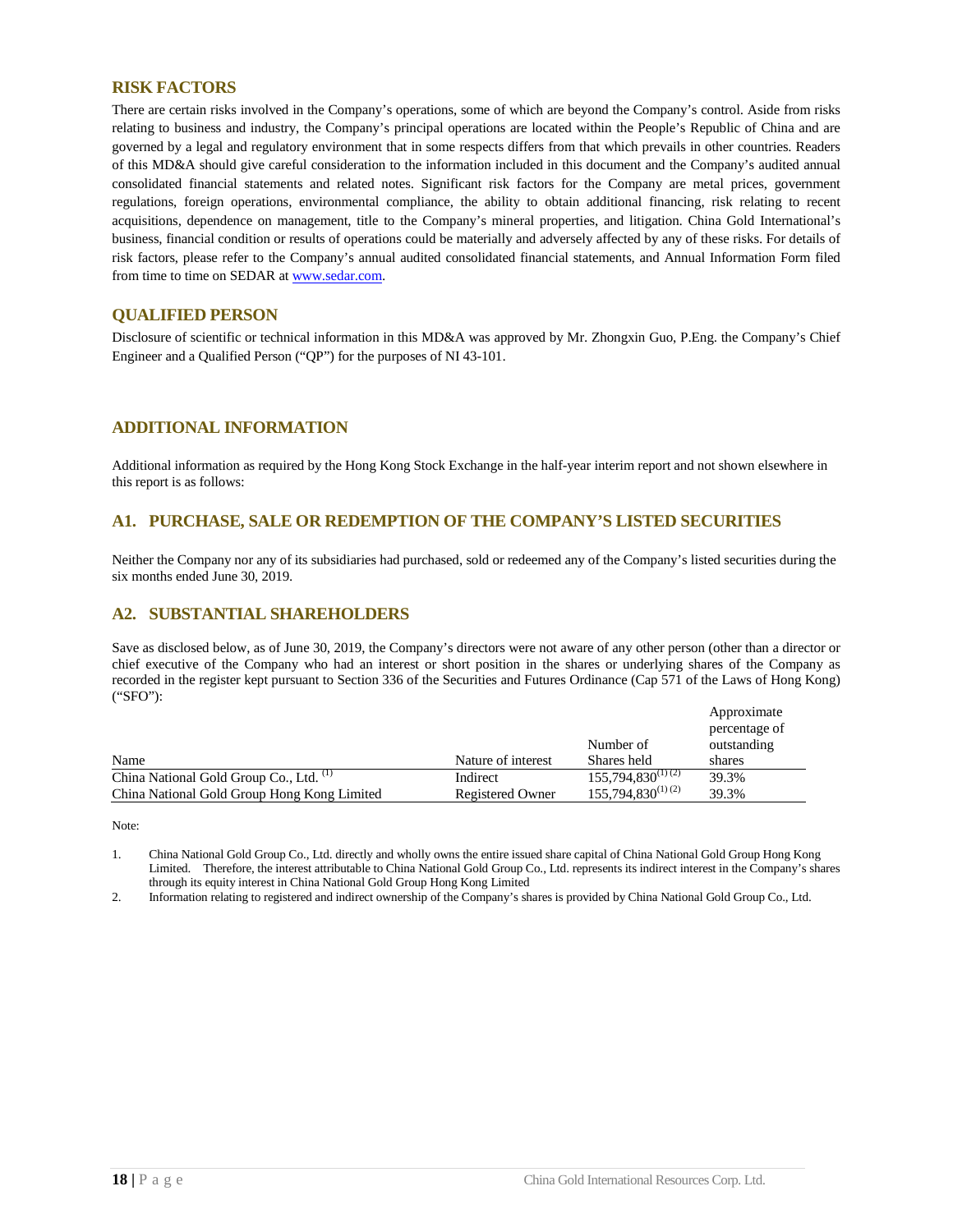#### **A3. DIRECTORS' AND CHIEF EXECUTIVES' INTERESTS IN SHARES AND STOCK OPTIONS**

As of June 30, 2019, the interests of the directors and chief executive of the Company in the share capital, underlying shares and debentures of the Company or its associated corporations (within the meaning of Part XV of the SFO), as recorded in the register required to be kept by the Company pursuant to Section 352 of the SFO, or as otherwise notified to the Company and the Hong Kong Stock Exchange pursuant to the Model Code for Securities Transactions by Directors of Listed Issuer, were as follows:

| <b>SHARES</b><br>Name | Position<br>Company |                                                  | Number of<br>shares held | Approximate percentage<br>of interest in the<br>Nature of<br>interest<br>Company |         |
|-----------------------|---------------------|--------------------------------------------------|--------------------------|----------------------------------------------------------------------------------|---------|
| Ian He                | Director            | China Gold International<br>Resources Corp. Ltd. | 150.000                  | Personal                                                                         | 0.0378% |

Other than as disclosed above, none of the directors, chief executive or their associates had any interests or short positions in any shares, underlying shares or debentures of the Company or its associated corporations as of June 30, 2019.

### **A4. STOCK OPTION PLAN**

The Company adopted an incentive stock option plan with approval from its shareholders and pursuant to the policies of the Toronto Stock Exchange dated May 9, 2007. All options expired on June 1, 2015 and the 2007 Stock Option Plan has ceased to be in effect.

### **A5. EMOLUMENT POLICY**

The Company's executive emolument policy and compensation program is administered by the Compensation and Benefits Committee which consists solely of independent directors. The Compensation and Benefits Committee reviews levels of cash compensation as needed and at least annually, and makes recommendations to the Board to adjust cash compensation in light of merit, qualifications and competence. The Compensation and Benefits Committee also reviews the corporate goals and objectives relevant to the compensation of the senior executive officers as needed and at least annually and based on recommendations from the Chief Executive Officer and other members of the management team. The Compensation and Benefits Committee makes its determinations as to overall compensation levels on the basis of both available third party data regarding comparable compensation at similar size companies as well as their own industry experience and the Company's hiring and retention needs. Decisions relating to executive compensation are reported by the Compensation and Benefits Committee to the Board for approval.

The Company's director emolument policy is administered by the Compensation and Benefits Committee with regard to comparable market statistics. Decisions relating to the compensation of directors are reported by the Compensation and Benefits Committee to the Board for approval.

As of June 30, 2019, the Company had 2,100 employees working at various locations. The emolument policy for the Company's employees is determined on a department by department basis with the Chief Executive Officer determining the emoluments for employees and managers based on merit, qualifications and the Company's hiring and retention needs.

### **A6. COMPLIANCE WITH CORPORATE GOVERNANCE CODE**

The Company has, throughout the six months ended June 30, 2019, applied the principles and complied with the requirements of its corporate governance practices as defined by the Board and all applicable statutory, regulatory and stock exchange listings standards, in particular, the code provisions set out in the Corporate Governance Code contained in Appendix 14 of the Rules Governing the Listing Securities of The Stock Exchange of Hong Kong Limited (the "Hong Kong Listing Rules").

### **A7. COMPLIANCE WITH MODEL CODE ON DIRECTORS' SECURITIES TRANSACTIONS**

The Company has adopted policies regarding directors' securities transactions in its Corporate Disclosure, Confidentiality and Securities Trading Policy that has terms which are no less exacting than those set out in the Model Code for Securities Transactions by Directors of Listed Issuers contained in Appendix 10 to the Hong Kong Listing Rules.

After specific enquiry with all members of the Board, the Board confirms that all of the directors of the Company have complied with the required policies in the Company's Corporate Disclosure, Confidentiality and Securities Trading Policy throughout the six months ended June 30, 2019.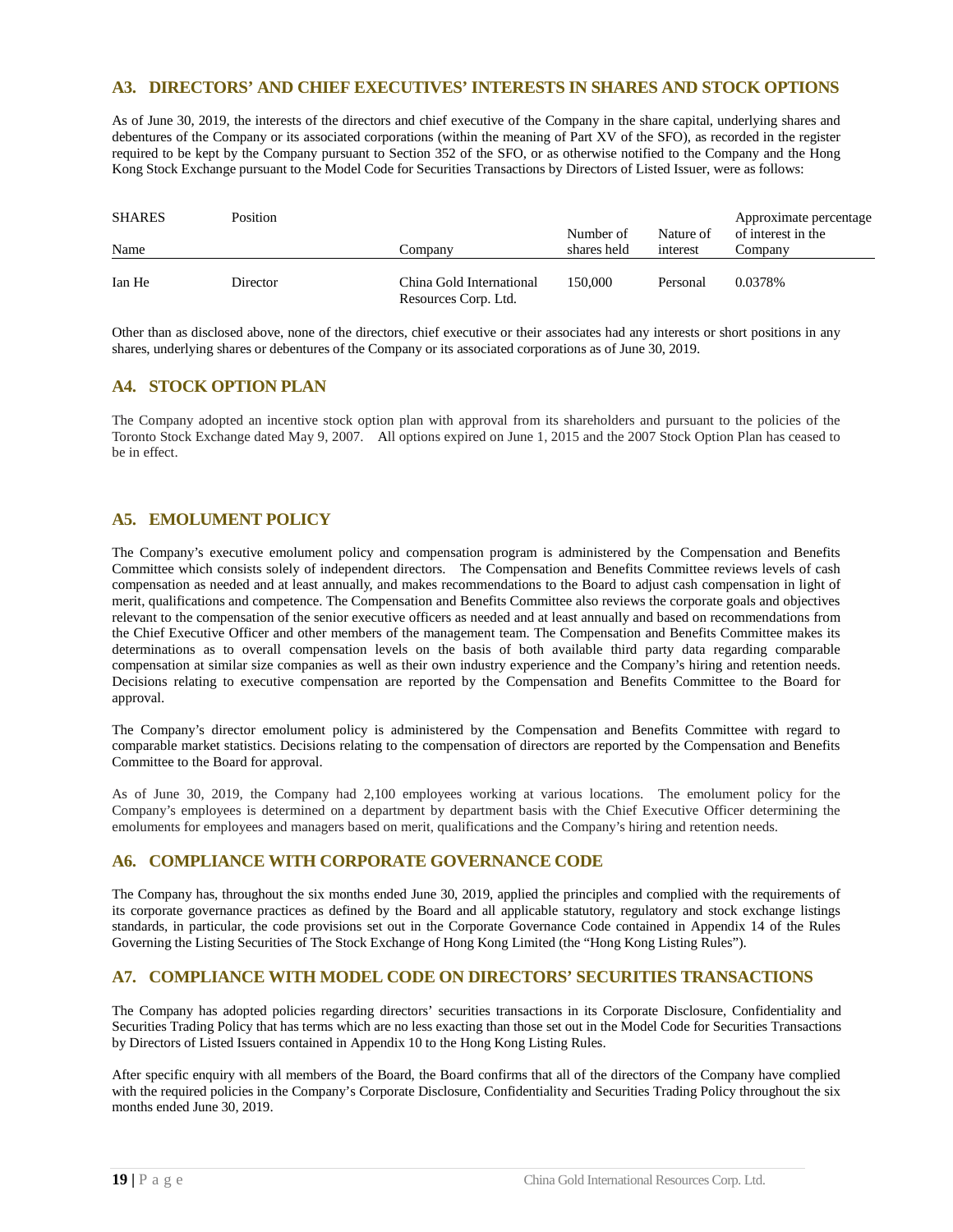### **A8. INTERIM DIVIDEND**

The Board did not recommend the payment of interim dividends in respect of the six months ended June 30, 2019.

### **A9. AUDIT COMMITTEE**

Pursuant to the requirements under the Hong Kong Listing Rules, the Company has established an audit committee (the "Audit Committee") comprising all the existing Independent Non-executive Directors, namely Ian He (chairman of the Audit Committee), Wei Shao, Bielin Shi and Ruixia Han. The Audit Committee has reviewed and discussed with the Company's auditors the unaudited interim results of the Group for the three and six months ended June 30, 2019.

August 14, 2019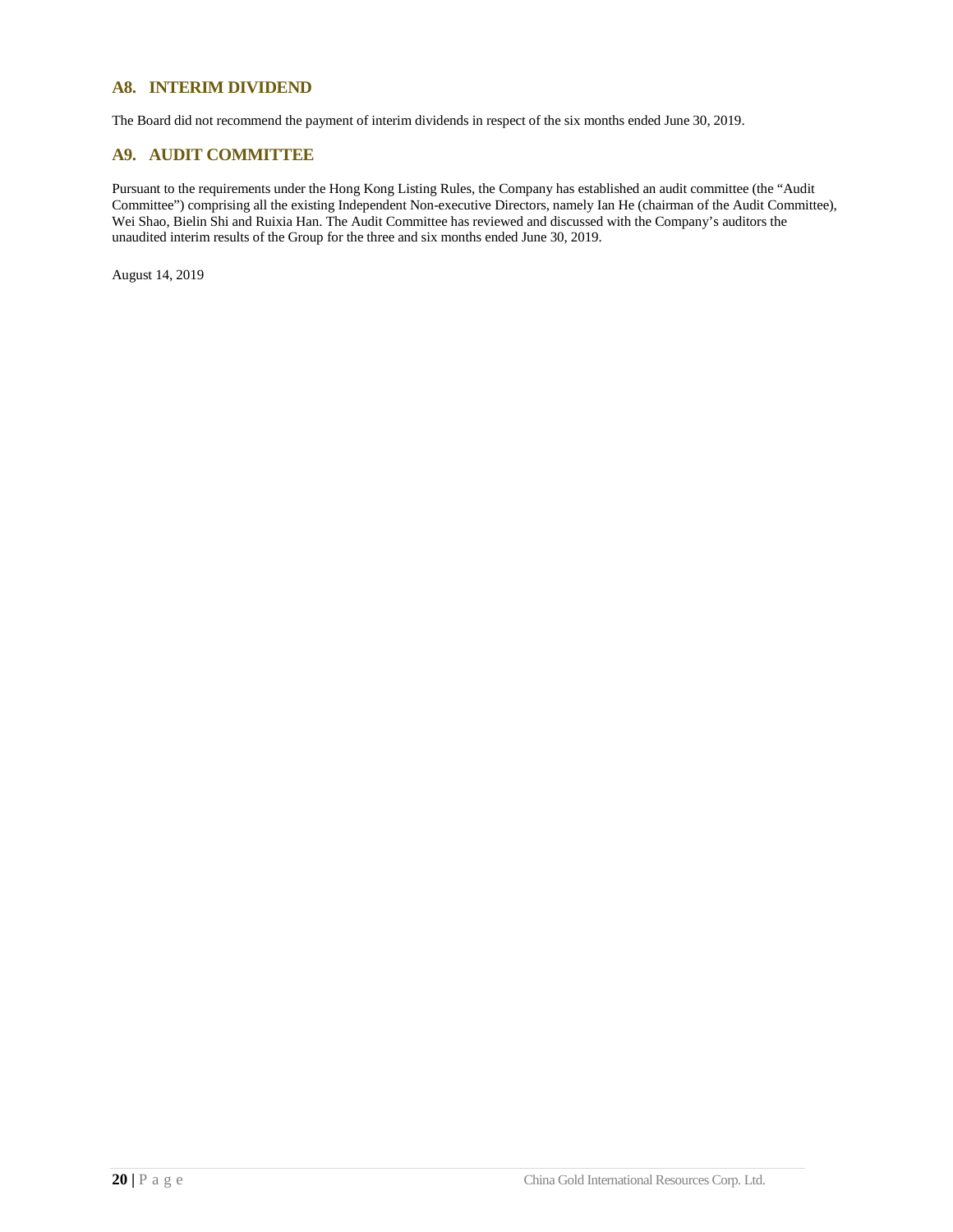(incorporated in British Columbia, Canada with limited liability)

Condensed Consolidated Financial Statements For the three and six months ended June 30, 2019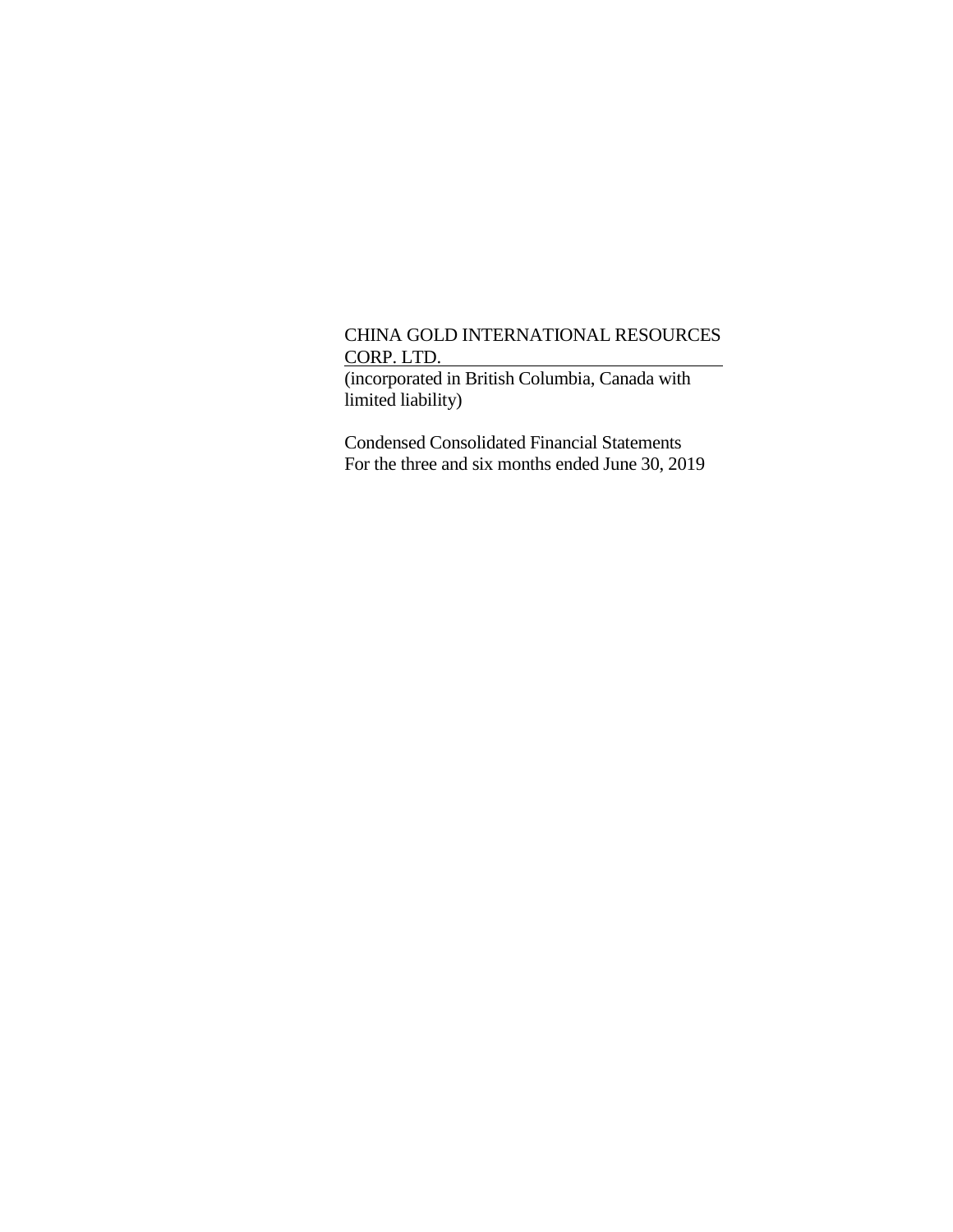# CONDENSED CONSOLIDATED FINANCIAL STATEMENTS FOR THE THREE AND SIX MONTHS ENDED JUNE 30, 2019 (unaudited)

| <b>CONTENTS</b>                                                                      | PAGE(S) |
|--------------------------------------------------------------------------------------|---------|
| CONDENSED CONSOLIDATED STATEMENT OF PROFIT OR LOSS<br>AND OTHER COMPREHENSIVE INCOME | 1 & 2   |
| CONDENSED CONSOLIDATED STATEMENT OF FINANCIAL POSITION                               | 3 & 4   |
| CONDENSED CONSOLIDATED STATEMENT OF CHANGES IN EQUITY                                |         |
| CONDENSED CONSOLIDATED STATEMENT OF CASH FLOWS                                       | 6       |
| NOTES TO THE CONDENSED CONSOLIDATED FINANCIAL STATEMENTS                             | 7 - 22  |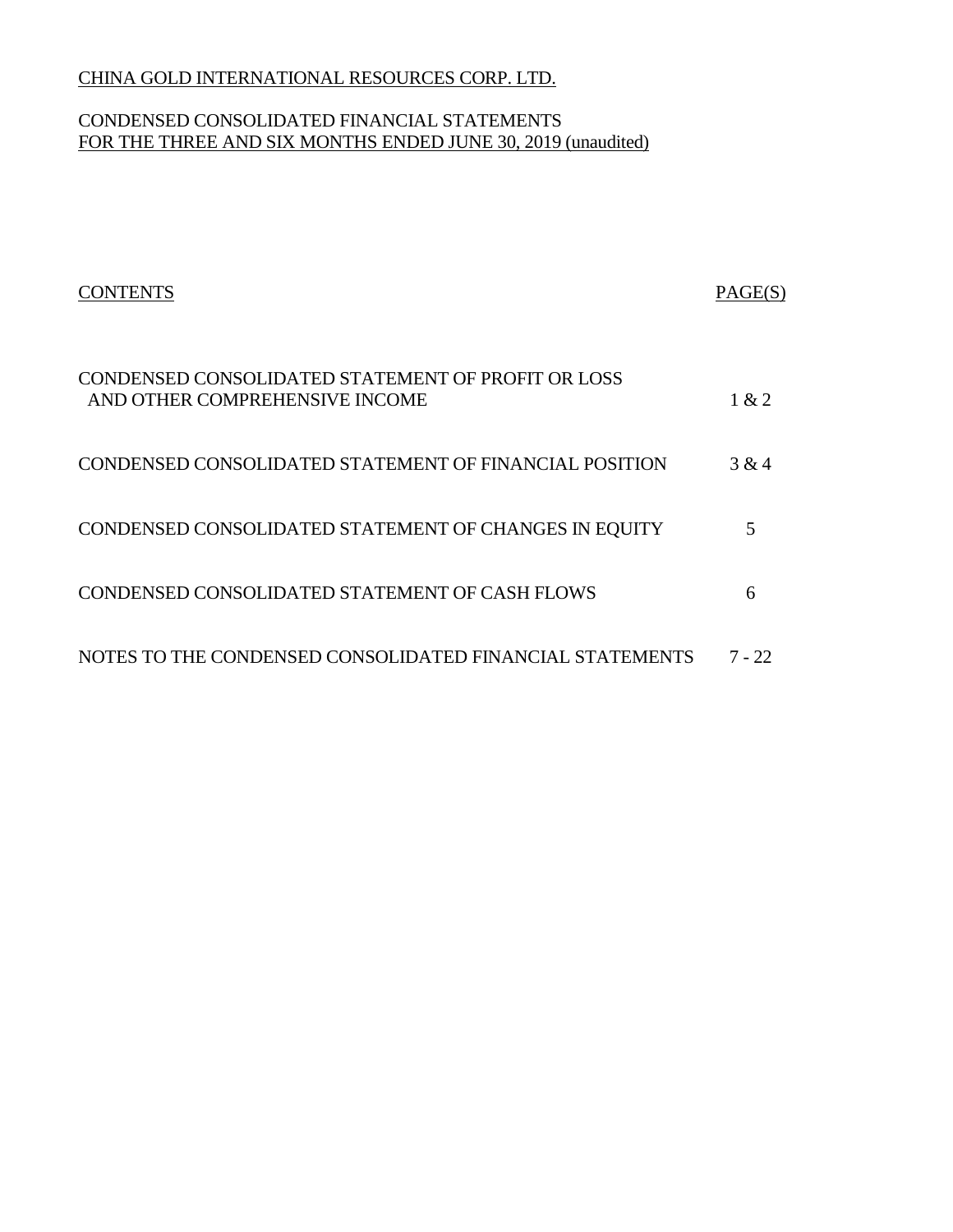# CONDENSED CONSOLIDATED STATEMENT OF PROFIT OR LOSS AND OTHER COMPREHENSIVE INCOME FOR THE THREE AND SIX MONTHS ENDED JUNE 30, 2019 (unaudited)

|                                                                                                                                                                                                                       |                |                                             | Three months ended June 30,               | Six months ended June 30,                  |                                             |
|-----------------------------------------------------------------------------------------------------------------------------------------------------------------------------------------------------------------------|----------------|---------------------------------------------|-------------------------------------------|--------------------------------------------|---------------------------------------------|
|                                                                                                                                                                                                                       | <b>NOTES</b>   | 2019<br><b>US\$'000</b>                     | 2018<br><b>US\$'000</b>                   | 2019<br><b>US\$'000</b>                    | 2018<br><b>US\$'000</b>                     |
|                                                                                                                                                                                                                       |                |                                             |                                           |                                            |                                             |
| Revenues<br>Cost of sales                                                                                                                                                                                             | 3              | 163,166<br>(155, 876)                       | 142,087<br>(106, 294)                     | 308,758<br>(286,200)                       | 248,772<br>(206, 425)                       |
| Mine operating earnings                                                                                                                                                                                               |                | 7,290                                       | 35,793                                    | 22,558                                     | 42,347                                      |
| Expenses<br>General and administrative expenses<br>Exploration and evaluation expenditure<br>Research and development costs                                                                                           | $\overline{4}$ | (9, 532)<br>(175)<br>(4, 541)<br>(14,248)   | (12,674)<br>(251)<br>(2,800)<br>(15, 725) | (23,027)<br>(290)<br>(9, 397)<br>(32, 714) | (22,057)<br>(329)<br>(5,353)<br>(27, 739)   |
| (Loss) income from operations                                                                                                                                                                                         |                | (6,958)                                     | 20,068                                    | (10, 156)                                  | 14,608                                      |
| Other income (expenses)<br>Foreign exchange loss, net<br>Interest and other income<br>Finance costs                                                                                                                   | 5              | (7, 414)<br>1,037<br>(11, 482)<br>(17, 859) | (7,580)<br>2,565<br>(11,214)<br>(16,229)  | (2,126)<br>1,898<br>(21, 570)<br>(21,798)  | (3,117)<br>14,225<br>(22, 342)<br>(11, 234) |
| (Loss) profit before income tax<br>Income tax credit (expense)                                                                                                                                                        | 6              | (24, 817)<br>1,866                          | 3,839<br>(3, 449)                         | (31, 954)<br>4,429                         | 3,374<br>(980)                              |
| (Loss) profit for the period                                                                                                                                                                                          |                | (22, 951)                                   | 390                                       | (27, 525)                                  | 2,394                                       |
| Other comprehensive (expenses) income<br>for the period<br>Item that will not be reclassified<br>to profit or loss:<br>Fair value (loss) gain on investment in<br>an equity security<br>Item that may be reclassified |                | (5,682)                                     | 361                                       | (4,105)                                    | 906                                         |
| subsequently to profit or loss:<br>Exchange difference arising on translation                                                                                                                                         |                | (6,340)                                     | (22, 375)                                 | (417)                                      | (4, 868)                                    |
| Total comprehensive expenses for the period                                                                                                                                                                           |                | (34, 973)                                   | (21, 624)                                 | (32,047)                                   | (1, 568)                                    |
| (Loss) profit for the period attributable to<br>Non-controlling interests<br>Owners of the Company                                                                                                                    |                | (17)<br>(22, 934)                           | 204<br>186                                | (106)<br>(27, 419)                         | 426<br>1,968                                |
|                                                                                                                                                                                                                       |                | (22, 951)                                   | 390                                       | (27, 525)                                  | 2,394                                       |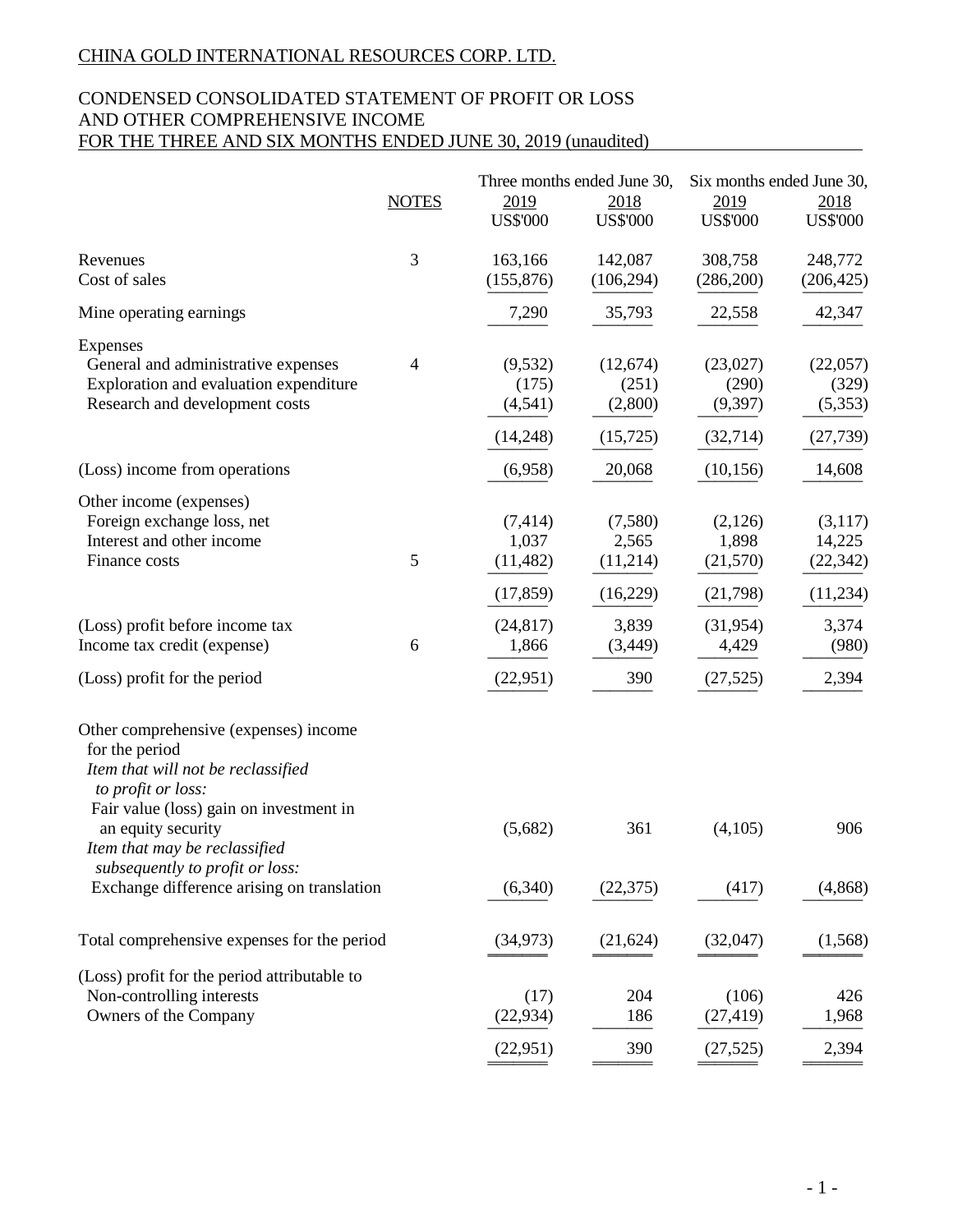|                                                                         |             |                 | Three months ended June 30, | Six months ended June 30, |                 |  |
|-------------------------------------------------------------------------|-------------|-----------------|-----------------------------|---------------------------|-----------------|--|
|                                                                         | <b>NOTE</b> | 2019            | 2018                        | 2019                      | 2018            |  |
|                                                                         |             | <b>US\$'000</b> | <b>US\$'000</b>             | <b>US\$'000</b>           | <b>US\$'000</b> |  |
| Total comprehensive (expenses)<br>income for the period attributable to |             |                 |                             |                           |                 |  |
| Non-controlling interests                                               |             | (13)            | 207                         | (102)                     | 430             |  |
| Owners of the Company                                                   |             | (34,960)        | (21, 831)                   | (31, 945)                 | (1,998)         |  |
|                                                                         |             | (34, 973)       | (21, 624)                   | (32,047)                  | (1,568)         |  |
| (Loss) earnings per share - Basic (US)                                  | 7           | $(5.79)$ cents  | $0.05$ cents                | $(6.92)$ cents            | $0.50$ cents    |  |
| Weighted average number of<br>common shares - Basic                     |             | 396,413,753     | 396,413,753                 | 396,413,753               | 396,413,753     |  |
|                                                                         |             |                 |                             |                           |                 |  |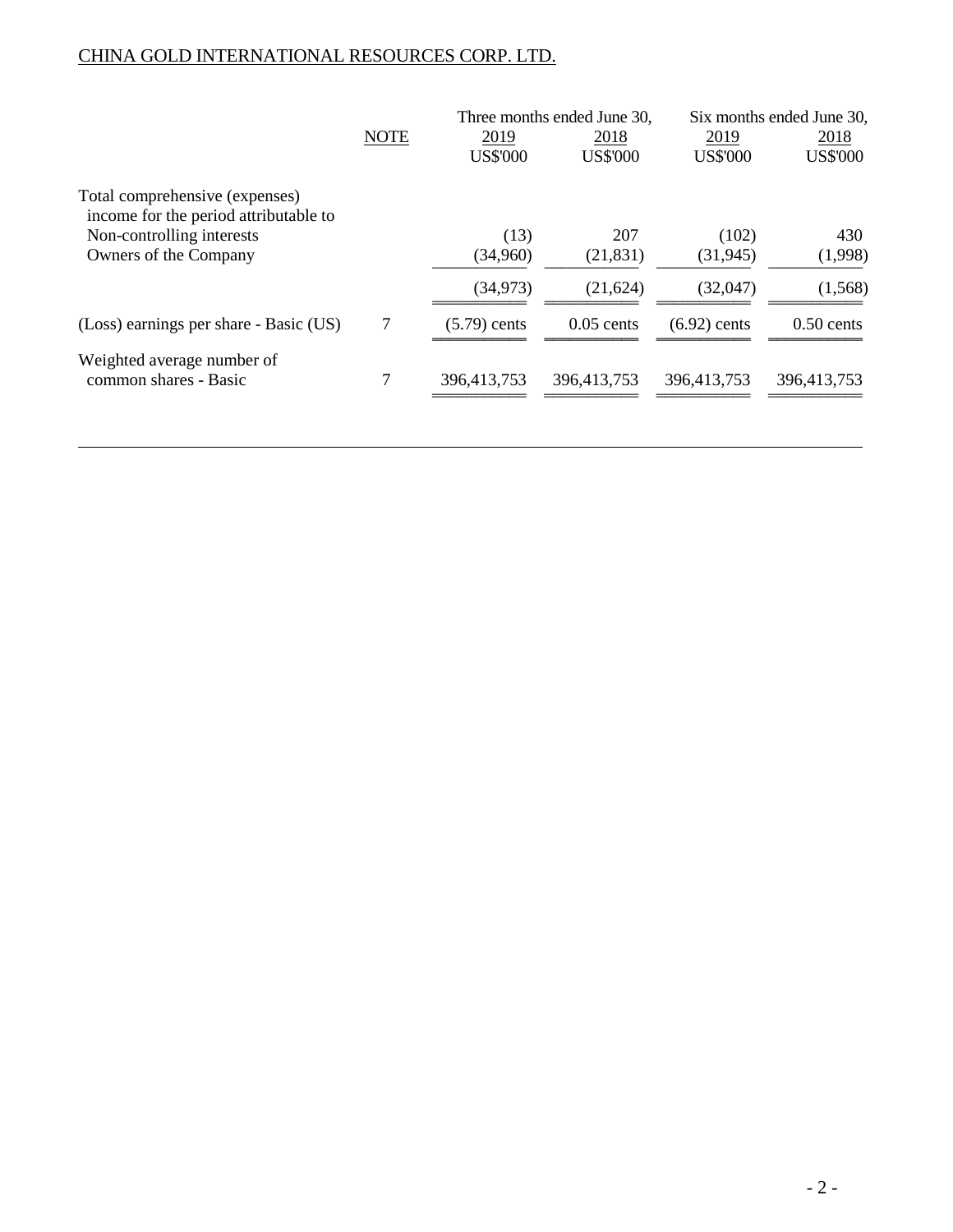# CONDENSED CONSOLIDATED STATEMENT OF FINANCIAL POSITION AT JUNE 30, 2019 (unaudited)

|                                                  | <b>NOTES</b> | June 30,<br>2019<br><b>US\$'000</b> | December 31,<br>2018<br><b>US\$'000</b><br>(audited) |
|--------------------------------------------------|--------------|-------------------------------------|------------------------------------------------------|
| <b>Current assets</b>                            |              |                                     |                                                      |
| Cash and cash equivalents                        |              | 175,245                             | 137,996                                              |
| Restricted bank balance                          |              | 7,504                               | 16,100                                               |
| Trade and other receivables                      | 8            | 27,837                              | 23,303                                               |
| Prepaid expenses and deposits                    |              | 6,176                               | 4,107                                                |
| Prepaid lease payments                           |              |                                     | 446                                                  |
| Inventories                                      | 9            | 268,089                             | 282,958                                              |
|                                                  |              | 484,851                             | 464,910                                              |
| <b>Non-current assets</b>                        |              |                                     |                                                      |
| Prepaid expense and deposits                     |              | 30,485                              | 30,813                                               |
| Right-of-use assets                              |              | 14,789                              |                                                      |
| Prepaid lease payments                           |              |                                     | 14,515                                               |
| Equity instruments at fair value through         |              |                                     |                                                      |
| other comprehensive income                       | 15           | 14,131                              | 20,230                                               |
| Property, plant and equipment                    | 10           | 1,744,013                           | 1,765,360                                            |
| Mining rights                                    | 10           | 915,871                             | 920,067                                              |
|                                                  |              | 2,719,289                           | 2,750,985                                            |
| <b>Total assets</b>                              |              | 3,204,140                           | 3,215,895                                            |
| <b>Current liabilities</b>                       |              |                                     |                                                      |
| Accounts and other payables and accrued expenses | 11           | 269,951                             | 292,013                                              |
| <b>Contract liabilities</b>                      |              | 33,588                              | 4,593                                                |
| <b>Borrowings</b>                                | 12           | 74,282                              | 123,921                                              |
| Entrusted loan payable                           |              | 29,092                              |                                                      |
| Lease liabilities                                |              | 60                                  |                                                      |
| Tax liabilities                                  |              | 3,356                               | 5,074                                                |
|                                                  |              | 410,329                             | 425,601                                              |
| <b>Net current assets</b>                        |              | 74,522                              | 39,309                                               |
| <b>Total assets less current liabilities</b>     |              | 2,793,811                           | 2,790,294                                            |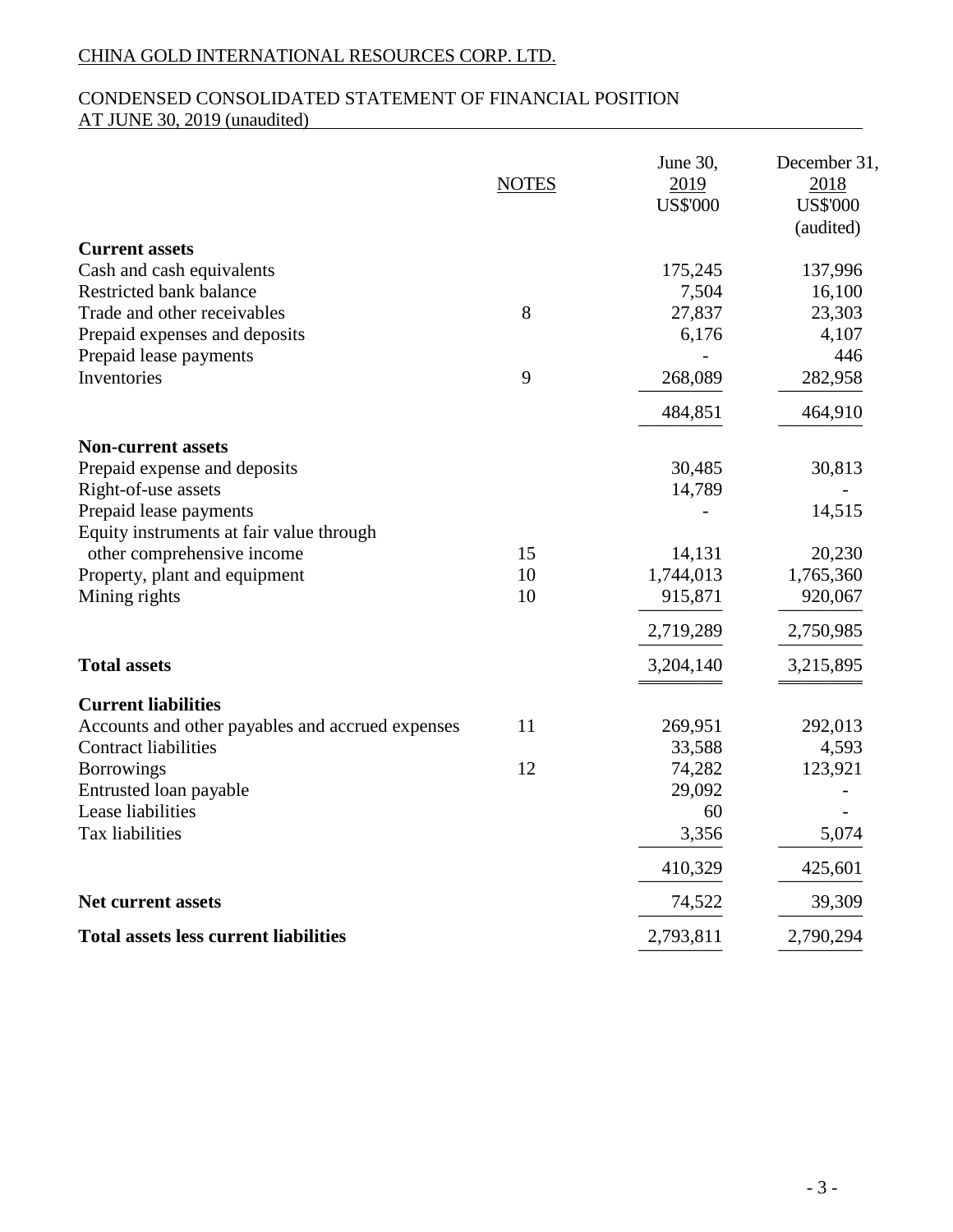|                                      | <b>NOTE</b> | June 30,<br>2019 | December 31,<br>2018 |
|--------------------------------------|-------------|------------------|----------------------|
|                                      |             | <b>US\$'000</b>  | <b>US\$'000</b>      |
|                                      |             |                  | (audited)            |
| <b>Non-current liabilities</b>       |             |                  |                      |
| <b>Borrowings</b>                    | 12          | 1,154,914        | 1,086,237            |
| Deferred tax liabilities             |             | 118,416          | 122,732              |
| Deferred income                      |             | 2,974            | 3,478                |
| Entrusted loan payable               |             |                  | 29,140               |
| Environmental rehabilitation         |             | 60,481           | 59,469               |
|                                      |             | 1,336,785        | 1,301,056            |
| <b>Total liabilities</b>             |             | 1,747,114        | 1,726,657            |
| <b>Owners' equity</b>                |             |                  |                      |
| Share capital                        | 13          | 1,229,061        | 1,229,061            |
| Reserves                             |             | 12,850           | 15,570               |
| Retained profits                     |             | 200,577          | 229,802              |
|                                      |             | 1,442,488        | 1,474,433            |
| Non-controlling interests            |             | 14,538           | 14,805               |
| <b>Total owners' equity</b>          |             | 1,457,026        | 1,489,238            |
| Total liabilities and owners' equity |             | 3,204,140        | 3,215,895            |
|                                      |             |                  |                      |

The condensed consolidated financial statements were approved and authorised for issue by the Board of Directors on August 14, 2019 and are signed on its behalf by:

(Signed by) Xin Song (Signed by) Liangyou Jiang

\_\_\_\_\_\_\_\_\_\_\_\_\_\_\_\_\_\_\_\_\_\_\_\_\_\_\_\_\_\_ \_\_\_\_\_\_\_\_\_\_\_\_\_\_\_\_\_\_\_\_\_\_\_\_\_\_\_\_\_\_

Xin Song Liangyou Jiang Director Director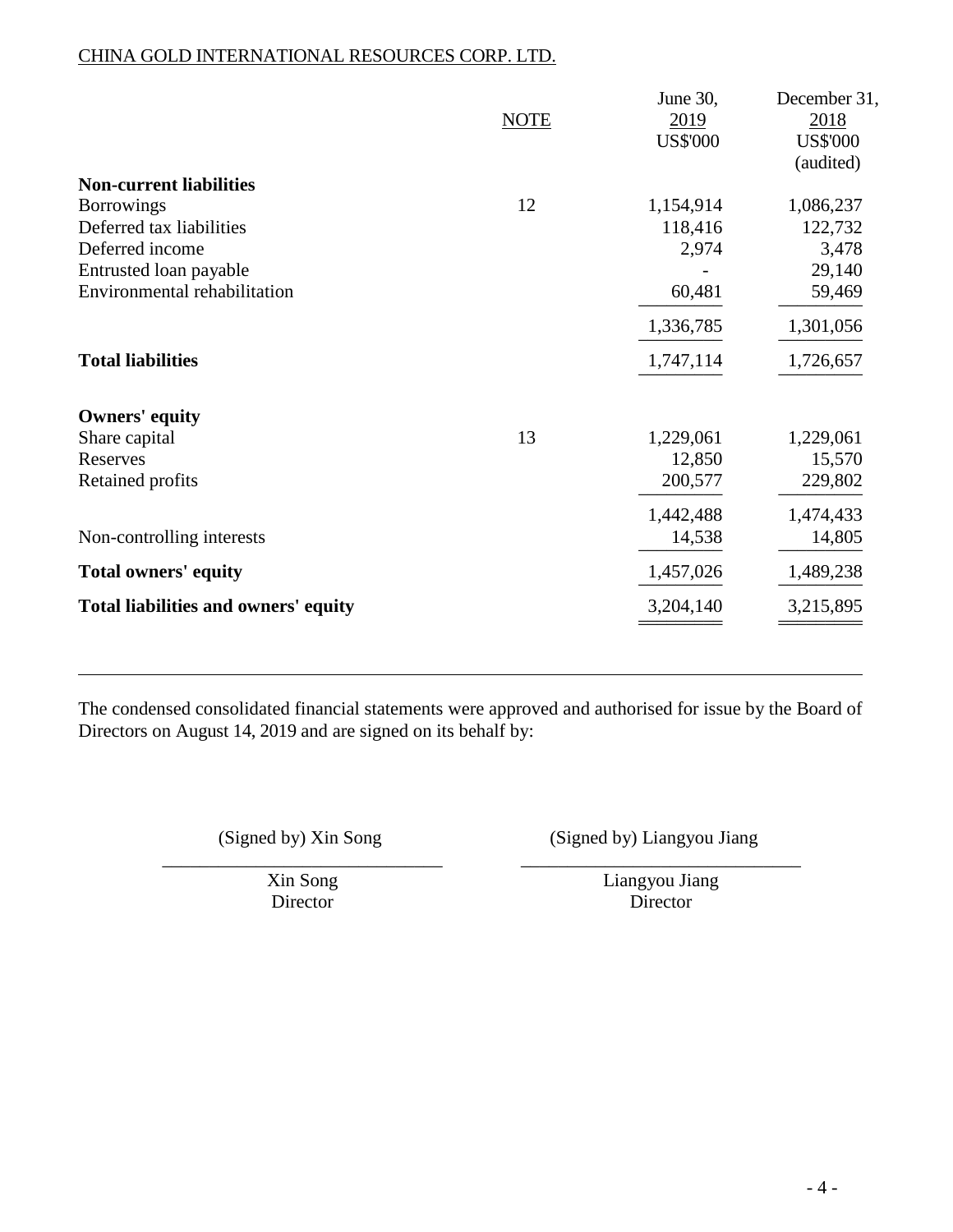# CONDENSED CONSOLIDATED STATEMENT OF CHANGES IN EQUITY FOR THE THREE AND SIX MONTHS ENDED JUNE 30, 2019 (unaudited)

|                                                                                 | Attributable to owners of the Company<br>Investment |                                     |                                      |                                           |                                        | Non-                                    | Total                                  |                             |                                             |                                      |
|---------------------------------------------------------------------------------|-----------------------------------------------------|-------------------------------------|--------------------------------------|-------------------------------------------|----------------------------------------|-----------------------------------------|----------------------------------------|-----------------------------|---------------------------------------------|--------------------------------------|
|                                                                                 | Number<br>of shares                                 | Share<br>capital<br><b>US\$'000</b> | Equity<br>reserve<br><b>US\$'000</b> | revaluation<br>reserve<br><b>US\$'000</b> | Exchange<br>reserve<br><b>US\$'000</b> | Statutory<br>reserve<br><b>US\$'000</b> | Retained<br>profits<br><b>US\$'000</b> | Subtotal<br><b>US\$'000</b> | controlling<br>interests<br><b>US\$'000</b> | owners'<br>equity<br><b>US\$'000</b> |
| At January 1, 2018<br>Profit for the period                                     | 396,413,753                                         | 1,229,061                           | 11,179                               | (330)<br>$\overline{a}$                   | (639)                                  | 18,415                                  | 237,650<br>1,968                       | 1,495,336<br>1,968          | 14,648<br>426                               | 1,509,984<br>2,394                   |
| Fair value gain on investment<br>in an equity security                          |                                                     |                                     |                                      | 906                                       |                                        |                                         |                                        | 906                         |                                             | 906                                  |
| Exchange difference arising<br>on translation                                   |                                                     |                                     |                                      |                                           | (4, 872)                               |                                         |                                        | (4, 872)                    | 4                                           | (4, 868)                             |
| Total comprehensive income<br>(expenses) for the period                         |                                                     |                                     |                                      | 906                                       | (4, 872)                               |                                         | 1,968                                  | (1,998)                     | 430                                         | (1, 568)                             |
| Transfer to statutory reserve<br>- safety production fund                       |                                                     |                                     |                                      |                                           |                                        | 1.825                                   | (1,825)                                |                             |                                             |                                      |
| Dividends paid to a non-controlling<br>shareholder                              |                                                     |                                     |                                      |                                           |                                        |                                         |                                        |                             | (324)                                       | (324)                                |
| At June 30, 2018                                                                | 396,413,753                                         | 1,229,061                           | 11,179                               | 576                                       | (5,511)                                | 20,240                                  | 237,793                                | 1,493,338                   | 14,754                                      | 1,508,092                            |
| At January 1, 2019                                                              | 396,413,753                                         | 1,229,061                           | 11,179                               | (1,791)                                   | (15,244)                               | 21,426                                  | 229,802                                | 1,474,433                   | 14,805                                      | 1,489,238                            |
| Loss for the period<br>Fair value loss on investment                            |                                                     |                                     |                                      |                                           |                                        |                                         | (27, 419)                              | (27, 419)                   | (106)                                       | (27, 525)                            |
| in an equity security                                                           |                                                     |                                     |                                      | (4,105)                                   |                                        |                                         |                                        | (4,105)                     |                                             | (4,105)                              |
| Exchange difference arising<br>on translation                                   |                                                     |                                     |                                      |                                           | (421)                                  |                                         |                                        | (421)                       | $\overline{\mathcal{A}}$                    | (417)                                |
| Total comprehensive expenses<br>for the period<br>Transfer to statutory reserve |                                                     |                                     |                                      | (4,105)                                   | (421)                                  |                                         | (27, 419)                              | (31,945)                    | (102)                                       | (32,047)                             |
| - safety production fund                                                        |                                                     |                                     |                                      |                                           | ÷.                                     | 2,370                                   | (2,370)                                |                             |                                             |                                      |
| Dividends paid to a non-controlling<br>shareholder<br>Transfer upon disposal of |                                                     |                                     |                                      |                                           |                                        |                                         |                                        |                             | (165)                                       | (165)                                |
| investment in equity security                                                   |                                                     |                                     |                                      | (564)                                     |                                        |                                         | 564                                    |                             |                                             |                                      |
| At June 30, 2019                                                                | 396,413,753                                         | 1.229,061                           | 11.179                               | (6, 460)                                  | (15.665)                               | 23,796                                  | 200,577                                | 1,442,488                   | 14,538                                      | 1.457.026                            |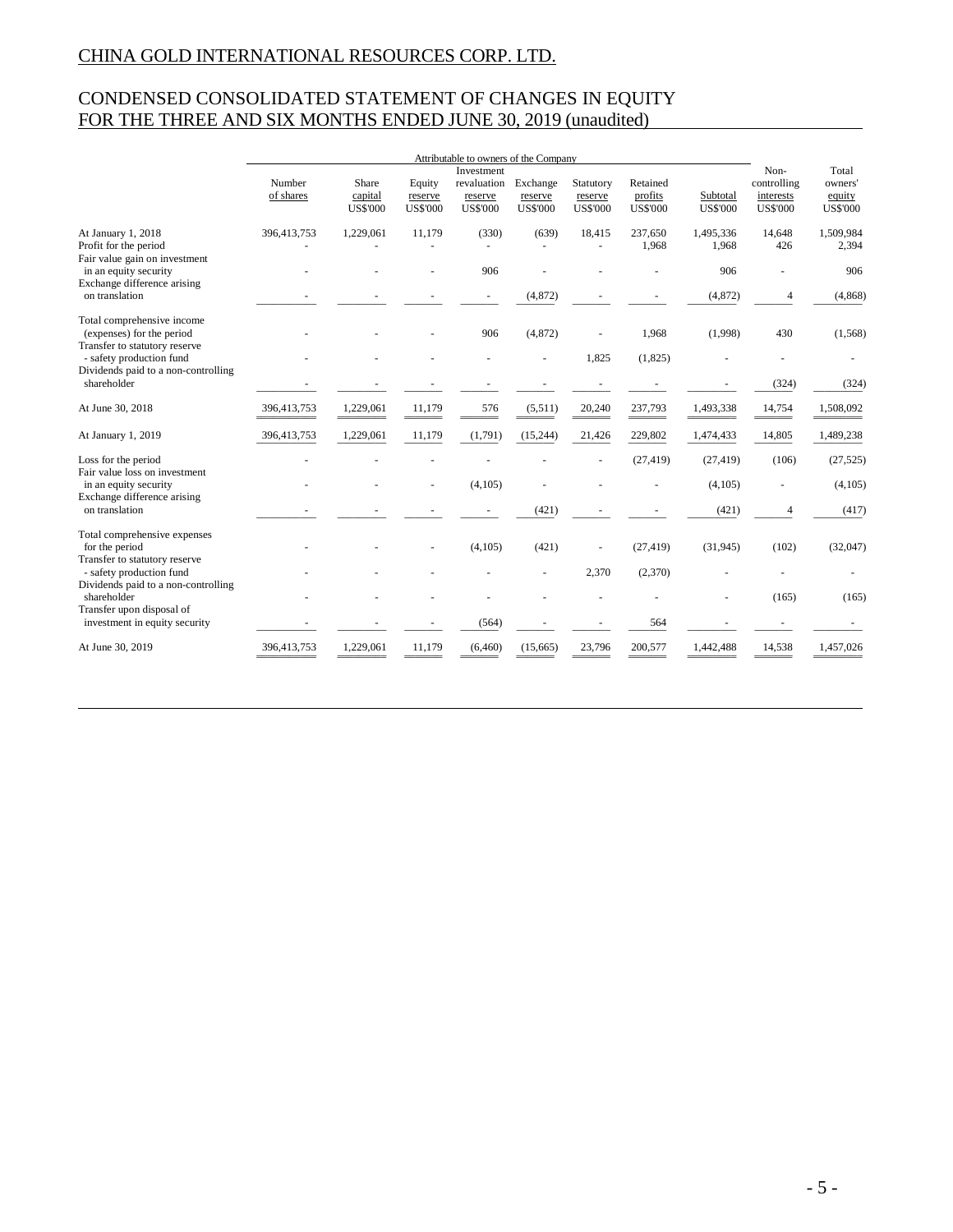# CONDENSED CONSOLIDATED STATEMENT OF CASH FLOWS FOR THE THREE AND SIX MONTHS ENDED JUNE 30, 2019 (unaudited)

|                                                                                              | Three months ended June 30,<br>2019<br><b>US\$'000</b> | 2018<br><b>US\$'000</b> | Six months ended June 30,<br>2019<br><b>US\$'000</b> | 2018<br><b>US\$'000</b> |
|----------------------------------------------------------------------------------------------|--------------------------------------------------------|-------------------------|------------------------------------------------------|-------------------------|
| Net cash from operating activities                                                           | 56,554                                                 | 40,262                  | 63,538                                               | 56,089                  |
| <b>Investing Activities</b>                                                                  |                                                        |                         |                                                      |                         |
| Interest income received                                                                     | 663                                                    | 645                     | 979                                                  | 1,295                   |
| Payment for acquisition of property, plant<br>and equipment                                  | (16,705)                                               | (13,216)                | (56,078)                                             | (25, 158)               |
| Proceeds from disposal of equity investment at                                               |                                                        |                         |                                                      |                         |
| fair value through other comprehensive income                                                | 2,023                                                  |                         | 2,023                                                |                         |
| Payment for acquisition of a mining right                                                    |                                                        |                         | (2,230)                                              |                         |
| Placement of restricted bank deposits                                                        | (5, 122)                                               | (32, 924)               | (7, 453)                                             | (62, 782)               |
| Release of restricted bank deposits                                                          | 10,222                                                 | 33,689                  | 16,151                                               | 66,596                  |
| Net cash used in investing activities                                                        | (8,919)                                                | (11,806)                | (46, 608)                                            | (20,049)                |
| <b>Financing Activities</b>                                                                  |                                                        |                         |                                                      |                         |
| Proceeds from borrowings                                                                     | 81,197                                                 | 23,504                  | 81,197                                               | 54,934                  |
| Repayment of borrowings                                                                      | (53, 856)                                              | (25,035)                | (61,267)                                             | (87, 894)               |
| Dividends paid to a non-controlling shareholder                                              |                                                        |                         | (165)                                                | (324)                   |
| Payment for lease                                                                            | (22)                                                   |                         | (43)                                                 |                         |
| Net cash from (used in) financing activities                                                 | 27,319                                                 | (1,531)                 | 19,722                                               | (33, 284)               |
| Net increase in cash and cash equivalents                                                    | 74,954                                                 | 26,925                  | 36,652                                               | 2,756                   |
| Cash and cash equivalents, beginning of period<br>Effect of foreign exchange rate changes on | 101,618                                                | 127,892                 | 137,996                                              | 147,318                 |
| cash and cash equivalents                                                                    | (1,327)                                                | (6,191)                 | 597                                                  | (1, 448)                |
| Cash and cash equivalents, end of period                                                     | 175,245                                                | 148,626                 | 175,245                                              | 148,626                 |
| Cash and cash equivalents are comprised of<br>Cash and bank deposits                         | 175,245                                                | 148,626                 | 175,245                                              | 148,626                 |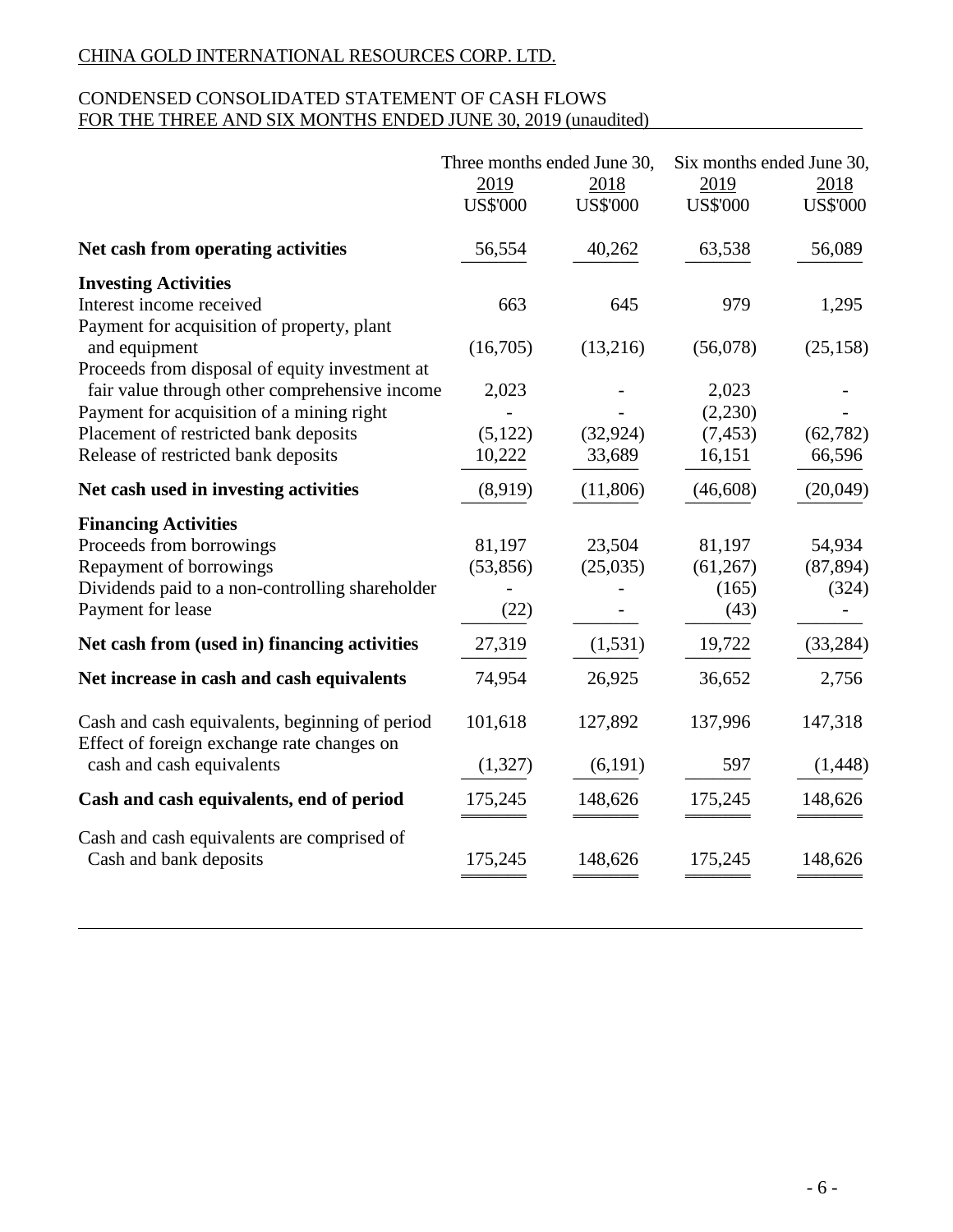# NOTES TO THE CONDENSED CONSOLIDATED FINANCIAL STATEMENTS FOR THE THREE AND SIX MONTHS ENDED JUNE 30, 2019 (unaudited)

# 1. GENERAL

China Gold International Resources Corp. Ltd., (the "Company") is a publicly listed company incorporated in British Columbia, Canada on May 31, 2000 with limited liability under the legislation of the Province of British Columbia and its shares are listed on the Toronto Stock Exchange ("TSX") and The Stock Exchange of Hong Kong Limited (the "Stock Exchange"). The Company together with its subsidiaries (collectively referred to as the "Group") is principally engaged in the acquisition, exploration, development and mining of mineral reserves in the People's Republic of China ("PRC"). The Group considers that China National Gold Group Corporation ("CNG"), a state owned company registered in Beijing, PRC which is controlled by State-owned Assets Supervision and Administration Commission of the State Council of the PRC, is able to exercise significant influence over the Company.

The head office, principal address and registered and records office of the Company are located at Suite 660, One Bentall Centre, 505 Burrard Street, Vancouver, British Columbia, Canada, V7X 1M4.

The condensed consolidated financial statements have been prepared in accordance with the applicable disclosure requirements of Appendix 16 to the Rules Governing the Listing of Securities on the Stock Exchange (the "Listing Rules") as well as International Accounting Standard 34 *Interim Financial Reporting* ("IAS 34") issued by the International Accounting Standards Board.

The condensed consolidated financial statements are presented in United States Dollars ("US\$"), which is the functional currency of the Company.

### 2. PRINCIPAL ACCOUNTING POLICIES

The condensed consolidated financial statements have been prepared on the historical cost basis except for certain financial instruments, which are measured at fair values.

In the current interim period, the Group has applied the following new and revised International Financial Reporting Standards ("IFRSs") which are mandatorily effective for the current interim period:

| IFRS 16              | Leases                                                     |
|----------------------|------------------------------------------------------------|
| <b>IFRIC 23</b>      | Uncertainty over Income Tax Treatments                     |
| Amendments to IFRS 9 | Prepayment Features with Negative Compensation             |
| Amendments to IAS 19 | Plan Amendment, Curtailment or Settlement                  |
| Amendments to IAS 28 | Long-term Interests in Associates and Joint Ventures       |
| Amendments to IFRSs  | Annual Improvements to IFRS Standards<br>2015 - 2017 Cycle |

Except as described below, the application of the new and amendments to IFRSs in the current period has had no material impact on the Group's financial positions and performance for the current and prior periods and/or on the disclosures set out in these condensed consolidated financial statements. The accounting policies and methods of computation used in the condensed consolidated financial statements for the six months ended June 30, 2019 are the same as those followed in the preparation of the Group's annual consolidated financial statements for the year ended December 31, 2018.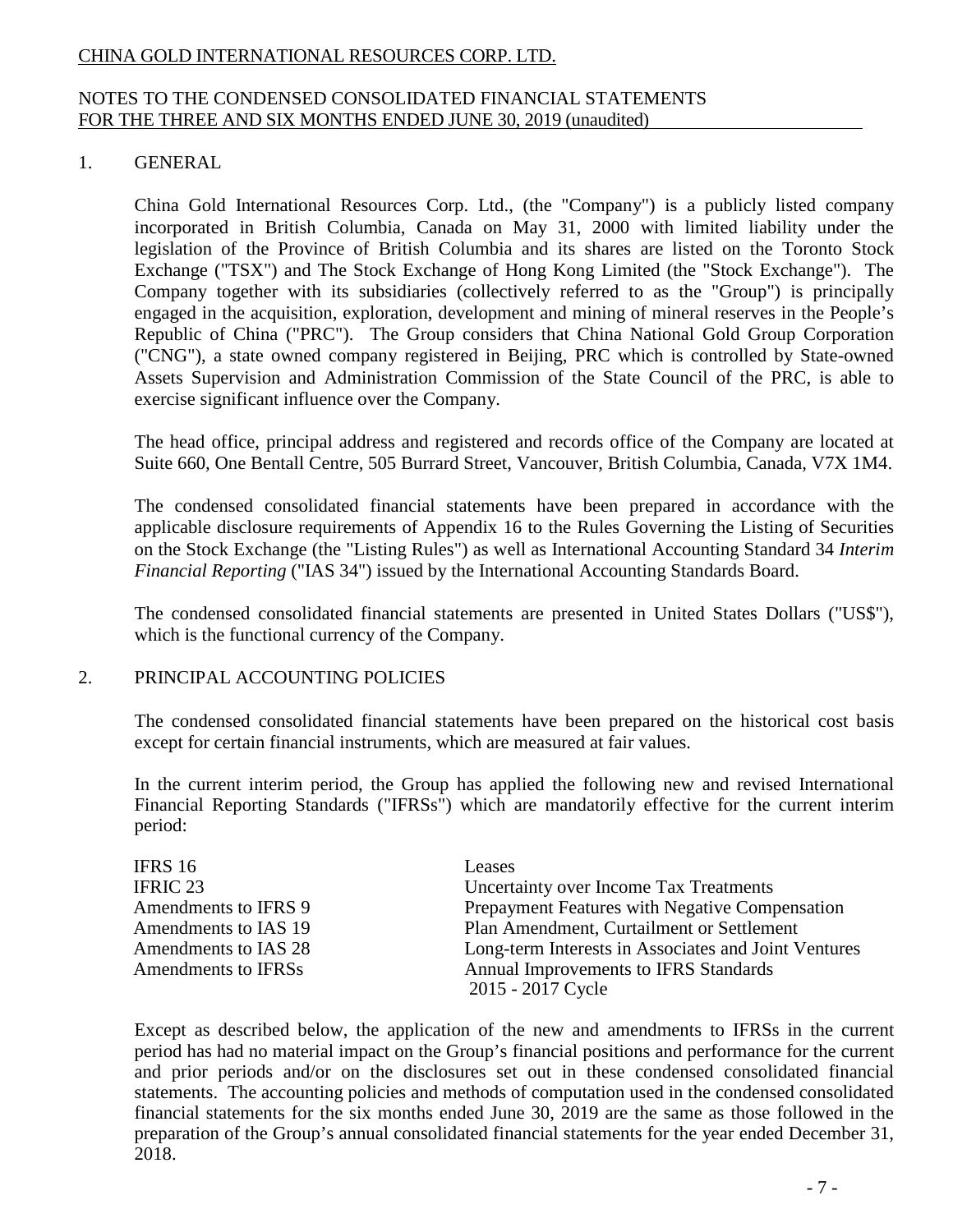# 2. PRINCIPAL ACCOUNTING POLICIES - continued

# **IFRS 16** *Leases*

# *Transition and summary of effects arising from initial application of IFRS 16*

The Group has adopted IFRS 16 for the annual period beginning January 1, 2019 using the modified retrospective approach and therefore the comparative information has not been restated and the cumulative effect of initially applying IFRS 16 has been recorded on January 1, 2019.

On transition to IFRS 16, the Group recognised lease liabilities for leases which were previously classified as operating leases under IAS 17 *Leases* and IFRIC-Int 4 *Determining whether an Arrangement contains a Lease*. Therefore, the Group has not reassessed contracts which already existed prior to the date of initial application. These liabilities were measured at the present value of the remaining lease payments, discounted using the rate that reflects the weighted average lessee's incremental borrowing rate of 3.6% as of January 1, 2019.

As at January 1, 2019, the Group recognised additional lease liabilities and right-of-use assets at amounts equals to the related lease liabilities adjusted by any prepaid lease payments by applying IFRS 16.C8(b)(ii) transition.

The Group has made use of the following practical expedients available on transition to IFRS 16:

- Relied on the assessment of whether leases are onerous by applying IAS 37 *Provisions*, *Contingent Liabilities and Contingent Assets* as an alternative of impairment review;
- Measure the right-of-use assets equal to the lease liability calculated;
- Apply the recognition exemptions for low value leases and leases that end within 12 months of the date of initial application, and account for them as low value and short-term leases, respectively; and
- The exclusion of initial direct costs from the measurement of the right-of-use asset at the date of initial application.

The impact to the Group's condensed consolidated financial statements at January 1, 2019 was as follows:

|                                                     | At January 1,   |
|-----------------------------------------------------|-----------------|
|                                                     | 2019            |
|                                                     | <b>US\$'000</b> |
| Operating lease commitments as at December 31, 2018 | 364             |
| Effect from discounting at the incremental          |                 |
| borrowing rate as at January 1, 2019                | (2)             |
| Recognition exemption for:                          |                 |
| Short-term leases and low-value items               | (261)           |
| Lease liability as at January 1, 2019               | 101             |
| Less: Current-portion                               | (83)            |
| Non-current portion                                 | 18              |
|                                                     |                 |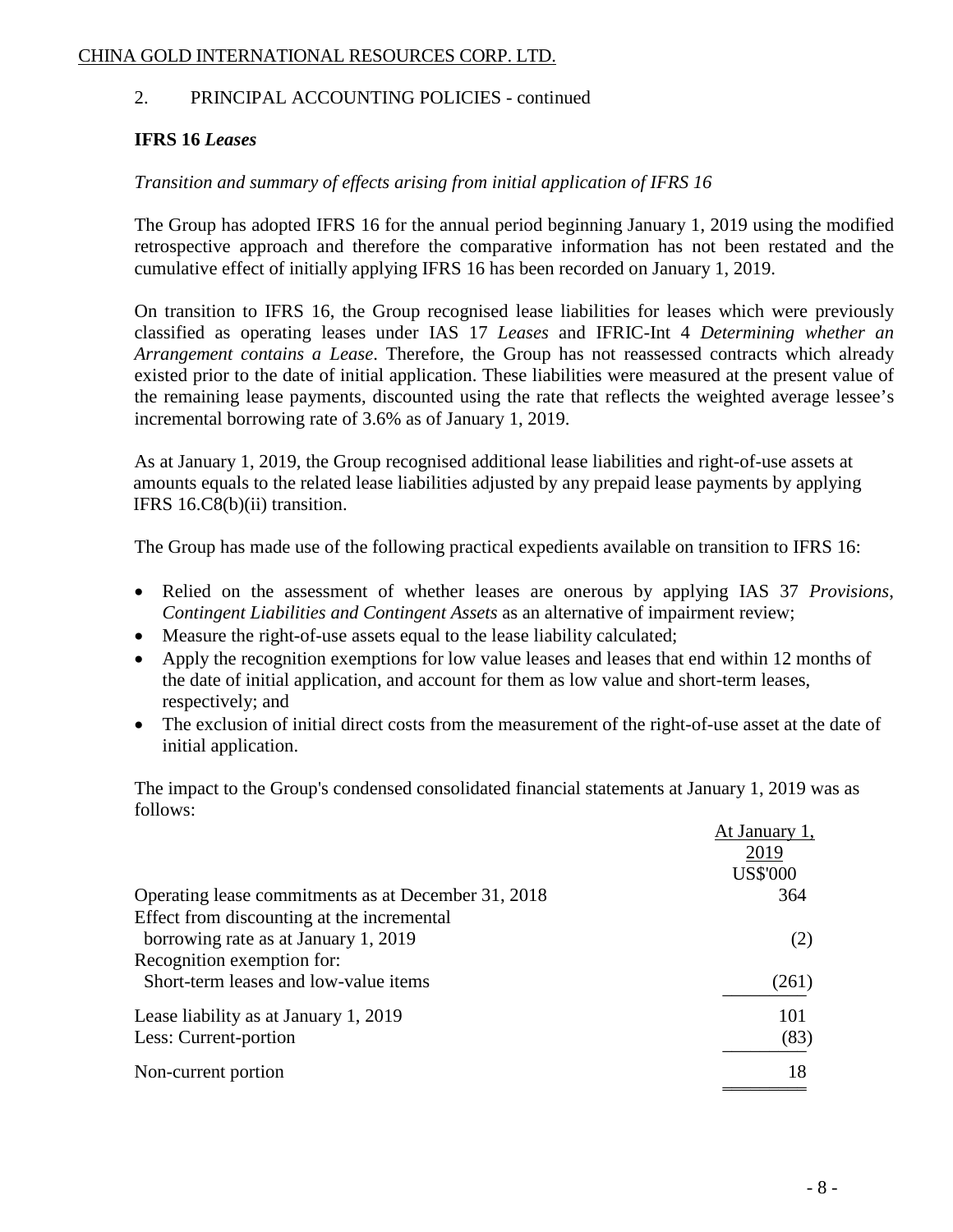# 2. PRINCIPAL ACCOUNTING POLICIES - continued

### **IFRS 16** *Leases - continued*

# *Transition and summary of effects arising from initial application of IFRS 16*

The carrying amount of right-of-use assets as at January 1, 2019 comprises the following:

|                                                  | Right-of-use    |
|--------------------------------------------------|-----------------|
|                                                  | assets          |
|                                                  | <b>US\$'000</b> |
| Right-of-use assets relating to operating leases |                 |
| recognised upon application of IFRS 16           | 101             |
| Reclassified from prepaid lease payments (Note)  | 14,961          |
|                                                  | 15,062          |
|                                                  |                 |
|                                                  | 101             |
| Leasehold land                                   | 14,961          |
|                                                  | 15,062          |
| By class:<br>Office premise                      |                 |

Note: Upfront payments for leasehold lands in the PRC were classified as prepaid lease payments as at December 31, 2018. Upon application of IFRS 16, the current and non-current portion of prepaid lease payments amounting to US\$446,000 and US\$14,515,000 respectively were reclassified to right-of-use assets.

The following adjustments were made to the amounts recognised in the condensed consolidated statement of financial position at January 1, 2019. Line items that were not affected by the changes have not been included.

|                              | Carrying amounts  |                 | Carrying amounts |
|------------------------------|-------------------|-----------------|------------------|
|                              | previously        |                 | under IFRS 16    |
|                              | recorded at       |                 | January 1,       |
|                              | December 31, 2018 | Adjustments     | 2019             |
|                              | <b>US\$'000</b>   | <b>US\$'000</b> | <b>US\$'000</b>  |
| <b>Current asset</b>         |                   |                 |                  |
| Prepaid lease payments       | 446               | (446)           |                  |
| <b>Non-current assets</b>    |                   |                 |                  |
| Prepaid lease payments       | 14,515            | (14, 515)       |                  |
| Right-of-use assets          |                   | 15,062          | 15,062           |
| <b>Current liability</b>     |                   |                 |                  |
| Lease liabilities            |                   | (83)            | (83)             |
| <b>Non-current liability</b> |                   |                 |                  |
| Lease liabilities            |                   | (18)            | (18)             |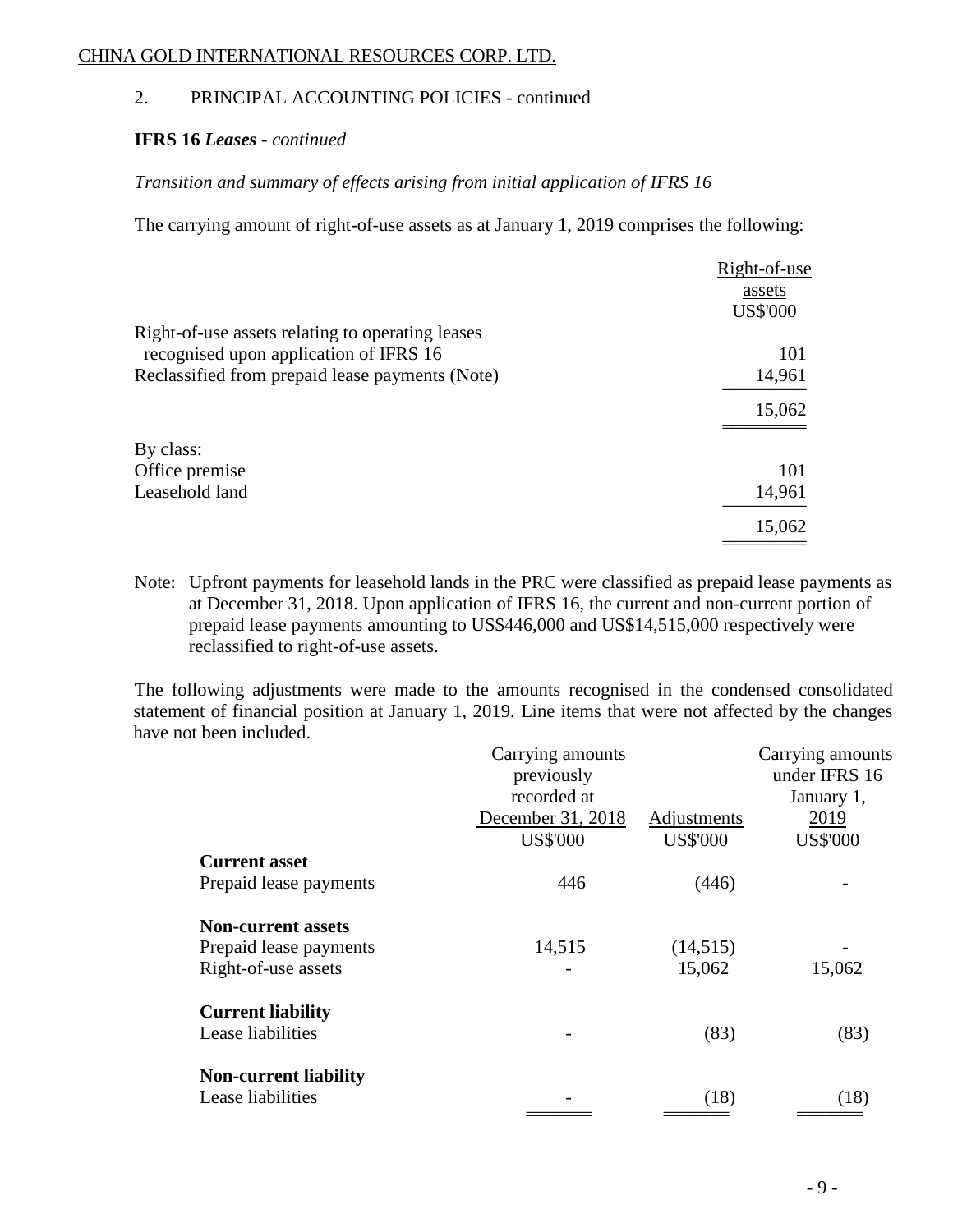### 2. PRINCIPAL ACCOUNTING POLICIES - continued

### **IFRS 16** *Leases - continued*

### *Key changes in accounting policies resulting from application of IFRS 16*

The Group has applied the following accounting policy for leases upon adoption of IFRS 16 on January 1, 2019.

For contracts entered into or modified on or after the date of initial application, the Group assesses whether a contract is or contains a lease, at inception or modification of a contract. The Group recognises a right-of-use asset and a corresponding lease liability with respect to all lease agreements in which it is the lessee, except for short-term leases (defined as leases with a lease term of 12 months or less) and leases of low value assets.

The lease liability is initially measured at the present value of the lease payments that are not paid at the commencement date, discounted by using the rate implicit in the lease. If this rate cannot be readily determined, the Group uses its incremental borrowing rate. The lease liability is subsequently measured by increasing the carrying amount to reflect interest on the lease liability (using the effective interest method) and by reducing the carrying amount to reflect the lease payments made. The lease liability is presented under current liabilities as a separate line in the condensed consolidated statement of financial position. Furthermore, lease payments in relation to lease liability are presented as financing cash flows by the Group.

### Short-term leases and leases of low-value assets

The Group applies the short-term lease recognition exemption to leases that have a lease term of 12 months or less from the commencement date and do not contain a purchase option. It also applies the recognition exemption for lease of low-value assets. Lease payments on short-term leases and leases of low-value assets are recognised as expense on a straight-line basis over the lease term.

### Right-of-use assets

The right-of-use assets comprise the initial measurement of the corresponding lease liability, lease payments made at or before the commencement date, any initial direct costs and dismantling costs. They are subsequently measured at cost less accumulated depreciation and impairment losses, and adjusted for any remeasurement of lease liability. Right-of-use assets are depreciated over the shorter period of lease term and useful life of the underlying asset. The right-of-use assets are presented as a separate line in the condensed consolidated statement of financial position.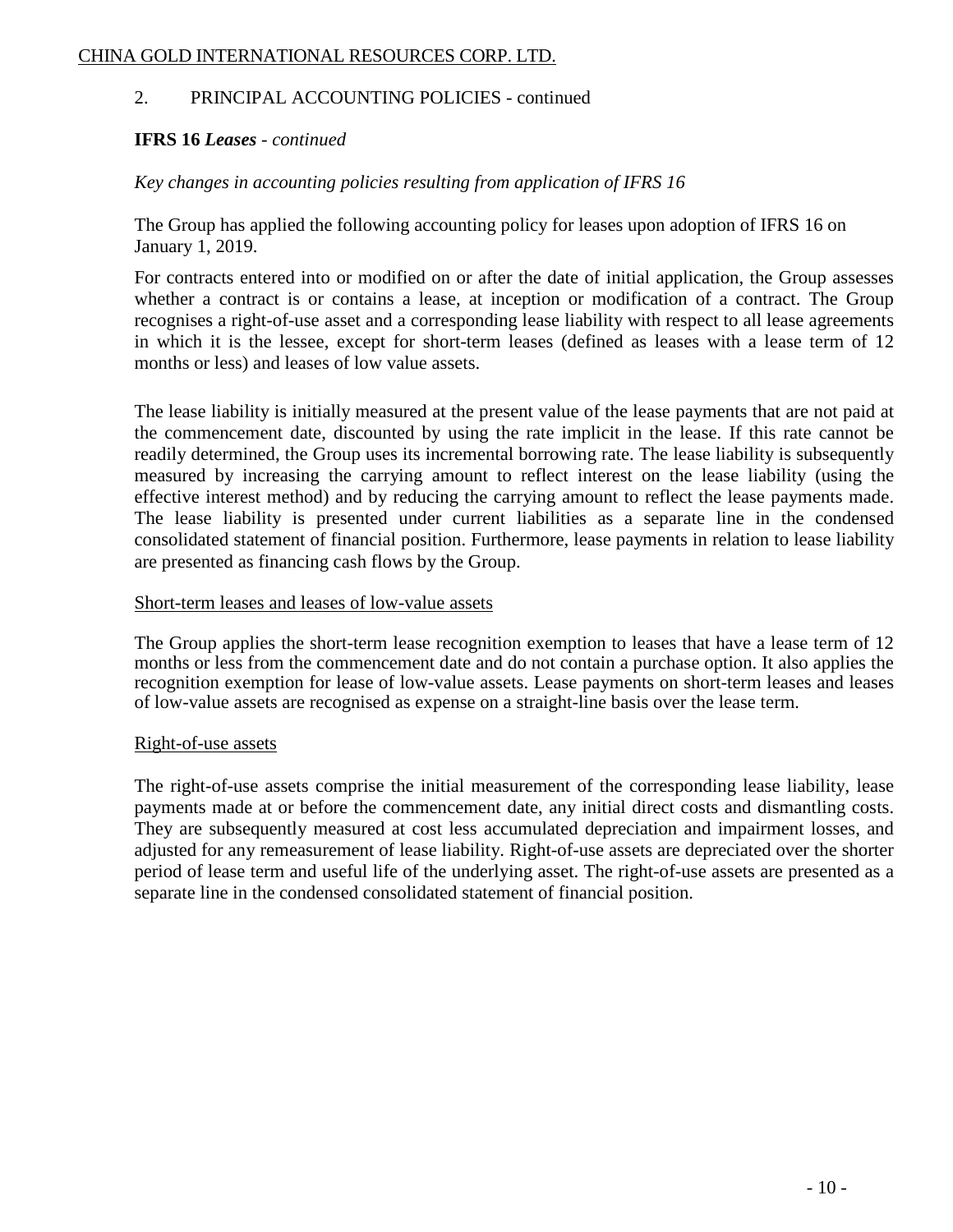# 2. PRINCIPAL ACCOUNTING POLICIES - continued

### **IFRS 16** *Leases - continued*

### *Key changes in accounting policies resulting from application of IFRS 16*

### Lease modifications

The Group accounts for a lease modification as a separate lease if:

- the modification increases the scope of the lease by adding the right to use one or more underlying assets; and
- the consideration for the leases increases by an amount commensurate with the stand-alone price for the increase in scope and any appropriate adjustments to that stand-alone price to reflect the circumstances of the particular contract.

For a lease modification that is not accounted for as a separate lease, the Group remeasures the lease liability based on the lease term of the modified lease by discounting the revised lease payments using a revised discount rate at the effective date of the modification.

### Taxation

For the purposes of measuring deferred tax for leasing transactions in which the Group recognises the right-of-use assets and the related lease liabilities, the Group first determines whether the tax deductions are attributable to the right-of-use assets or the lease liabilities.

For leasing transactions in which the tax deductions are attributable to the lease liabilities, the Group applies IAS 12 *Income Taxes* requirements to right-of-use assets and lease liabilities separately. Temporary differences relating to right-of-use assets and lease liabilities are not recognised at initial recognition and over the lease terms due to application of the initial recognition exemption.

### Refundable rental deposits

Refundable rental deposits paid are accounted under IFRS 9 *Financial Instruments* and initially measured at fair value. Adjustments to fair value at initial recognition are considered as additional lease payments and included in the cost of right-of-use assets.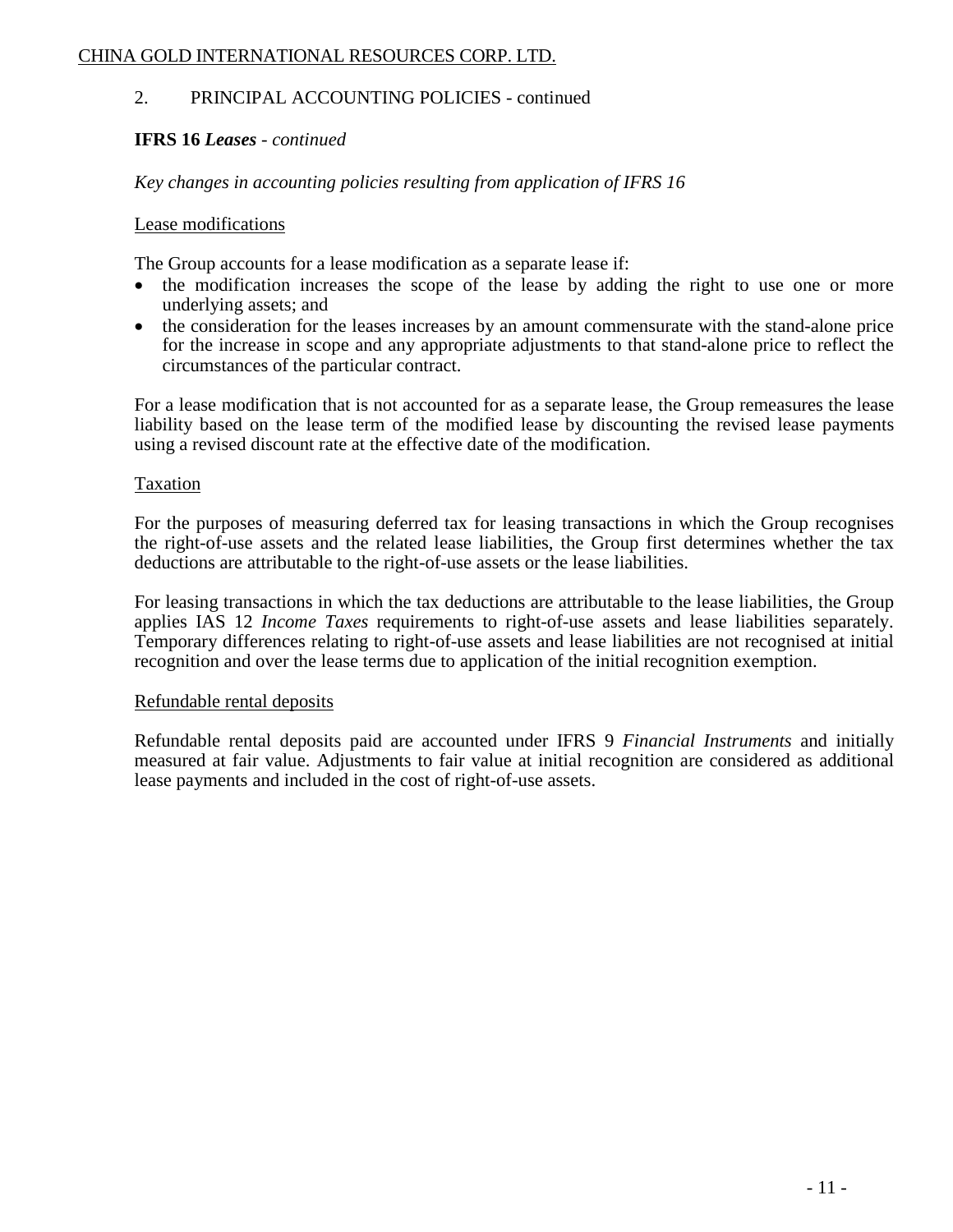# 3. REVENUE AND SEGMENT INFORMATION

### **Disaggregation of revenue from contracts with customers**

The following is an analysis of the Group's revenue from its major products and services:

|                    |                 | Three months ended June 30, |                 | Six months ended June 30, |  |
|--------------------|-----------------|-----------------------------|-----------------|---------------------------|--|
|                    | 2019            | 2018                        | 2019            | 2018                      |  |
|                    | <b>US\$'000</b> | <b>US\$'000</b>             | <b>US\$'000</b> | <b>US\$'000</b>           |  |
| At a point in time |                 |                             |                 |                           |  |
| Gold bullion       | 52,170          | 45,035                      | 89,845          | 94,693                    |  |
| Copper concentrate | 76,633          | 72,431                      | 145,986         | 110,643                   |  |
| Other by-products  | 34,363          | 24,621                      | 72,927          | 43,436                    |  |
| Total revenue      | 163,166         | 142,087                     | 308,758         | 248,772                   |  |
|                    |                 |                             |                 |                           |  |

### **Segment information**

IFRS 8 requires operating segments to be identified on the basis of internal reports that are regularly reviewed by the chief operating decision-maker ("CODM") to allocate resources to the segments and to assess their performance.

The chief operating decision-maker, who is responsible for allocating resources and assessing performance of the operating segments, has been defined as the executive directors of the Company. The chief operating decision-maker has identified two operating and reportable segments as follows:

- (i) The mine-produced gold segment the production of gold bullion through the Group's integrated processes, i.e., mining, metallurgical processing, production and selling of gold doré bars to external clients.
- (ii) The mine-produced copper segment the production of copper concentrate and other byproducts through the Group's integrated processes, i.e., mining, metallurgical processing, production and selling copper concentrate and other by-products to external clients.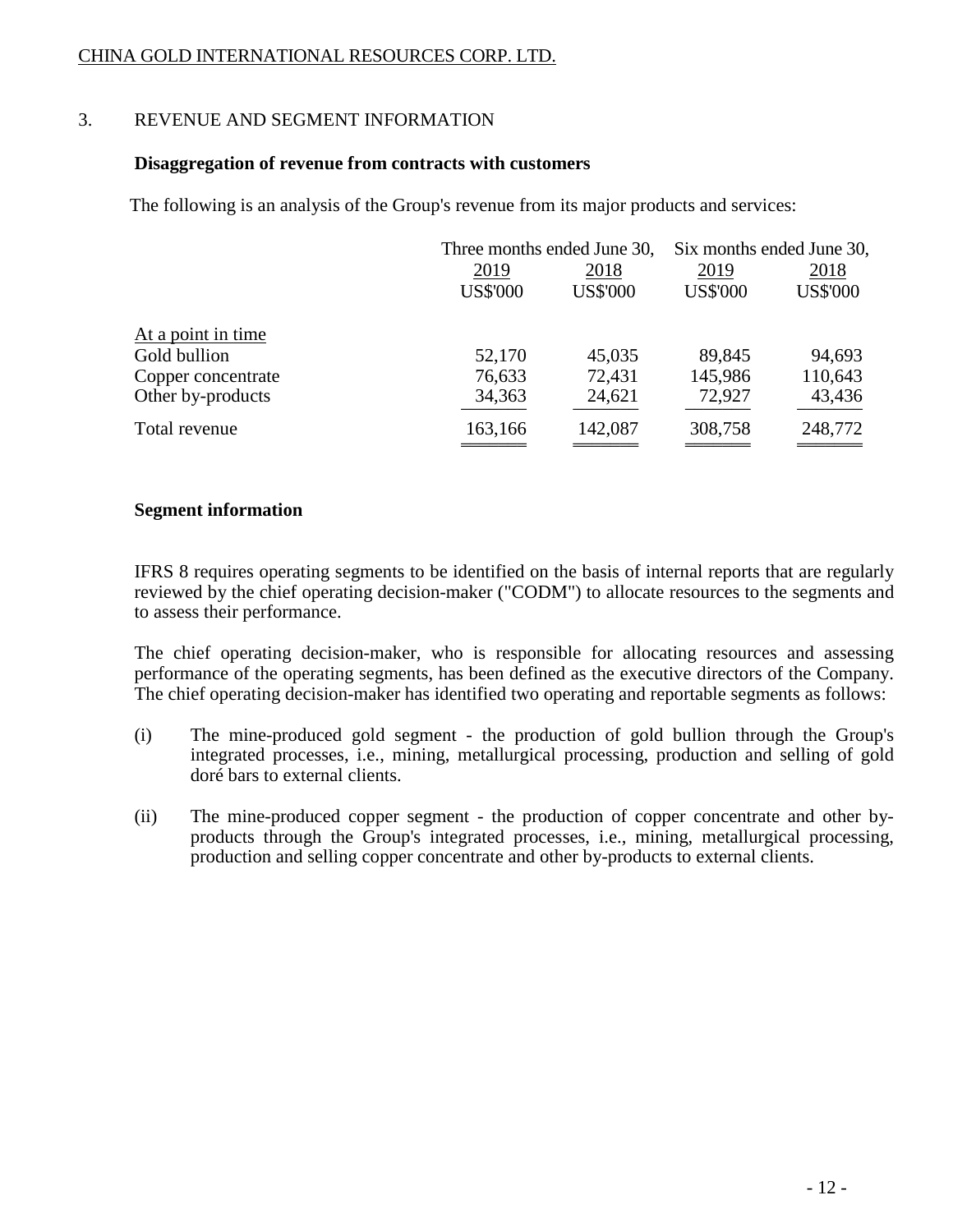# 3. REVENUE AND SEGMENT INFORMATION - continued

Information regarding the above segments is reported below:

(a) Segment revenues and results

The following is an analysis of the Group's revenue and results by operating and reportable segment.

### For the six months ended June 30, 2019

|                                   | Mine -<br>produced<br>gold<br><b>US\$'000</b> | Mine -<br>produced<br>copper<br><b>US\$'000</b> | Segment<br>total<br><b>US\$'000</b> | Unallocated<br><b>US\$'000</b> | Consolidated<br><b>US\$'000</b> |
|-----------------------------------|-----------------------------------------------|-------------------------------------------------|-------------------------------------|--------------------------------|---------------------------------|
| Revenues - external and segment   |                                               |                                                 |                                     |                                |                                 |
| revenue                           | 89,845                                        | 218,913                                         | 308,758                             |                                | 308,758                         |
| Cost of sales                     | (96, 974)                                     | (189, 226)                                      | (286,200)                           |                                | (286, 200)                      |
| Mining operating (loss) earnings  | (7,129)                                       | 29,687                                          | 22,558                              |                                | 22,558                          |
| (Loss) income from operations     | (7, 419)                                      | 1,872                                           | (5,547)                             | (4,609)                        | (10, 156)                       |
| Foreign exchange (loss) gain, net | (1,026)                                       | (1,101)                                         | (2,127)                             |                                | (2,126)                         |
| Interest and other income         | 256                                           | 1,640                                           | 1,896                               | 2                              | 1,898                           |
| Finance costs                     | (2,610)                                       | (10, 254)                                       | (12, 864)                           | (8,706)                        | (21,570)                        |
| Loss before income tax            | (10,799)                                      | (7, 843)                                        | (18, 642)                           | (13,312)                       | (31,954)                        |

### For the six months ended June 30, 2018

|                                   | Mine -<br>produced<br>gold<br><b>US\$'000</b> | Mine -<br>produced<br>copper<br><b>US\$'000</b> | Segment<br>total<br><b>US\$'000</b> | Unallocated<br><b>US\$'000</b> | Consolidated<br><b>US\$'000</b> |
|-----------------------------------|-----------------------------------------------|-------------------------------------------------|-------------------------------------|--------------------------------|---------------------------------|
| Revenues - external and segment   |                                               |                                                 |                                     |                                |                                 |
| revenue                           | 94,693                                        | 154,079                                         | 248,772                             |                                | 248,772                         |
| Cost of sales                     | (76, 357)                                     | (130,068)                                       | (206, 425)                          |                                | (206, 425)                      |
| Mining operating earnings.        | 18,336                                        | 24,011                                          | 42,347                              |                                | 42,347                          |
| Income (loss) from operations     | 18,007                                        | 1,047                                           | 19,054                              | (4, 446)                       | 14,608                          |
| Foreign exchange gain (loss), net | 2,049                                         | (5,166)                                         | (3,117)                             |                                | (3,117)                         |
| Interest and other income         | 308                                           | 13,705                                          | 14,013                              | 212                            | 14,225                          |
| Finance costs                     | (2, 594)                                      | (11,044)                                        | (13,638)                            | (8,704)                        | (22, 342)                       |
| Profit (loss) before income tax   | 17,770                                        | (1,458)                                         | 16,312                              | (12,938)                       | 3,374                           |

The accounting policies of the operating segments are the same as the Group's accounting policies. Segment result represents the (loss) profit before income tax attributable to respective segment. This is the measure reported to the CODM for the purposes of resource allocation and performance assessment.

There were no inter-segment sales for the six months ended June 30, 2019 and 2018.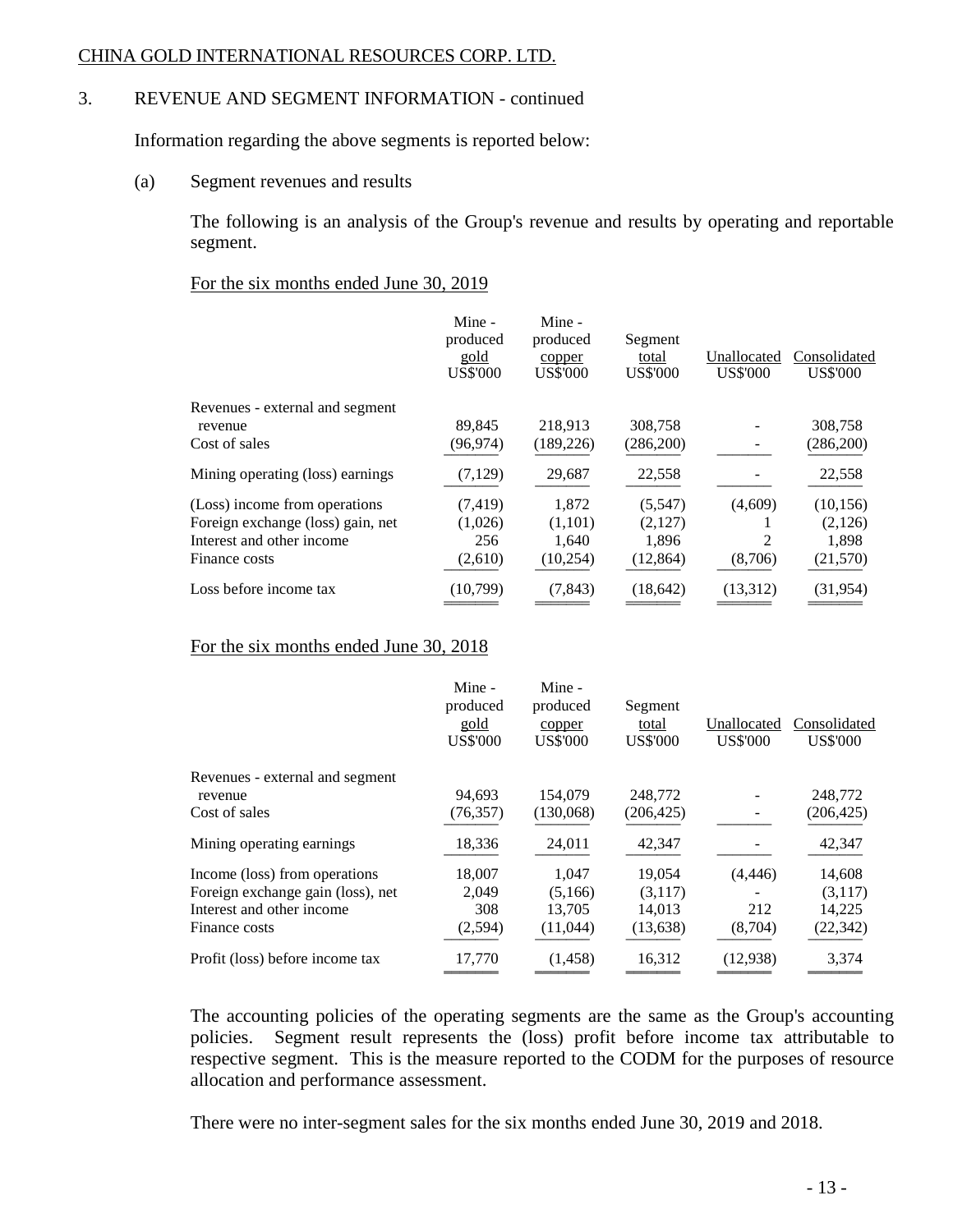# 3. REVENUE AND SEGMENT INFORMATION - continued

# (b) Segment assets and liabilities

The following is an analysis of the Group's assets and liabilities by segment representing assets/liabilities directly attributable to respective segment:

|                          | Mine -<br>produced<br>gold<br><b>US\$'000</b> | Mine -<br>produced<br>copper<br><b>US\$'000</b> | Segment<br>total<br><b>US\$'000</b> | Unallocated<br><b>US\$'000</b> | Consolidated<br><b>US\$'000</b> |
|--------------------------|-----------------------------------------------|-------------------------------------------------|-------------------------------------|--------------------------------|---------------------------------|
| As of June 30, 2019      |                                               |                                                 |                                     |                                |                                 |
| Total assets             | 723,586                                       | 2,451,818                                       | 3,175,404                           | 28.736                         | 3,204,140                       |
| <b>Total liabilities</b> | 193,596                                       | 1,044,329                                       | 1,237,925                           | 509,189                        | 1,747,114                       |
| As of December 31, 2018  |                                               |                                                 |                                     |                                |                                 |
| Total assets             | 745,729                                       | 2,435,072                                       | 3,180,801                           | 35,094                         | 3,215,895                       |
| Total liabilities        | 203,453                                       | 1,013,025                                       | 1,216,478                           | 510,179                        | 1,726,657                       |
|                          |                                               |                                                 |                                     |                                |                                 |

# 4. GENERAL AND ADMINISTRATIVE EXPENSES

|    |                                                                                          | Three months ended June 30,<br>2019<br><b>US\$'000</b> | 2018<br><b>US\$'000</b> | Six months ended June 30,<br>2019<br><b>US\$'000</b> | 2018<br><b>US\$'000</b>   |
|----|------------------------------------------------------------------------------------------|--------------------------------------------------------|-------------------------|------------------------------------------------------|---------------------------|
|    | Administration and office<br>Depreciation of property, plant and                         | 2,147                                                  | 6,438                   | 7,323                                                | 10,361                    |
|    | equipment and right-of-use assets                                                        | 1,425                                                  | 867                     | 3,334                                                | 1,787                     |
|    | Professional fees                                                                        | 824                                                    | 689                     | 1,398                                                | 1,138                     |
|    | Salaries and benefits<br>Others                                                          | 4,207<br>929                                           | 3,471<br>1,209          | 8,324<br>2,648                                       | 6,784<br>1,987            |
|    | Total general and administrative<br>expenses                                             | 9,532                                                  | 12,674                  | 23,027                                               | 22,057                    |
| 5. | <b>FINANCE COSTS</b>                                                                     |                                                        |                         |                                                      |                           |
|    |                                                                                          | Three months ended June 30,                            |                         |                                                      | Six months ended June 30, |
|    |                                                                                          | 2019                                                   | 2018                    | 2019                                                 | 2018                      |
|    |                                                                                          | <b>US\$'000</b>                                        | <b>US\$'000</b>         | <b>US\$'000</b>                                      | <b>US\$'000</b>           |
|    | Effective interests on borrowings<br>and lease liabilities<br>Accretion on environmental | 10,943                                                 | 10,452                  | 20,877                                               | 20,817                    |
|    | rehabilitation                                                                           | 562                                                    | 762                     | 1,128                                                | 1,525                     |
|    |                                                                                          | 11,505                                                 | 11,214                  | 22,005                                               | 22,342                    |
|    | Less: Amount capitalised to<br>property, plant and equipment                             | (23)                                                   |                         | (435)                                                |                           |
|    | <b>Total finance costs</b>                                                               | 11,482                                                 | 11,214                  | 21,570                                               | 22,342                    |
|    |                                                                                          |                                                        |                         |                                                      |                           |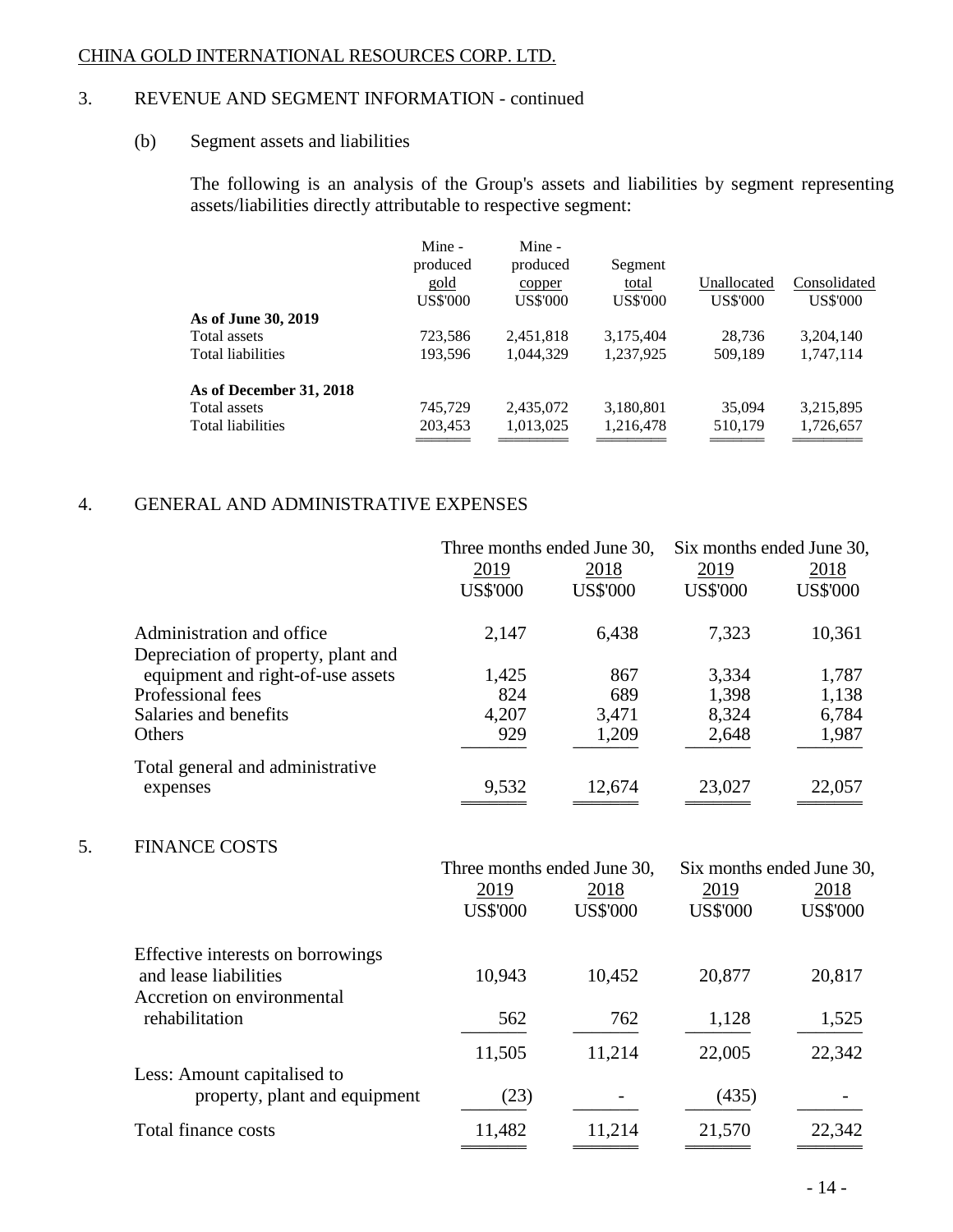# 6. INCOME TAX (CREDIT) EXPENSE

|                                   | Three months ended June 30, |                 | Six months ended June 30, |                 |
|-----------------------------------|-----------------------------|-----------------|---------------------------|-----------------|
|                                   | 2019                        | 2018            | 2019                      | 2018            |
|                                   | <b>US\$'000</b>             | <b>US\$'000</b> | <b>US\$'000</b>           | <b>US\$'000</b> |
| PRC Enterprise Income Tax expense | 267                         | 574             | 890                       | 2,483           |
| Overprovision of PRC Enterprise   |                             |                 |                           |                 |
| Income Tax in prior year          | (989)                       | (2,266)         | (989)                     | (2,266)         |
| Deferred tax (credit) expense     | (1, 144)                    | 5,141           | (4,330)                   | 763             |
| Total income tax (credit) expense | (1,866)                     | 3,449           | (4, 429)                  | 980             |
|                                   |                             |                 |                           |                 |

# 7. (LOSS) EARNINGS PER SHARE

(Loss) profit used in determining (loss) earnings per share are presented below:

|                                                                                                                    | Three months ended June 30, |              | Six months ended June 30, |              |
|--------------------------------------------------------------------------------------------------------------------|-----------------------------|--------------|---------------------------|--------------|
|                                                                                                                    | 2019                        | 2018         | 2019                      | 2018         |
| (Loss) profit for the period attributable<br>to owners of the Company for the<br>purposes of basic (loss) earnings |                             |              |                           |              |
| per share (US\$'000)                                                                                               | (22, 934)                   | 186          | (27, 419)                 | 1,968        |
| Weighted average number of                                                                                         |                             |              |                           |              |
| shares, basic                                                                                                      | 396,413,753                 |              | 396,413,753 396,413,753   | 396,413,753  |
|                                                                                                                    |                             |              |                           |              |
| Basic (loss) earnings per share (US\$)                                                                             | $(5.79)$ cents              | $0.05$ cents | $(6.92)$ cents            | $0.50$ cents |

The Group has no outstanding potential dilutive instruments issued as at June 30, 2019 and 2018 and during the three and six months ended June 30, 2019 and 2018. Therefore, no diluted (loss) earnings per share is presented.

### 8. TRADE AND OTHER RECEIVABLES

| 110.000 / 1110 / 0.1110 / 10.000 / 11.000 / 11                    |                 |                 |
|-------------------------------------------------------------------|-----------------|-----------------|
|                                                                   | June 30,        | December 31,    |
|                                                                   | 2019            | 2018            |
|                                                                   | <b>US\$'000</b> | <b>US\$'000</b> |
| Trade receivables                                                 | 14,087          | 570             |
| Less: Allowance for credit loss                                   | (46)            | (46)            |
|                                                                   | 14,041          | 524             |
| Amounts due from related companies (note $14(a)$ ) <sup>(1)</sup> | 574             | 725             |
| Other receivables                                                 | 13,222          | 22,054          |
| Total trade and other receivables                                 | 27,837          | 23,303          |
|                                                                   |                 |                 |

(1) The amounts are unsecured, interest free and repayable on demand.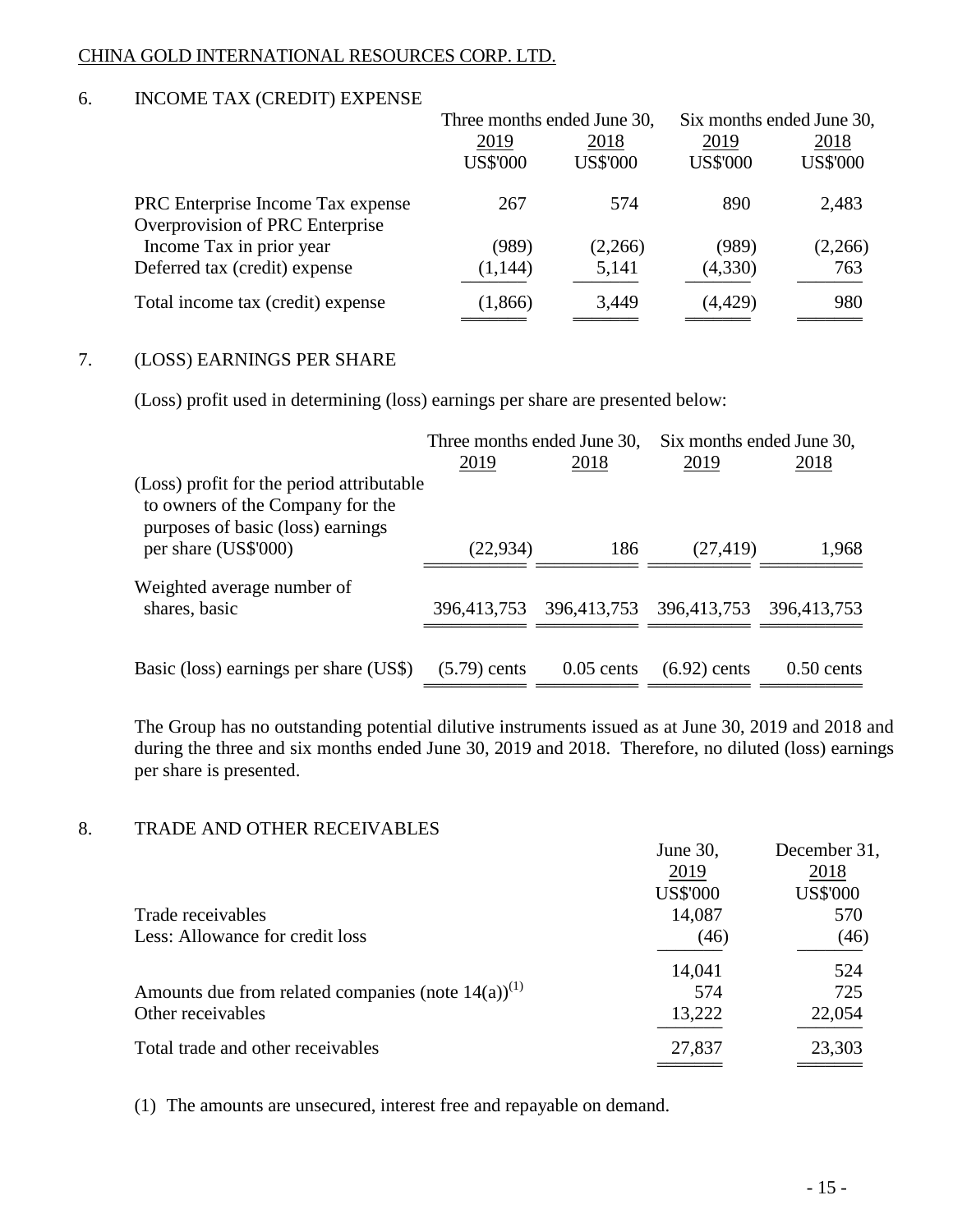# 8. TRADE AND OTHER RECEIVABLES - continued

The Group allows an average credit period of 90 days and 180 days to its external trade customers including CNG for gold doŕe bars sales and copper sales, respectively.

Below is an aged analysis of trade receivables (net of allowance) presented based on invoice dates, which approximated the respective revenue recognition dates, at the end of the reporting period:

|                   | June 30,<br>2019<br><b>US\$'000</b> | December 31,<br>2018<br><b>US\$'000</b> |
|-------------------|-------------------------------------|-----------------------------------------|
| Less than 30 days | 13,696                              | 227                                     |
| 31 to 90 days     | 141                                 | 119                                     |
| 91 to 180 days    | 179                                 | 60                                      |
| Over 180 days     | 25                                  | 118                                     |
|                   | 14,041                              | 524                                     |
|                   |                                     |                                         |

### 9. INVENTORIES

|                   | June 30,        | December 31,    |
|-------------------|-----------------|-----------------|
|                   | 2019            | 2018            |
|                   | <b>US\$'000</b> | <b>US\$'000</b> |
| Gold in process   | 200,585         | 203,067         |
| Gold doré bars    | 18,435          | 19,021          |
| Consumables       | 21,474          | 29,794          |
| Copper            | 11,188          | 17,251          |
| Spare parts       | 16,407          | 13,825          |
| Total inventories | 268,089         | 282,958         |
|                   |                 |                 |

Inventory write down was provided in cost of sales for three and six months ended June 30, 2019 totalling to nil and US\$4.3 million (three and six months ended June 30, 2018: nil and nil) respectively.

Inventory totaling US\$149 million and US\$274 million for the three and six months ended June 30, 2019 (three and six months ended June 30, 2018: US\$102 million and US\$198 million) was recognised in cost of sales.

# 10. PROPERTY, PLANT AND EQUIPMENT / MINING RIGHTS

During the six months ended June 30, 2019, the Group incurred approximately US\$7.7 million on construction in progress (six months ended June 30, 2018: approximately US\$17.4 million) and approximately US\$38.5 million on mineral assets (six months ended June 30, 2018: approximately US\$45.9 million), respectively.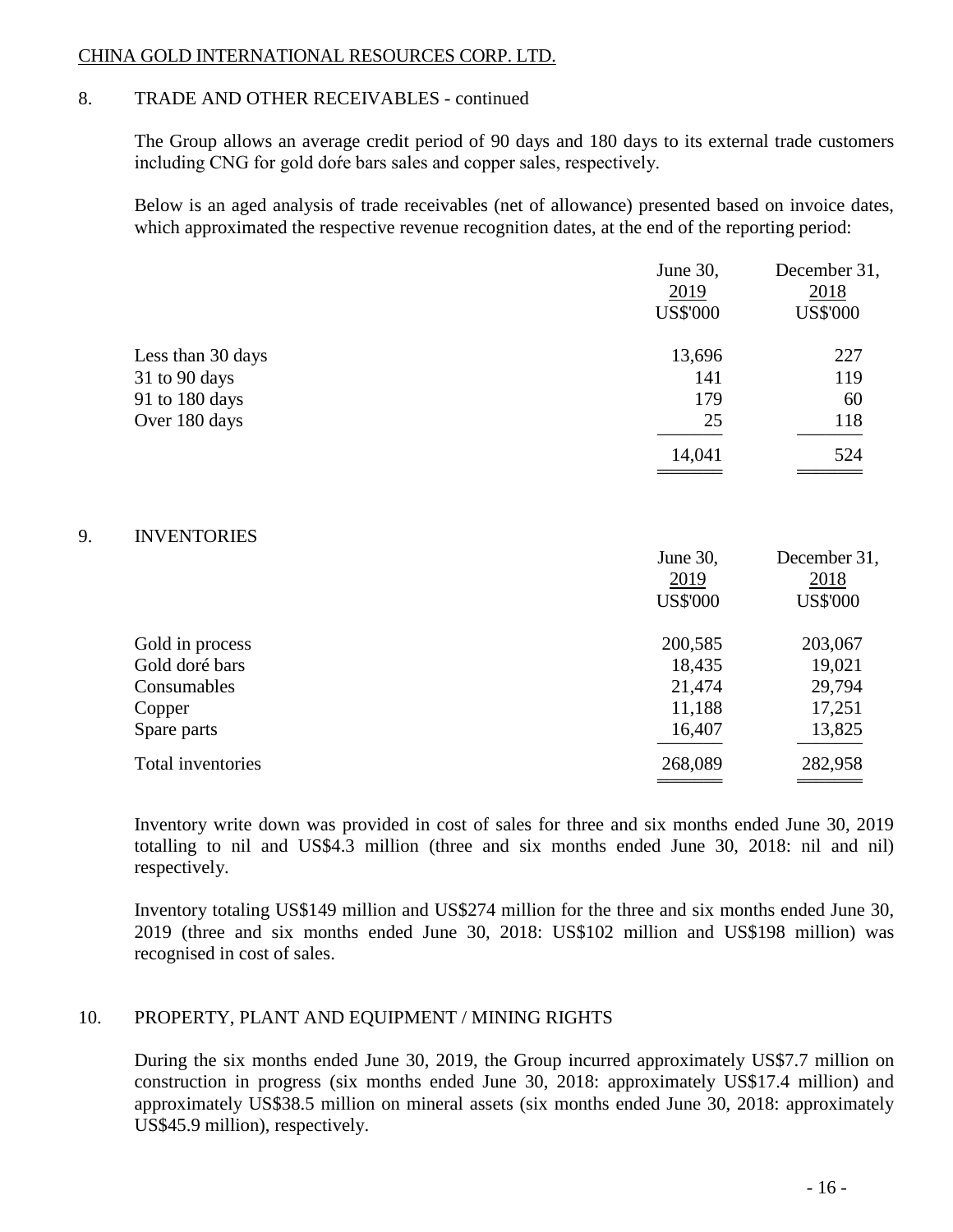# 10. PROPERTY, PLANT AND EQUIPMENT / MINING RIGHTS - continued

Depreciation of property, plant and equipment was US\$37.8 million and US\$69.9 million for the three and six months ended June 30, 2019, respectively (for the three and six months ended June 30, 2018: US\$30.8 million and US\$64.6 million, respectively). The depreciation amount was partly recognised in cost of sales, general and administrative expenses and partly capitalised in inventory.

During the six months ended June 30, 2019, the Group incurred US\$11.1 million on mining rights (for the six months ended June 30, 2018: nil). Amortisation of mining rights was US\$8.2 million and US\$15.0 million for the three and six months ended June 30, 2019 (for the three and months ended June 30, 2018: US\$4.6 million and US\$9.6 million) respectively. The amortisation amounts were recognised in cost of sales.

### 11. ACCOUNTS AND OTHER PAYABLES AND ACCRUED EXPENSES

Accounts and other payables and accrued expenses comprise the following:

|                                                        | June 30,        | December 31,    |
|--------------------------------------------------------|-----------------|-----------------|
|                                                        | 2019            | 2018            |
|                                                        | <b>US\$'000</b> | <b>US\$'000</b> |
| Accounts payable                                       | 38,240          | 44,670          |
| Bills payable                                          | 47,744          | 83,263          |
| Construction cost payables                             | 132,580         | 138,838         |
| Mining cost accrual                                    | 25,175          | 3,578           |
| Payroll and benefit payables                           | 3,369           | 4,863           |
| Other accruals                                         | 3,445           | 5,018           |
| Other tax payable                                      | 3,893           | 5,185           |
| Other payables                                         | 6,767           | 6,598           |
| Payable for acquisition of a mining right              | 8,738           |                 |
| Total accounts and other payables and accrued expenses | 269,951         | 292,013         |
|                                                        |                 |                 |

The following is an aged analysis of the accounts payable presented based on invoice date at the end of the reporting period:

|                          | June 30,        | December 31,    |
|--------------------------|-----------------|-----------------|
|                          | 2019            | 2018            |
|                          | <b>US\$'000</b> | <b>US\$'000</b> |
| Less than 30 days        | 5,378           | 16,832          |
| 31 to 90 days            | 7,302           | 12,232          |
| 91 to $180 \text{ days}$ | 3,036           | 1,619           |
| Over 180 days            | 22,524          | 13,987          |
| Total accounts payable   | 38,240          | 44,670          |
|                          |                 |                 |

The credit period for bills payable is 180 days from the issue date.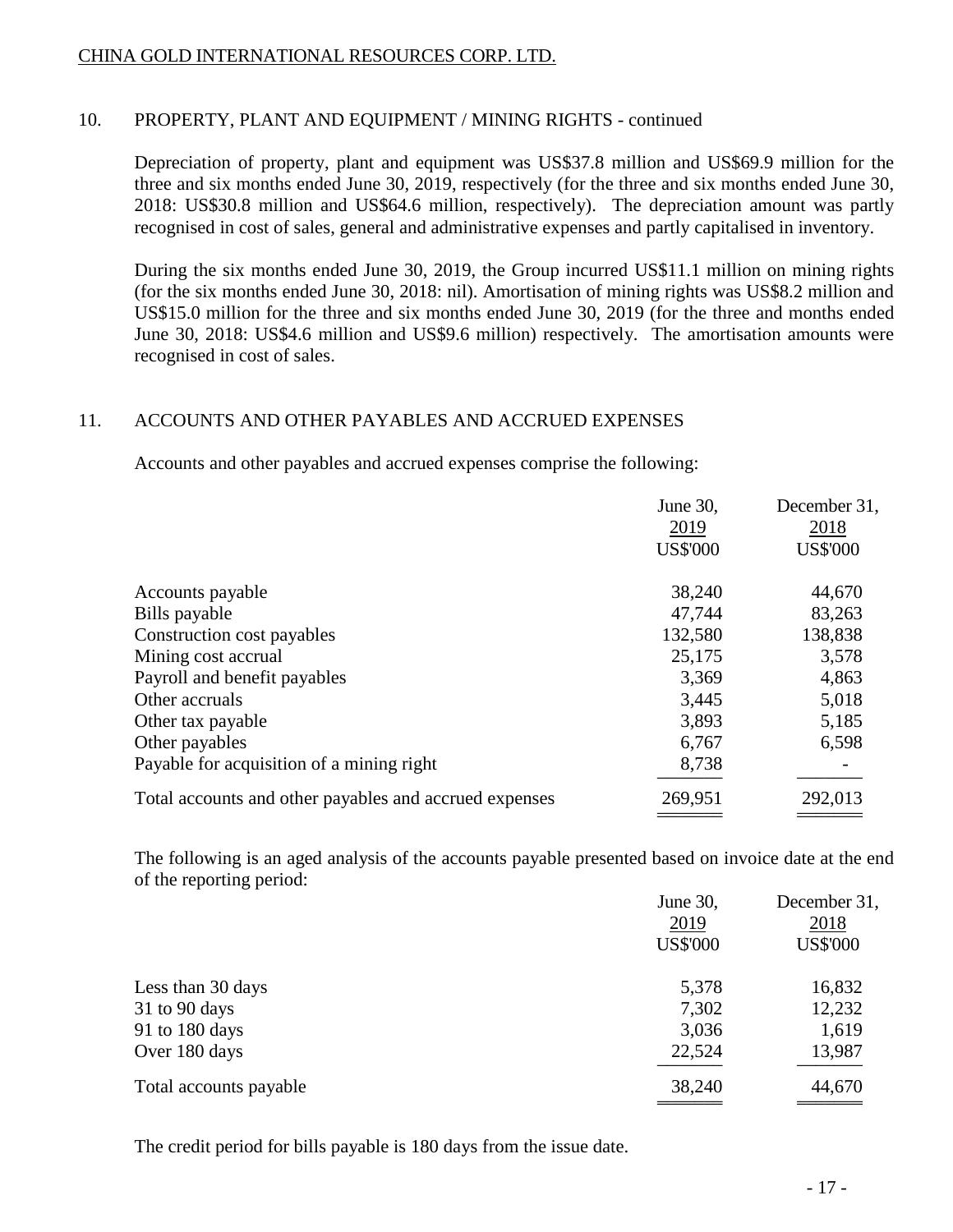# 11. ACCOUNTS AND OTHER PAYABLES AND ACCRUED EXPENSES - continued

The following is an ageing analysis of bills payable, presented based on bills issue date at the end of the reporting period:

|                     | June 30,        | December 31,    |
|---------------------|-----------------|-----------------|
|                     | 2019            | 2018            |
|                     | <b>US\$'000</b> | <b>US\$'000</b> |
| Less than 30 days   | 5,818           | 19,512          |
| $31$ to 60 days     | 11,721          | 15,265          |
| 61 to 90 days       | 5,813           | 14,196          |
| 91 to 180 days      | 24,392          | 34,290          |
| Total bills payable | 47,744          | 83,263          |
|                     |                 |                 |

### 12. BORROWINGS

The borrowings are repayable as follows:

|                                                    | June 30,        | December 31,    |
|----------------------------------------------------|-----------------|-----------------|
|                                                    | 2019            | 2018            |
|                                                    | <b>US\$'000</b> | <b>US\$'000</b> |
| Carrying amount repayable within one year          | 74,282          | 123,921         |
| Carrying amount repayable within one to two years  | 521,432         | 537,659         |
| Carrying amount repayable within two to five years | 334,559         | 263,725         |
| Carrying amount repayable over five years          | 298,923         | 284,853         |
|                                                    | 1,229,196       | 1,210,158       |
| Less: Amounts due within one year (shown under     |                 |                 |
| current liabilities)                               | (74, 282)       | (123, 921)      |
| Amounts shown under non-current liabilities        | 1,154,914       | 1,086,237       |
|                                                    |                 |                 |
| Analysed as:                                       |                 |                 |
| Secured                                            | 530,204         | 509,238         |
| Unsecured                                          | 698,992         | 700,920         |
|                                                    | 1,229,196       | 1,210,158       |
|                                                    |                 |                 |

The carrying values of the pledged assets to secure borrowings by the Group are as follows:

|               | June 30,<br>2019<br><b>US\$'000</b> | December 31,<br><u>2018</u><br><b>US\$'000</b> |
|---------------|-------------------------------------|------------------------------------------------|
| Mining rights | 905,954                             | 920,067                                        |

Borrowings carry interest at effective interest rates ranging from 2.75% to 4.51% (December 31, 2018: 2.75% to 4.35%) per annum.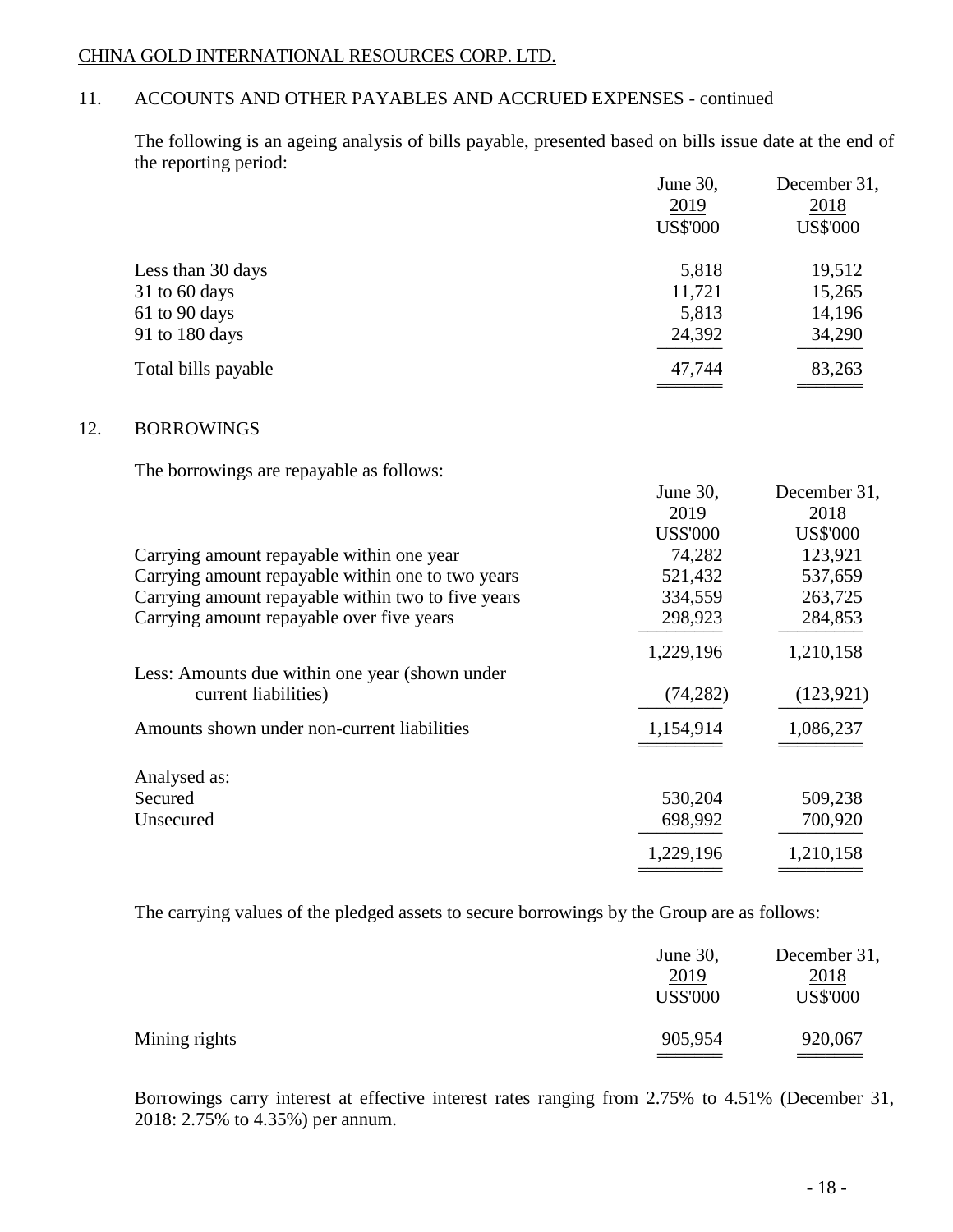### 13. SHARE CAPITAL

Common shares

- (i) Authorised Unlimited common shares without par value
- (ii) Issued and outstanding

|                                           | Number      |                 |
|-------------------------------------------|-------------|-----------------|
|                                           | of shares   | Amount          |
|                                           |             | <b>US\$'000</b> |
| Issued and fully paid:                    |             |                 |
| At January 1, 2018, December 31, 2018 and |             |                 |
| June 30, 2019                             | 396,413,753 | 1,229,061       |
|                                           |             |                 |

### 14. RELATED PARTY TRANSACTIONS

The Group operates in an economic environment currently predominated by enterprises directly or indirectly owned or controlled or significantly influenced by the PRC government (hereinafter collectively referred to as "Government-related entities"). In addition, the Group itself is a Government-related entity. CNG, a substantial shareholder with significant influence over the Group, is a state owned company registered in Beijing, PRC, which is controlled by State-owned Assets Supervision and Administration Commission of the State Council of the PRC.

During the period/year, except as disclosed below, the Group did not have any individually significant transactions with other Government-related entities in its ordinary and usual course of business.

Name and relationship with related parties during the period/year is as follows:

CNG owned the following percentages of outstanding common shares of the Company:

|            | June 30,<br>2019<br>$\%$ | December 31,<br>2018<br>$\%$ |
|------------|--------------------------|------------------------------|
| <b>CNG</b> | 39.3                     | 39.3                         |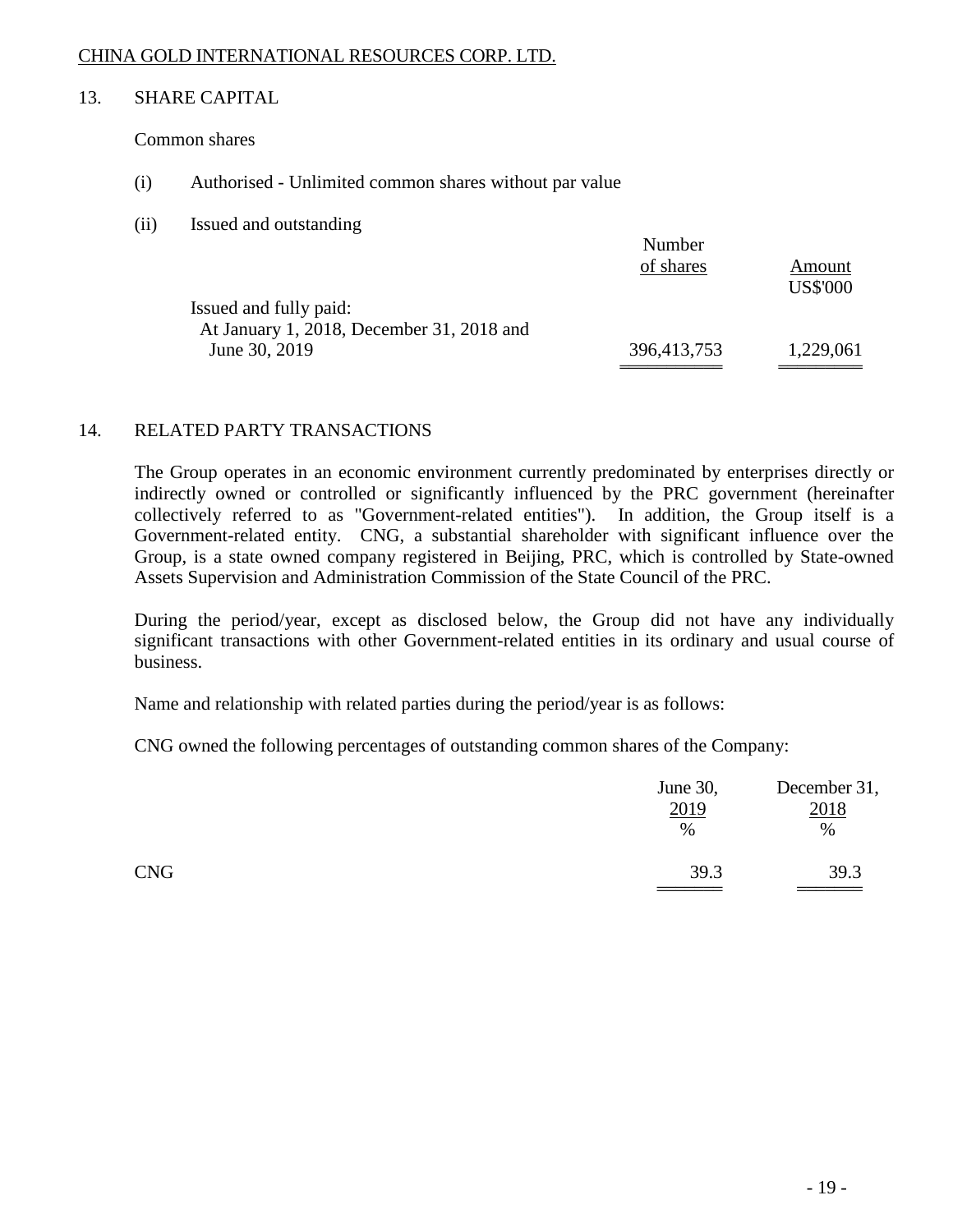### 14. RELATED PARTY TRANSACTIONS - continued

- (a) Transactions/balances with Government-related entities in the PRC
	- (i) Transactions/balances with CNG and its subsidiaries

The Group had the following significant transactions with CNG and CNG's subsidiaries:

|                                                                        | Three months ended June 30, |                         | Six months ended June 30, |                         |
|------------------------------------------------------------------------|-----------------------------|-------------------------|---------------------------|-------------------------|
|                                                                        | 2019<br><b>US\$'000</b>     | 2018<br><b>US\$'000</b> | 2019<br><b>US\$'000</b>   | 2018<br><b>US\$'000</b> |
| Gold doré sales by the Group                                           | 52,170                      | 45,035                  | 89,845                    | 94,693                  |
| Copper and other product<br>sales by the Group                         | 31,155                      | 45,071                  | 54,164                    | 78,439                  |
| Provision of transportation<br>services by the Group                   | 241                         | 68                      | 473                       | 551                     |
| Construction, stripping<br>and mining service<br>provided to the Group | 3,898                       | 5,842                   | 5,474                     | 6,821                   |
| Payment for office<br>facilities by the Group                          | 970                         | 1,034                   | 1,974                     | 2,070                   |
| Interest income                                                        | 2                           | 3                       |                           | 39                      |
| Interest expenses                                                      | 807                         | 798                     | 1,547                     | 1,582                   |

The Group has the following significant balances with CNG and its subsidiaries at the end of each reporting period:

|                                                 | June 30,        | December 31,    |
|-------------------------------------------------|-----------------|-----------------|
|                                                 | 2019            | 2018            |
|                                                 | <b>US\$'000</b> | <b>US\$'000</b> |
| Assets                                          |                 |                 |
| Amounts due from related companies (note 8)     | 574             | 725             |
| Cash and cash equivalents held by a CNG         |                 |                 |
| subsidiary                                      | 2,106           | 14,570          |
| Trade receivables from CNG subsidiaries         | 13,293          |                 |
| Prepaid expenses and deposits                   | 54              | 53              |
| Total amounts due from CNG and its subsidiaries | 16,027          | 15,348          |
|                                                 |                 |                 |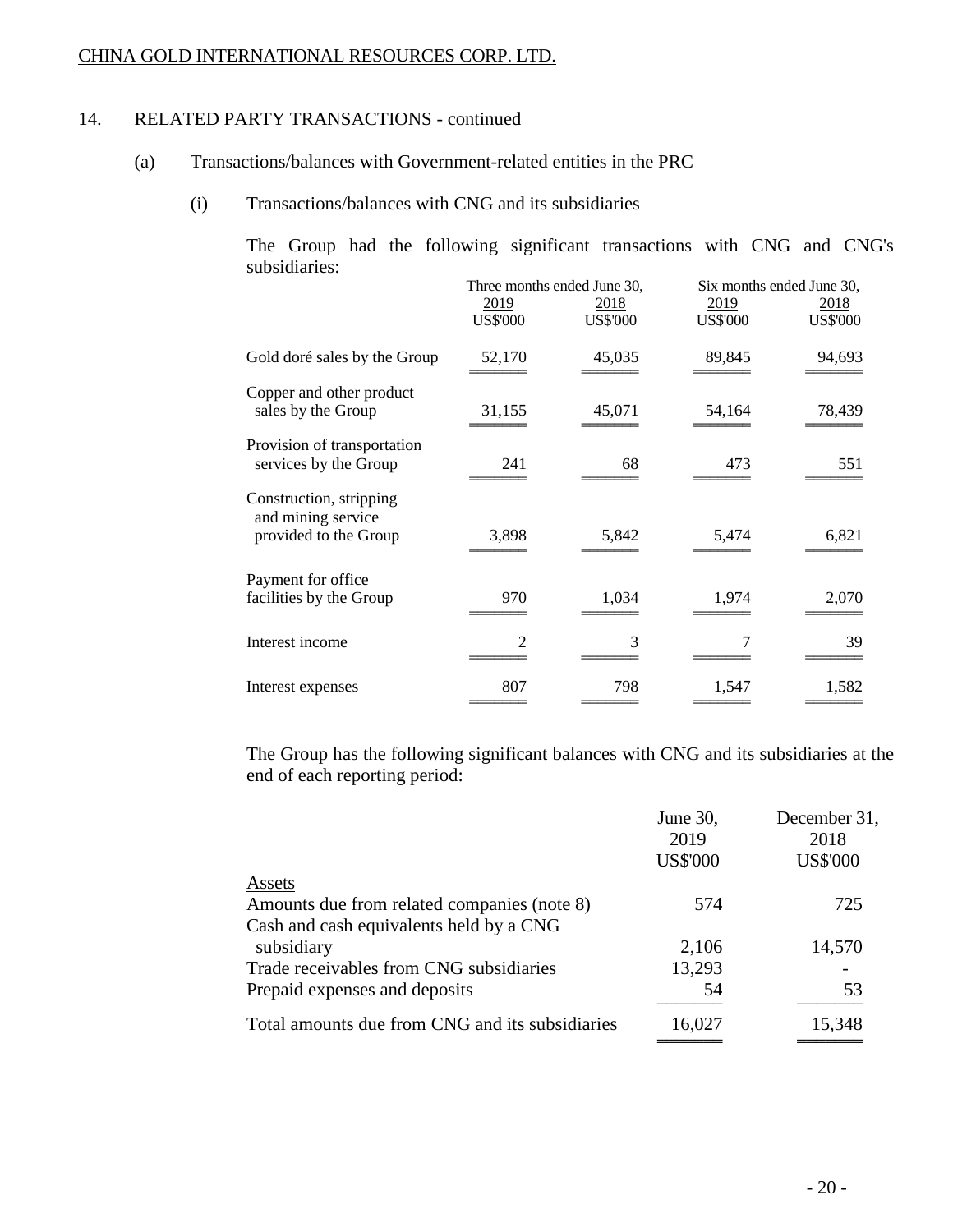# 14. RELATED PARTY TRANSACTIONS - continued

- (a) Transactions/balances with Government-related entities in the PRC continued
	- (i) Transactions/balances with CNG and its subsidiaries continued

|                                                | June 30,        | December 31,    |
|------------------------------------------------|-----------------|-----------------|
|                                                | 2019            | 2018            |
|                                                | <b>US\$'000</b> | <b>US\$'000</b> |
| Liabilities                                    |                 |                 |
| Loans payable to a CNG subsidiary              | 50,911          | 50,997          |
| Entrusted loan payable to CNG                  | 29,092          | 29,140          |
| Construction cost payables to CNG subsidiaries | 25,922          | 25,500          |
| Trade payable to CNG subsidiaries              | 774             | 3,556           |
| Amount due to CNG                              | 86              | 86              |
| Contract liabilities with CNG's subsidiaries   | 29,318          | 3,263           |
| Total amounts due to CNG's subsidiaries        | 136,103         | 112,542         |

The loans payable to a CNG subsidiary, which are included in borrowings, carry fixed interest rates of 4.51% (December 31, 2018: 4.13%) per annum and are unsecured and repayable within three years. With the exception of the entrusted loan payable to CNG and loans payable to a CNG's subsidiary, the amounts due to CNG and its subsidiaries which are included in other payables and construction costs payable, are non-interest bearing, unsecured and have no fixed terms of repayments.

(ii) Transactions/balances with other government-related entities in the PRC

Apart from the transactions with CNG and its subsidiaries disclosed above, the Group has also entered into transactions of bank deposits, borrowings and other general banking facilities with other government-related entities in its ordinary course of business.

(b) Compensation of key management personnel

The Group has the following compensation to key management personnel during the period:

|                             | Three months ended June 30, |                         | Six months ended June 30, |                         |
|-----------------------------|-----------------------------|-------------------------|---------------------------|-------------------------|
|                             | 2019<br><b>US\$'000</b>     | 2018<br><b>US\$'000</b> | 2019<br><b>US\$'000</b>   | 2018<br><b>US\$'000</b> |
| Salaries and other benefits | 168                         | 251                     | 341                       | 434                     |
| Post-employment benefits    | 3                           |                         | 12                        | 10                      |
|                             | 171                         | 254                     | 353                       | 444                     |